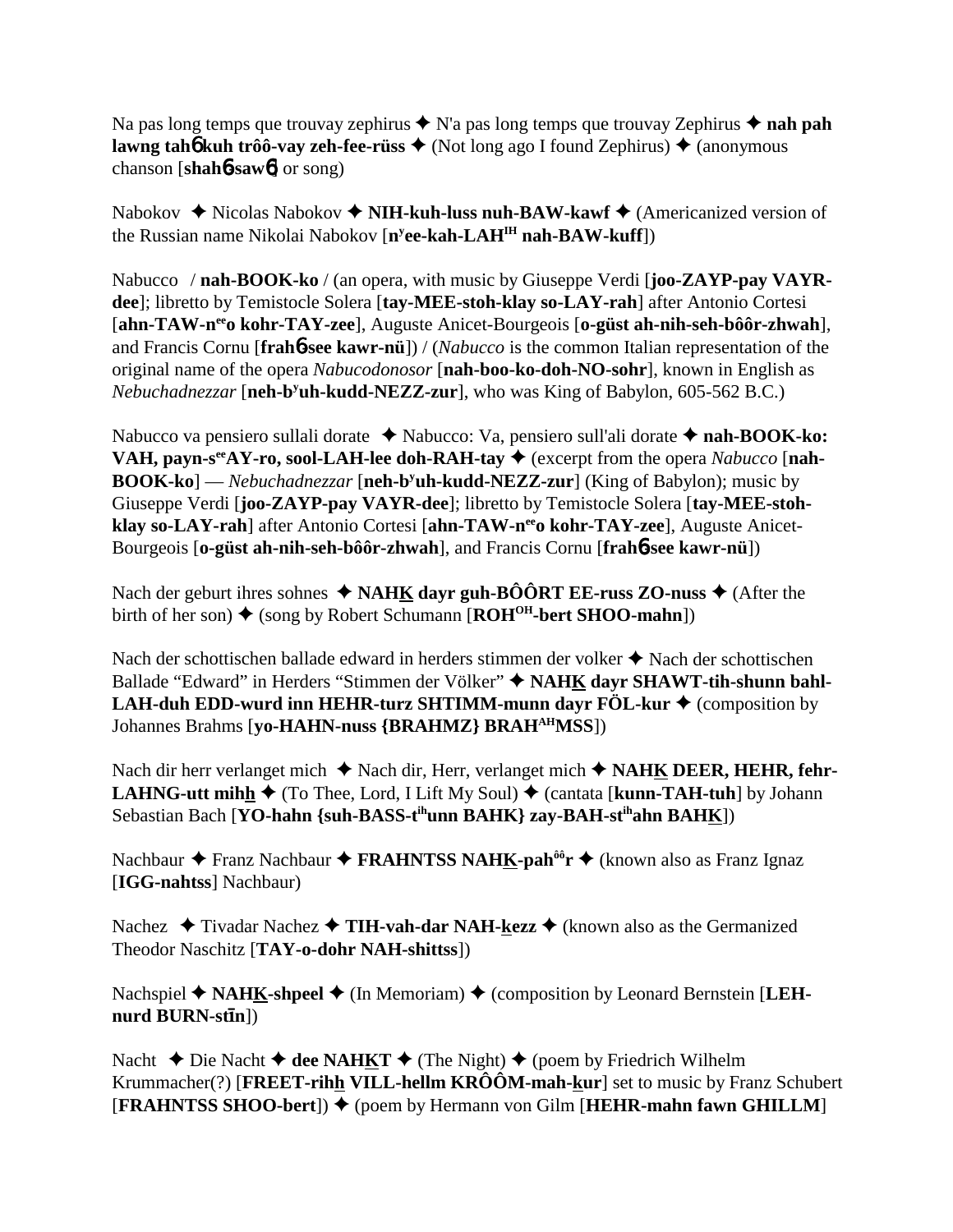set to music by Richard Strauss [RIH-hart SHTRAH<sup>00</sup>SS])

Nacht ◆ NAHKT ◆ (Night) ◆ (poem by Carl Hauptmann [KARL HAH<sup>00</sup>PT-mahn] set to music by Alban Berg [AHL-pahn BEHRK] in Sieben frühe Lieder [ZEE-bunn FRÜ-uh LEE $dur$   $-$  Seven Early Songs)

Nacht in venedig  $\triangle$  Eine Nacht in Venedig  $\triangle$  **Ī-nuh NAHKT inn fav-NAY-dihh**  $\triangle$  (A Night in Venice)  $\triangle$  (an operetta, with music by Johann Strauss II [**YO-hahn SHTRAH**<sup> $\hat{o}$ o<sup>o</sup>**SS II**];</sup> libretto by Camillo Walzel [kah-MEEL-lo VAHL-tsull] and Richard Genée [RIH-hart zhuh- $\bf{nay}$ ])

Nacht und traume  $\rightarrow$  Nacht und Träume  $\rightarrow$  NAHKT ôônt TROY-muh  $\rightarrow$  (Night and Dreams) ♦ (poem by Matthäus von Collin [maht-TAY-ôôss fawn KAWL-linn] set to music by Franz Schubert [FRAHNTSS SHOO-bert])

Nacht und traume zweite fassung  $\triangle$  Nacht und Träume [Zweite Fassung]  $\triangle$  NAHKT ôônt **TROY-muh [ts'VI-tuh FAHSS-sôông]**  $\blacklozenge$  (Night and Dreams [Second Setting])  $\blacklozenge$  (song by Franz Schubert [FRAHNTSS SHOO-bert])

Nachtgang  $\triangle$  NAHKT-gahng  $\triangle$  (Night Walk)  $\triangle$  (poem by Otto Julius Bierbaum  $\triangle$  [AWTtoh YOO-l<sup>th</sup>ôôss BEER-pah<sup> $\hat{\theta}$ ôm set to music by Richard Strauss [RIH-hart SHTRAH<sup> $\hat{\theta}$ ôSS])</sup></sup>

Nachthelle ◆ NAHKT-hell-luh ◆ (Night-Brightness) ◆ (poem by Johann Seidl [YO-hahn Z $\overline{I}$ t'll) set to music by Franz Schubert [FRAHNTSS SHOO-bert])

Nachtigall  $\triangle$  Die Nachtigall  $\triangle$  dee NAHK-tih-gahl  $\triangle$  (The Nightingale)  $\triangle$  (poem by Theodor Storm [TAY-o-dohr SHTAWRM] set to music by Alban Berg [AHL-pahn BEHRK]) ◆ (poem by Johann Karl Unger [YO-hahn KARL  $\hat{O} \hat{O} N G$ -ur] set to music by Franz Schubert [FRAHNTSS SHOO-bert])

Nachtliche heerschau ◆ Die nächtliche Heerschau ◆ dee NEHHT-lih-huh HAYR-shah<sup>ôô</sup> ◆ (Nocturnal Military Reviews)  $\blacklozenge$  (composition by Carl Loewe [LÖ-vuh])

Nachtlied  $\triangle$  NAHKT-leet  $\triangle$  (Night Song)  $\triangle$  (poem by Johann Wolfgang von Goethe [YOhahn VAWLF-gahng fawn GÖ-tuh] set to music by Robert Schumann [ROH<sup>OH</sup>-bert SHOO- $$ 

Nachts ◆ NAHKTSS ◆ (Night) ◆ (poem by Joseph von Eichendorff [YOH<sup>OH</sup>-zeff fawn  $\overline{I}$ hunn-tawrf set to music by Hans Pfitzner [HAHNSS p'FITTSS-nur])

Nachtviolen  $\triangle$  nahkt-FEE-o-lunn  $\triangle$  (Dame's Violets)  $\triangle$  (poem by Johann Baptist Mayrhofer [YO-hahn BAHP-tisst MIR-ho-fur] set to music by Franz Schubert [FRAHNTSS SHOObert])

Nachtwache i ◆ Nachtwache I ◆ NAHKT-vah-kuh I ◆ (Night Watch I) ◆ (poem by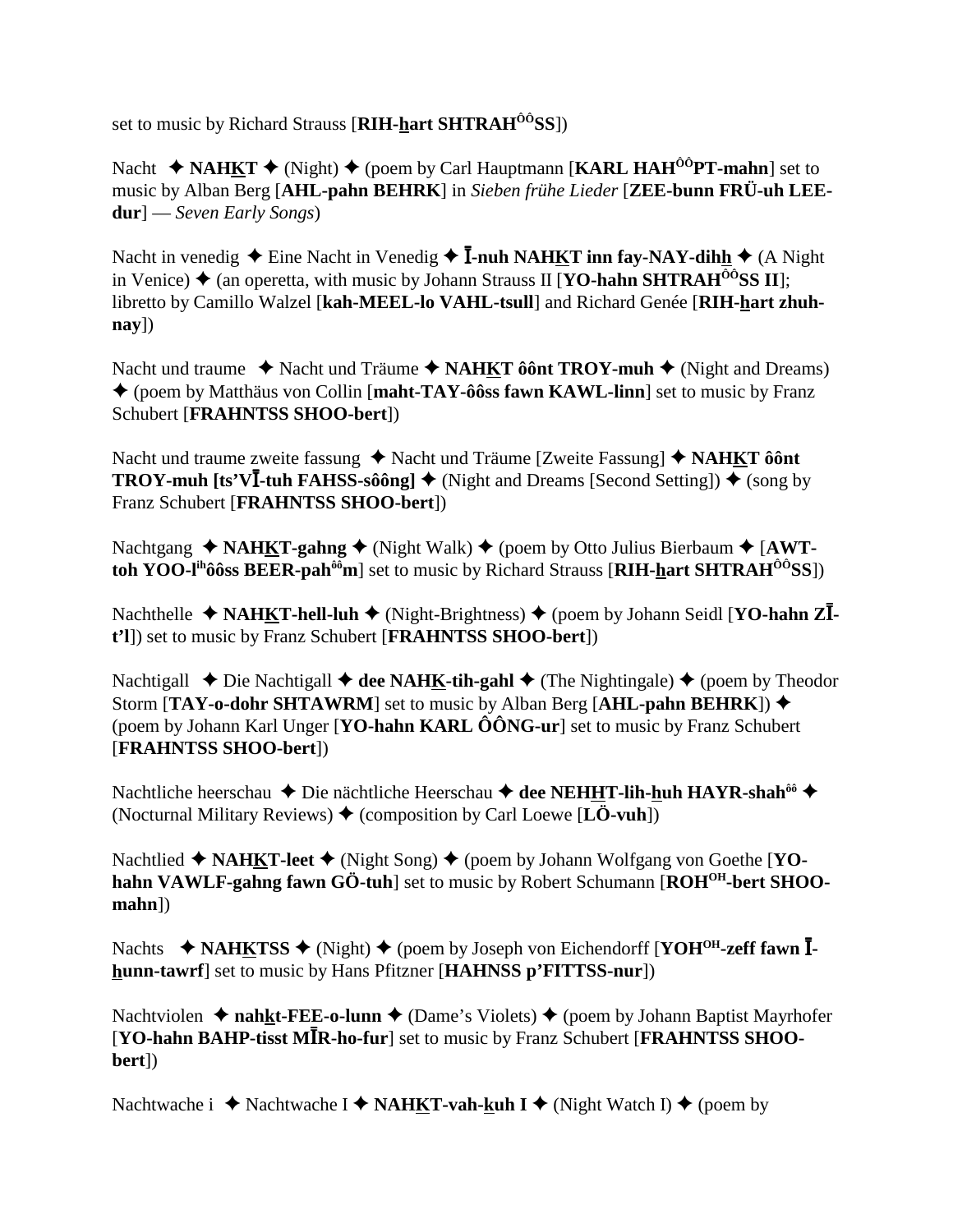Friedrich Rückert [**FREET-rihh RÜ-kert**] set to music by Johannes Brahms [**yo-HAHN-nuss {BRAHMZ} BRAHAHMSS**])

Nachtwache ii  $\blacklozenge$  Nachtwache II  $\blacklozenge$  **NAHKT-vah-kuh II**  $\blacklozenge$  (Night Watch II)  $\blacklozenge$  (poem by Friedrich Rückert [**FREET-rihh RÜ-kert**] set to music by Johannes Brahms [**yo-HAHN-nuss {BRAHMZ} BRAHAHMSS**])

Nad krajem vevodi lehky spanek ◆ Nad krajem vévodí lehký spánek ◆ NAHT KRAH-yemm VEH<sup>EH</sup>-vaw-dee<sup>ee</sup> LEH-kee<sup>ee</sup> SPAH<sup>AH</sup>-neck ♦ (Nature Lies Peacefully in Slumber and Dreaming) ◆ (song by Antonín DvořáK [AHN-taw-n<sup>y</sup>ee<sup>ee</sup>n d'VAW-<sup>r</sup>shah<sup>ah</sup>k])

Nad nad ◆ Nad, Năd ◆ NAHT, NAHT ◆ (Seesaw)

Nadel **→** Arno Nadel **→ AR-no NAH-dull** 

Nadermann **←** François Joseph Nadermann ← frah**6**-swah zho-zeff NAH-dehr-mahn

Nadgryzowski ◆ Sergiusz Nadgryzowski ◆ SEHR-gheeoosh nahd-grih-ZAHF-skee

Nadin  $\triangle$  A. Nadin  $\triangle$  A. NAY-d'n

Nadir  $\triangle$  **nah-deer**  $\triangle$  (character in the opera *Les pêcheurs de perles* [leh peh-shör duh pehrl] — *The Pearl Fishers*; music by Georges Bizet [**zhawrzh bee-zay**]; libretto by Eugène Cormon [**ö-zhenn kawr-maw**6] and Michel Carré [**mee-shell kar-ray**])

Nadler **→** Sheila Nadler **→ SHEE-luh NAHD-lur** 

Nado zatvorit ostav ◆ Ne nado zatvorit, ostav! ◆ nay NAH-duh zaht-vah-RETT, ahss-**TAHF!**  $\triangle$  (Duet featuring Lisa [LEE-suh] and Masha [MAH-shuh])  $\triangle$  (excerpt from the opera *Pique dame* [**peek dahm**] — *The Queen of Spades;* music by Peter Ilyich Tchaikovsky [**p'YAWt'r ill-YEECH {chahih-KAWF-skee} chay-KAWF-skee**]; libretto by Modest Tchaikovsky [**mah-DYESST {chahih-KAWF-skee} chay-KAWF-skee**] after Alexander Sergeyevich Pushkin [**uh-ly ick-SAHN-d'r sehr-GAY-yeh-vihch POOSH-kinn**])

Nador ◆ Magda Nador ◆ MAHG-dah NAH-dawr

Naf **→** Fritz Näf **→ FRITTSS NAYF** 

Nafe **→** Alicia Nafé **→ ah-LEE-th<sup>ee</sup>ah nah-FAY** 

Nagai Yukie Nagai **yoo-keeeh nah-gahee**

Nagano ◆ Kent Nagano ◆ KENNT nuh-GAH-no ◆ (known also as Kent George [**JAW-urj**] Nagano)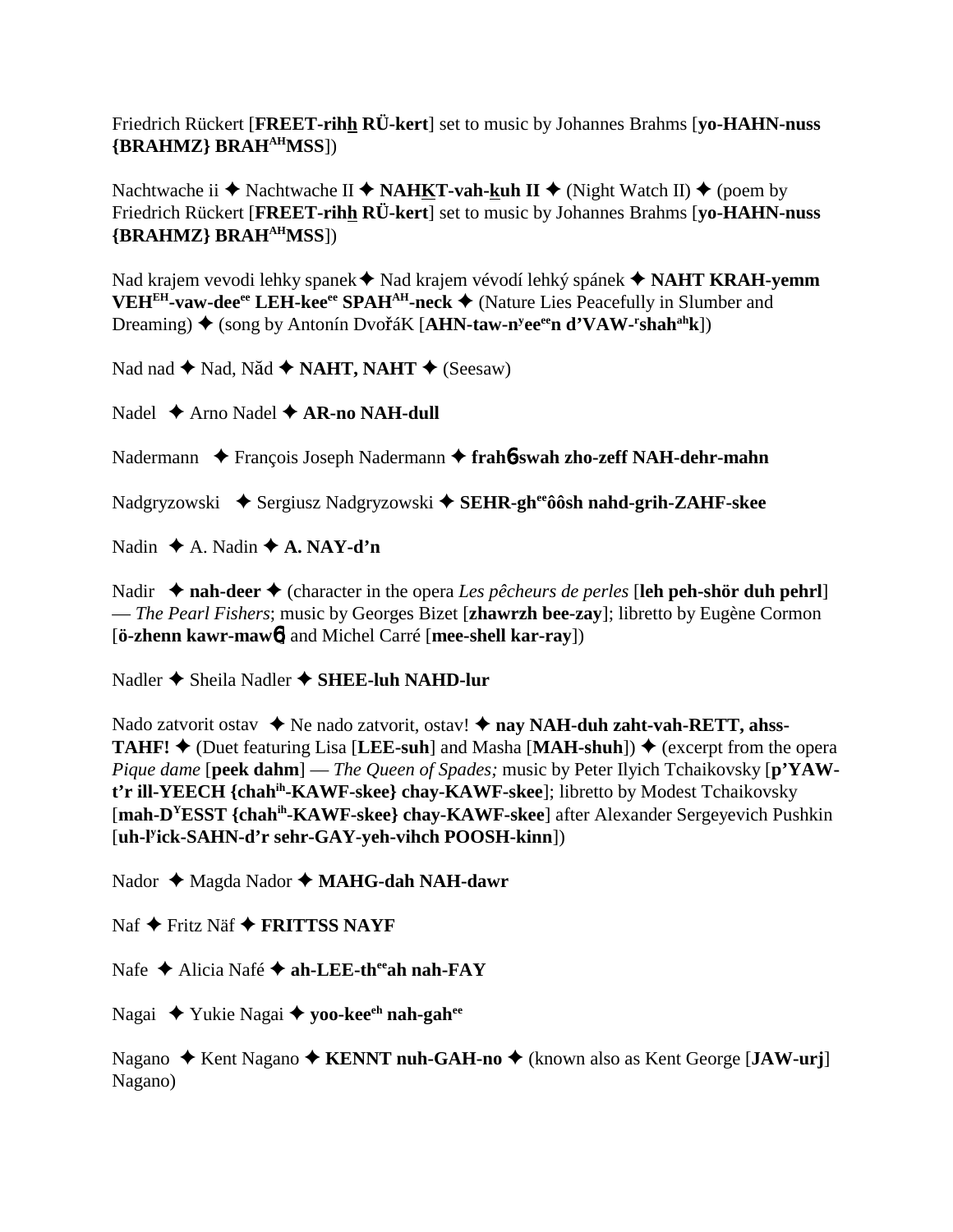Nagaya ◆ Kenz<del>o</del> Hayashi Nagaya [keh**6-zaw<sup>aw</sup> hah-yahsh nah-gah-yah ◆** (known also as Kenzō Hayashi)

Nagel Wilibald Nagel **VEE-lee-bahlt NAH-gull**

Nageli **→** Hans Georg Nägeli → **HAHNSS GAY-awrk NAY-guh-lih** → (known also as Johann [**YO-hahn**] Georg Nägeli)

Naginski Charles Naginski **CHAH-rullz nuh-GHINN-skee**

Naglia ◆ Sandro Naglia ◆ **SAHN-dro NAH-l<sup>ee</sup>ah** 

Nagrano w one thousand nine hundred and sixty nine roku w filharmonii narodowej w warszawie ◆ Nagrano w 1969 roku w Filharmonii Narodowej w Warszawie ◆ nah-GRAH-no wuh (1969) **feel-har-MO-nee<sup>ee</sup> nah-raw-DOH-vee vuh var-SHAH-v<sup>ee</sup>eh ♦ (recorded in 1969 in the** Philharmonic Hall in Warsaw)

Nagy ◆ Ferenc Nagy ◆ **FEH-renntss NAHJ** 

Nagy János B. Nagy **YAHAH-nawsh (**B.**) NAHJ**

Nagy ◆ Sándor Nagy ◆ **SHAH<sup>AH</sup>N-dawr NAHJ** 

Nagy ◆ Sándor Sólyom-Nagy ◆ SHAH<sup>AH</sup>N-dawr SHOH<sup>OH</sup>L-yawm-NAHJ

Nahe des geliebten  $\triangle$  Nähe des Geliebten  $\triangle$  **NAY-uh dess guh-LEEP-tunn**  $\triangle$  (Nearness of the Beloved) (poem by Johann Wolfgang von Goethe [**YO-hahn VAWLF-gahng fawn GÖ-tuh**] set to music by Franz Schubert [**FRAHNTSS SHOO-bert**])

Nai ◆ Hu, Nai-Yuan ◆ HOO<sup>oo</sup>, NAH<sup>EE</sup>-YOO-ENN

Nai pas ieu de mio ◆ N'aï pas iéu de mîo ◆ **nah<sup>ee</sup> pah <sup>ee</sup>ay<sup>ü</sup> duh m<sup>ee</sup>o ◆** (I Have No Sweetheart) **→** (excerpt from *Chants d'Auvergne* [**shahb doh-vehrn**<sup>y'</sup>] — *Songs of the Auvergne* [**o-vehrny'**], French folk songs collected by Joseph Canteloube [**zho-zeff kah**6**-t'lôôb**])

Nai yuan ◆ Hu, Nai-Yuan ◆ HOO<sup>oo</sup>, NAH<sup>EE</sup>-YOO-ENN

Naidoo  $\triangle$  Mrs. Naidoo  $\triangle$  (Mrs.) NAH<sup>IH</sup>-doo  $\triangle$  (character in the opera *Satyagraha* [saht**yeeAH-grah-hah**] — *To Insist on the Truth*; music by Philip Glass [**FIH-lupp GLASS**] and libretto by Constance DeJong [**KAHNT-stunntss duh-ZHAWNG**])

Najade ◆ nah<sup>ah</sup>-YAH<sup>AH</sup>-duh ◆ (character in the opera *Ariadne auf Naxos* [ah-r<sup>ih</sup>AHT-nuh **ah<sup>ôô</sup>f NAHK-sawss**]; music by Richard Strauss [RIH-hart SHTRAH<sup>ÔÔ</sup>SS] and libretto by Hugo von Hofmannsthal [**HOO-go fawn HAWF-mahn-stahl**])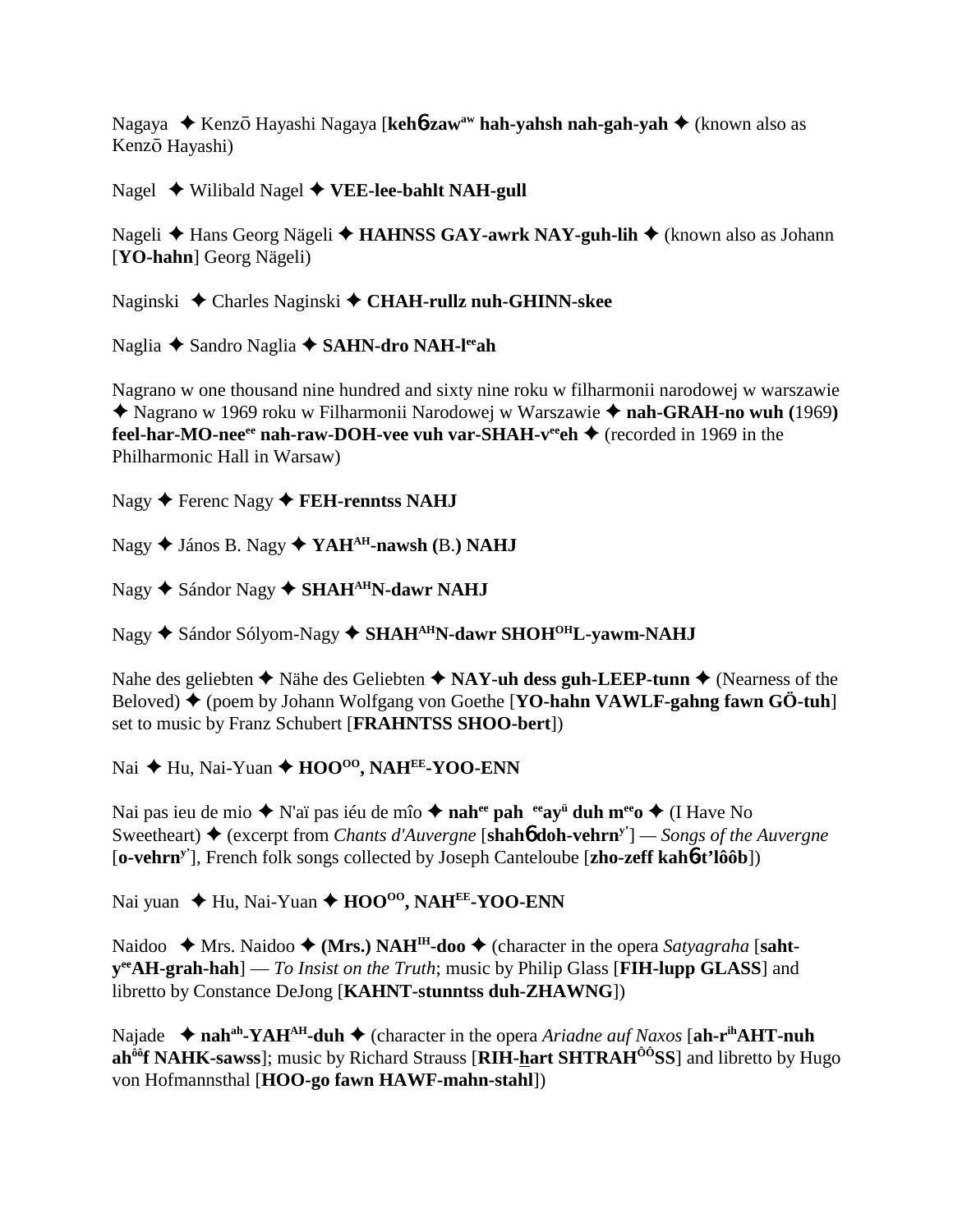Nakada Yoshinao Nakada **yaw-shee-nahaw nah-kah-dah**

### Naker  **NAY-kur**

Nakonets to bog  $\triangleleft$  Nakonets-to Bog  $\triangleleft$  nah-kah-N<sup>Y</sup>ETTSS-tah bahk  $\triangleleft$  (Chorus of Promenaders) (choral excerpt from the opera *Pique dame* [**peek dahm**] — *The Queen of Spades*; music by Peter Ilyich Tchaikovsky [**p'YAW-t'r ill-YEECH {chahih-KAWF-skee} chay-KAWF-skee**]; libretto by Modest Tchaikovsky [**mah-DYESST {chahih-KAWF-skee} chay-KAWF-skee**] after Alexander Sergeyevich Pushkin [**uh-ly ick-SAHN-d'r sehr-GAY-yehvihch POOSH-kinn**])

Nalden **← Rosemary Nalden ← ROHZ-meh-ree NAWL-d'n** 

Nam june paik  $\blacklozenge$  Paik, Nam June  $\blacklozenge$  **PECK, NAHM JÔÔN** 

Namuvera jesu ◆ Namuvera Jesu ◆ nah-moo-VEH-rah JEH-soo ◆ (Kenyan [**KENN-yahn**] folk melody)

Nana  $\triangle$  **NAH-nah**  $\triangle$  (Lullaby)  $\triangle$  (song, title used by various composers)

Nancarrow **←** Conlon Nancarrow ← KAHN-lahn NANN-kehr-ro

Nanes **→** Richard Nanes **→ RIH-churd NAYNZ** 

Nani nani  $\triangle$  Nani, nani  $\triangle$  **NAH-nee, NAH-nee**  $\triangle$  (traditional song of the Spanish Jews)

Nanie ◆ Nänie ◆ NAY-nee ◆ (poem by Friedrich von Schiller [**FREET-rihh fawn SHILLlur**] set to music by Johannes Brahms [**yo-HAHN-nuss {BRAHMZ} BRAHAHMSS**])

Nanini **→** Giovanni Bernardino Nanini → jo-VAHN-nee bayr-nar-DEE-no nah-NEE-nee → (the last name is also spelled Nanino [**nah-NEE-no**])

Nanini ◆ Giovanni Maria Nanini ◆ **jo-VAHN-nee mah-REE-ah nah-NEE-nee** ◆ (the last name is also spelled Nanino [**nah-NEE-no**])

Nanino ◆ Giovanni Bernardino Nanino ◆ jo-VAHN-nee bayr-nar-DEE-no nah-NEE-no ◆ (the last name is also spelled Nanini [**nah-NEE-nee**])

Nanino ◆ Giovanni Maria Nanino ◆ **jo-VAHN-nee mah-REE-ah nah-NEE-no** ◆ (the last name is also spelled Nanini [**nah-NEE-nee**])

Nannas lied  $\triangle$  Nannas Lied  $\triangle$  **NAHN-nahss LEET**  $\triangle$  Nanna's Song)  $\triangle$  (composition by Kurt  $W$ eill [**KÔÔRT VĪL**])

Nannerl recordings **→** Nannerl Recordings → **NAHN-nurl (Recordings)**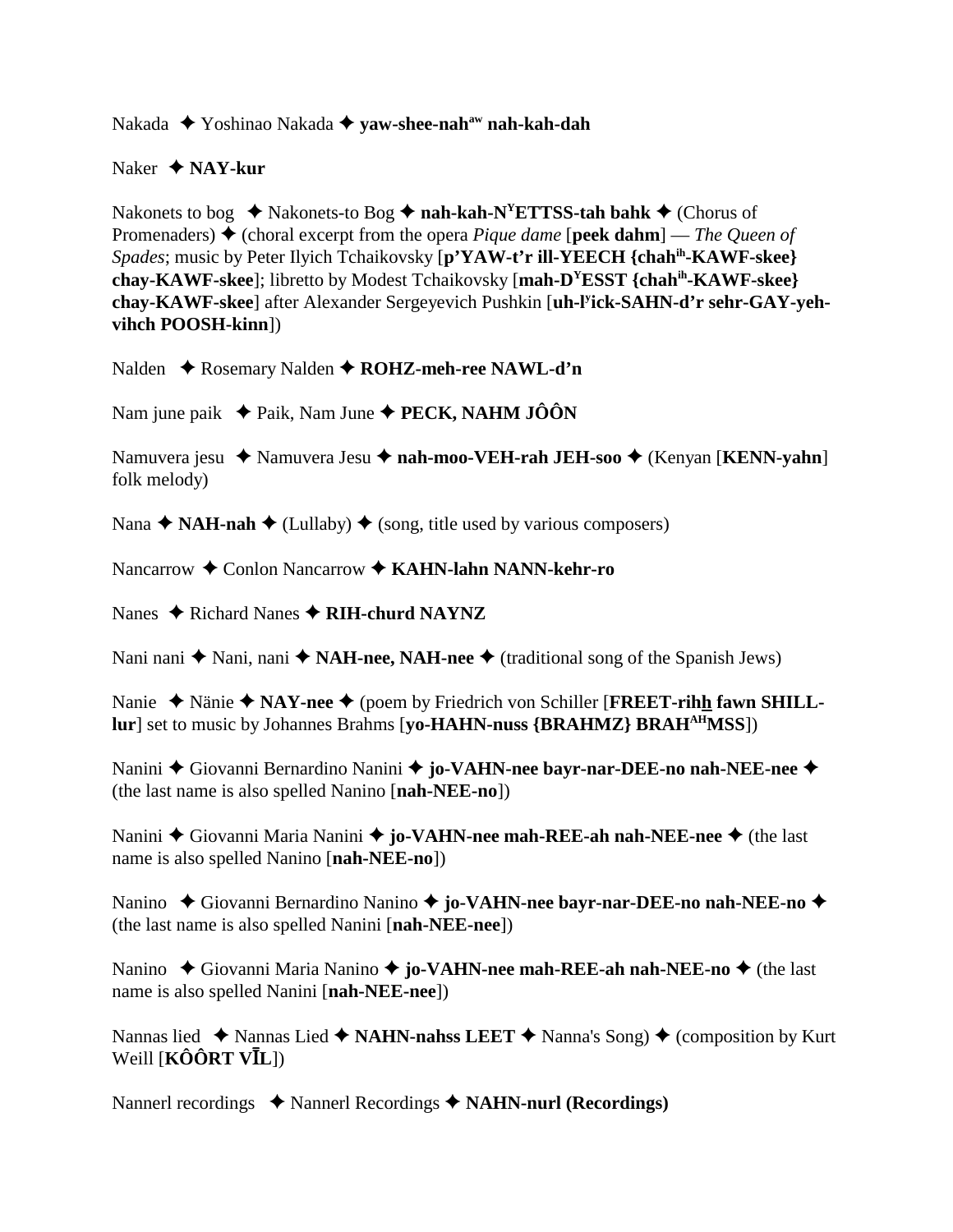Nannetta  $\triangle$  **nahn-NETT-tuh**  $\triangle$  (character in the opera *Falstaff* [**FAHL-stahf**]; music by Giuseppe Verdi [**joo-ZAYP-pay VAYR-dee**]; libretto by Arrigo Boito [**ar-REE-go bo-EE-toh**] after William Shakespeare [**WILL-lihumm SHAYK-spihuhr**])

Napier ◆ Marita Napier ◆ mah-REE-tah nah-PEER

Napier ◆ William Napier ◆ W**ILL-l<sup>ih</sup>umm NAY-p<sup>ih</sup>ur** 

Napoli Gennaro Napoli **jayn-NAH-ro NAH-po-lee**

Napoli / Jacopo Napoli / **YAH-ko-po NAH-po-lee**

Napravnik ◆ Eduard Nápravník ◆ E**H-d<sup>ôô</sup>art NAH<sup>AH</sup>-prahv-n<sup>y</sup>ee<sup>ee</sup>k ◆** (known also as Eduard Francevi**č** [**FRAHN-tseh-vihsh**] Nápravník)

Naqqara  $\rightarrow$  nuck-KAH-ruh  $\rightarrow$  (kettle drum of the Islamic world, the Caucasus, and Central Asia)

Narayana menon Yatakke Kurupath Narayana Menon **YAH-tahk-kay KROO-path nah-RAHY'-nah MEH-nunn**

Narciss ◆ NAR-siss ◆ (Narcissus) ◆ (poem by Bertel Gripenberg [BAR-tell GREE-penn-bar **y'**] set to music by Jean Sibelius [**zhah**6 **sih-BAY-lihôôss**])

Narcissus  $\triangle$  nar-SISS-suss  $\triangle$  (lyric by P. C. Warren [P. C. WAWR-runn] set to music by Ethelbert Nevin [**EH-thull-burt NEH-v'n**])

Narcon **→** Armand Narçon → **ar-mah<sup>6</sup> nar-saw**6

Nardini ◆ Pietro Nardini ◆ p<sup>ee</sup>AY-tro nar-DEE-nee

Nares  $\triangle$  James Nares  $\triangle$  **JAYMZ NEH<sup>UH</sup>RZ** 

Narita Tamezo Narita **tah-meh-zaw nah-lee-tah**

Narmour Eugene Narmour **yôô-JEEN NAR-moor**

Narumov  $\triangle$  **nah-ROO-muff**  $\triangle$  character in the opera *Pique dame* [**peek dahm**] — *The Queen of Spades*; music by Peter Ilyich Tchaikovsky [**p'YAW-t'r ill-YEECH {chahih-KAWF-skee} chay-KAWF-skee**]; libretto by Modest Tchaikovsky [**mah-DYESST {chahih-KAWF-skee} chay-KAWF-skee**] after Alexander Sergeyevich Pushkin [**uh-ly ick-SAHN-d'r sehr-GAY-yehvihch POOSH-kinn**])

Narvaez Luis de Narváez **l ooEESS day nar-VAH-ehth**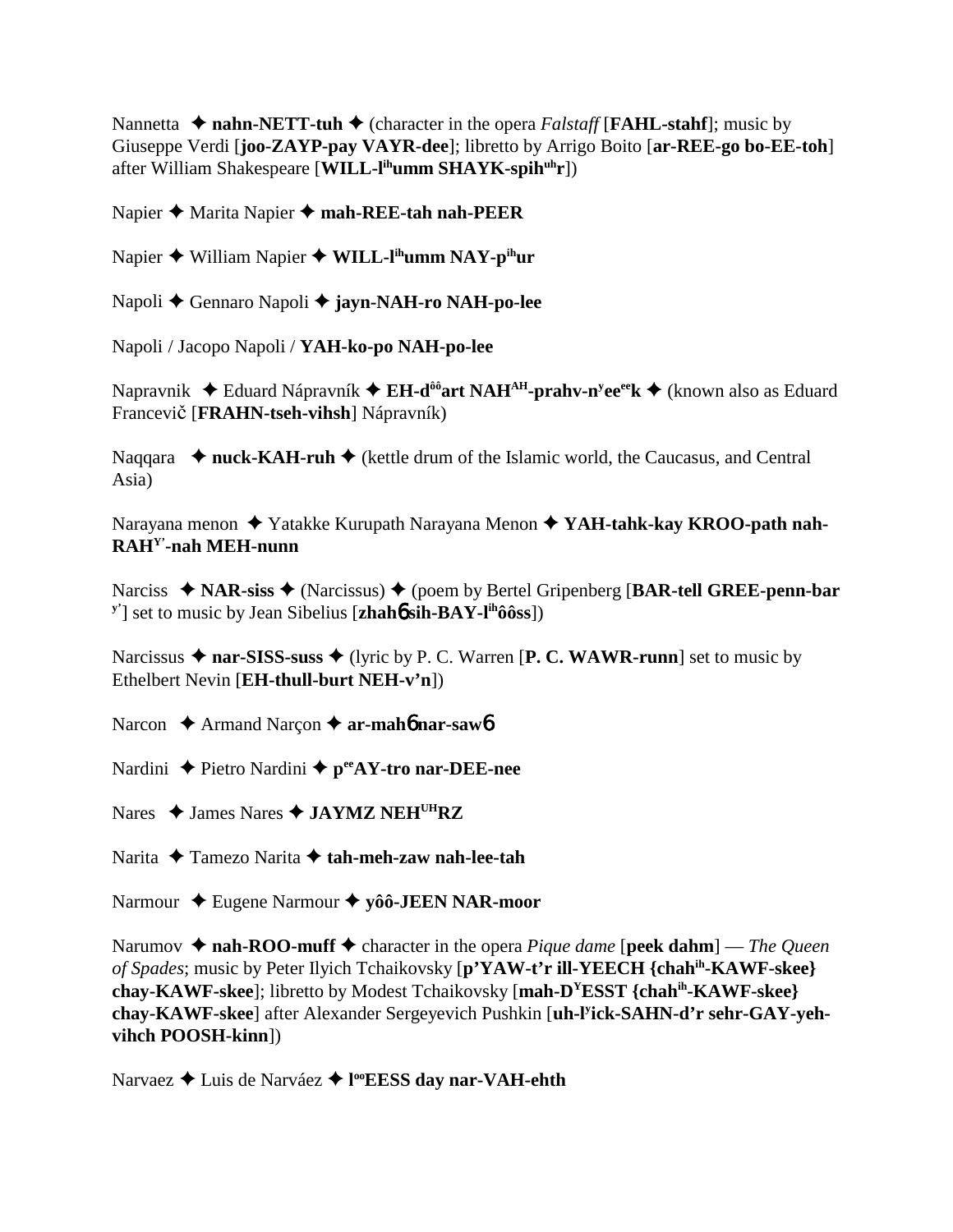Nasadiki ◆ **NAH-sah-dee-kee** ◆ (Kenyan [**KENN-yunn**] folk melody)

Nasadiki amen ◆ Nasadiki — Amen ◆ NAH-sah-dee-kee — ah-MENN ◆ (Kenyan [KENN**yunn**] folk melody)

Naschitz  $\triangle$  Theodor Naschitz  $\triangle$  **TAY-o-dohr NAH-shittss**  $\triangle$  (Germanized version of the Hungarian Tivadar Nachez [**TIH-vah-dar NAH-kezz**])

Nashe **→ Thomas Nashe → TAH-muss NASH** 

Nasi lasce nekvete to vytouzene stesti  $\triangle$  O naší lásce nekvete to vytoužené štěstí  $\triangle$  O NAHshee<sup>ee</sup> LAH<sup>AH</sup>-sheh NECK-veh-teh taw VIH-toh<sup>oh</sup>ôô<sup>ôô</sup>-zheh-neh<sup>eh</sup> SHT<sup>Y</sup>EH-stee<sup>ee</sup> ◆ (Never Will Love Lead Us to That Glad Goal for Which We Languish)  $\blacklozenge$  (song by Antonín Dvořák [**AHN-taw-ny eeeen d'VAW-r shahahk**])

Nasidze **→** Sulkhan Nasidze → sôôl-KAHN nah-SEED-zuh

Nasolini ◆ Sebastiano Nasolini ◆ say-bah-st<sup>ee</sup>AH-no nah-zo-LEE-nee

Nastasijevic ◆ Svetomir Nastasijević ◆ SVEH-taw-mihr nahss-tah-s<sup>ee</sup>AY-eh-vihch

Nat  $\blacklozenge$  Yves Nat  $\blacklozenge$  **eev nah** 

Nata lux  $\rightarrow$  **O NAH-tuh LOOKSS**  $\rightarrow$  (hymn by Thomas Tallis [**TAH-muss TA<sup>L</sup>-liss**])

Nataletti  **←** Giorgio Nataletti ← **JOHR-jo nah-tah-LAYT-tee** 

Natanson **→** Tadeusz Natanson → tah-DEH-ôôsh nah-TAHN-sahn

Nathan ◆ Hans Nathan ◆ {**HANNZ NAY-thunn**} **HAHNSS NAH-tahn** 

Nathan  $\triangle$  Isaac Nathan  $\triangle$  **I**-zick NAY-thunn

Nathan  $\triangleleft M$ . Montagu-Nathan  $\triangleleft M$ . MAHN-tuh-gh'yoo-NAY-thunn  $\triangleleft$  (known also as Montagu Montagu-Nathan)

Nathanael ◆ Nathanaël ◆ nah-tah-nah-ell ◆ (character in the opera *Les contes d'Hoffmann* [**leh kaw**6**t dawf-mahn**] — *The Tales of Hoffmann*; music by Jacques Offenbach [**ZHACK** AWF-funn-bahk]; libretto by Jules Barbier [zhül bar-b<sup>ee</sup>ay] and Michel Carré [mee-shell kar**ray**])

Nationaltanz **◆ NAH-ts<sup>ee</sup>o-nahl-tahntss ◆** (National Dance) ◆ (composition from *Spanische Liebes-Lieder* [**SHPAHAH-nih-shuh LEE-buss-LEE-dur**] — *Spanish Love Songs* — by Robert Schumann [**ROH<sup>OH</sup>-bert SHOO-mahn**])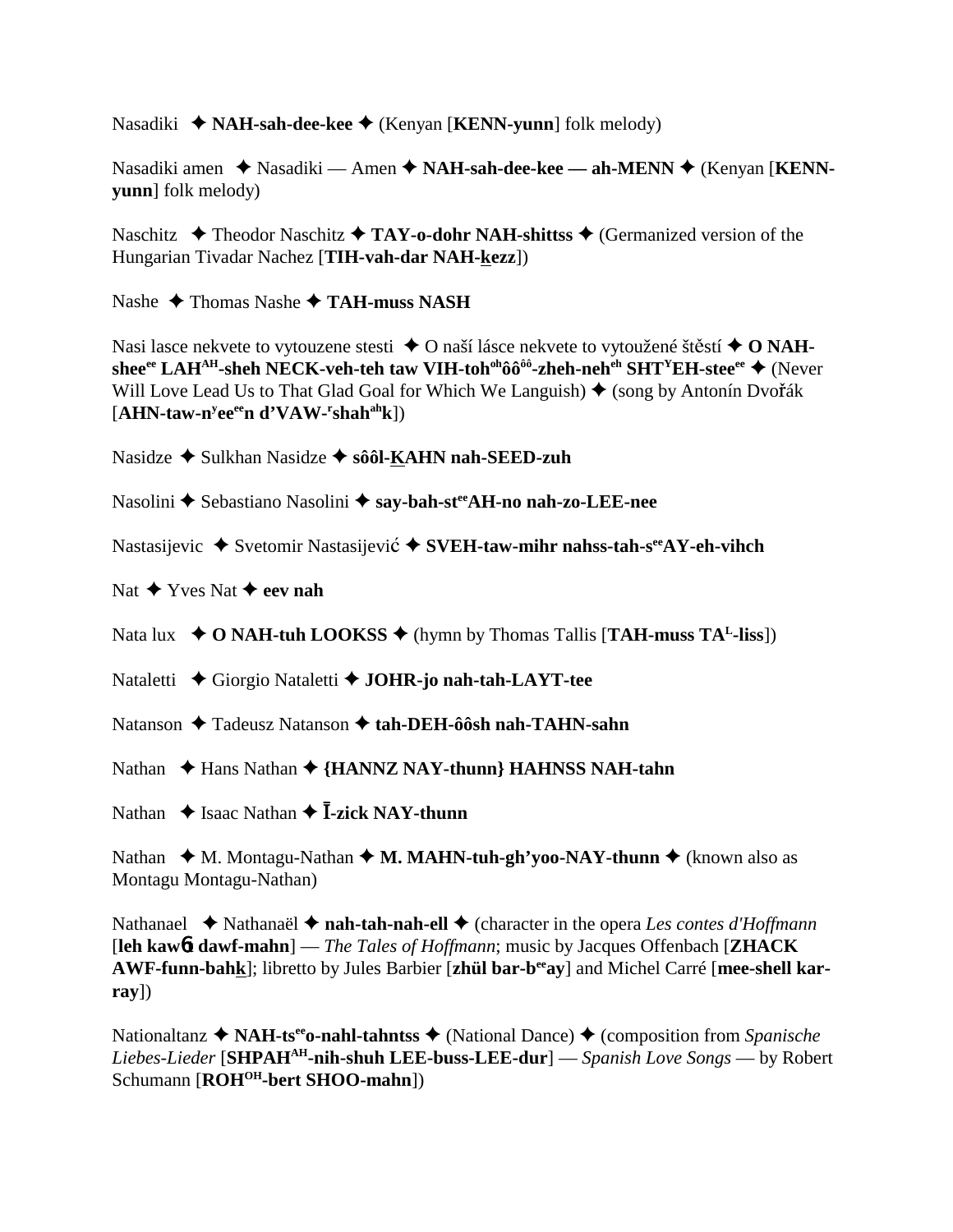Natorp **→** Bernhard Christoph Ludwig Natorp ◆ **BEHRN-hart KRIH-stawf LOOT-vihh NAH-tawrp**

Natra **→** Sergiu Natra → SEHR-joo NAH-trah

Nattiez **→** Jean-Jacques Nattiez **→ zhahó-zhack naht-t<sup>ee</sup>ch** 

Natufurahi siku ya leo ◆ Natufurahi siku ya leo ◆ nah-too-foo-RAH-hee SEE-koo yah LAY**o** ◆ (Kenyan [**KENN-yunn**] folk melody)

Nau ◆ Maria Dolores Benedicta Josefina Nau ◆ mah-REE-ah doh-LO-rayss bay-nay-**DEEK-tah ho-say-FEE-nah NAHOO**

Naudin **←** Emilio Naudin ← eh-mee-leeo no-deh6

Naughty marietta **→** Naughty Marietta ◆ (Naughty) mehr-ee-ETT-tuh ◆ (an operetta, with music by Victor Herbert [**VICK-tur HUR-burt**] and lyrics by R. J. Young [**R. J. YUHNG**])

Naujalis  $\triangle$  Juozas Naujalis  $\triangle$  y<sup> $\delta \delta$ </sup>O-zahss nah<sup> $\delta \delta$ </sup>-YAH-liss

Naumann **→** Emil Naumann **→ AY-meel NAH<sup>ôô</sup>-mahn** 

Naumann ◆ Ernst Naumann ◆ EHRNST NAH<sup>ôô</sup>-mahn ◆ (known also as Karl Ernst [**EHRNST**] Naumann)

Naumann ◆ Johann Gottlieb Naumann ◆ YO-hahn GAWT-leep NAH<sup>ôô</sup>-mahn

Naumann ◆ Siegfried Naumann ◆ **SEEG-freed NOY-mahn** 

Nauwach Johann Nauwach **YO-hahn NAHÔÔ-vahk**

Nava Gaetano Nava **gahay-TAH-no NAH-vah**

Navarra ◆ André Navarra ◆ ah**6-dray nah-var-rah** ◆ (known also as André-Nicolas [ah6**dray-nee-kaw-lah**] Navarra)

Navarra **← nah-VAR-rah** ← (composition by Isaac Albéniz [**ee-SAHK ahl-VAY-neeth**])

Navarre **→** Thibaut de Navarre → tee-bo duh nah-var

Navarrini ◆ Francesco Navarrini ◆ frahn-CHAY-sko nah-var-REE-nee

Navarro ◆ Fats Navarro ◆ **FATTSS nah-VAR-ro** ◆ (known also as Theodore [**THEE-uh**doh<sup>uh</sup>r] Navarro)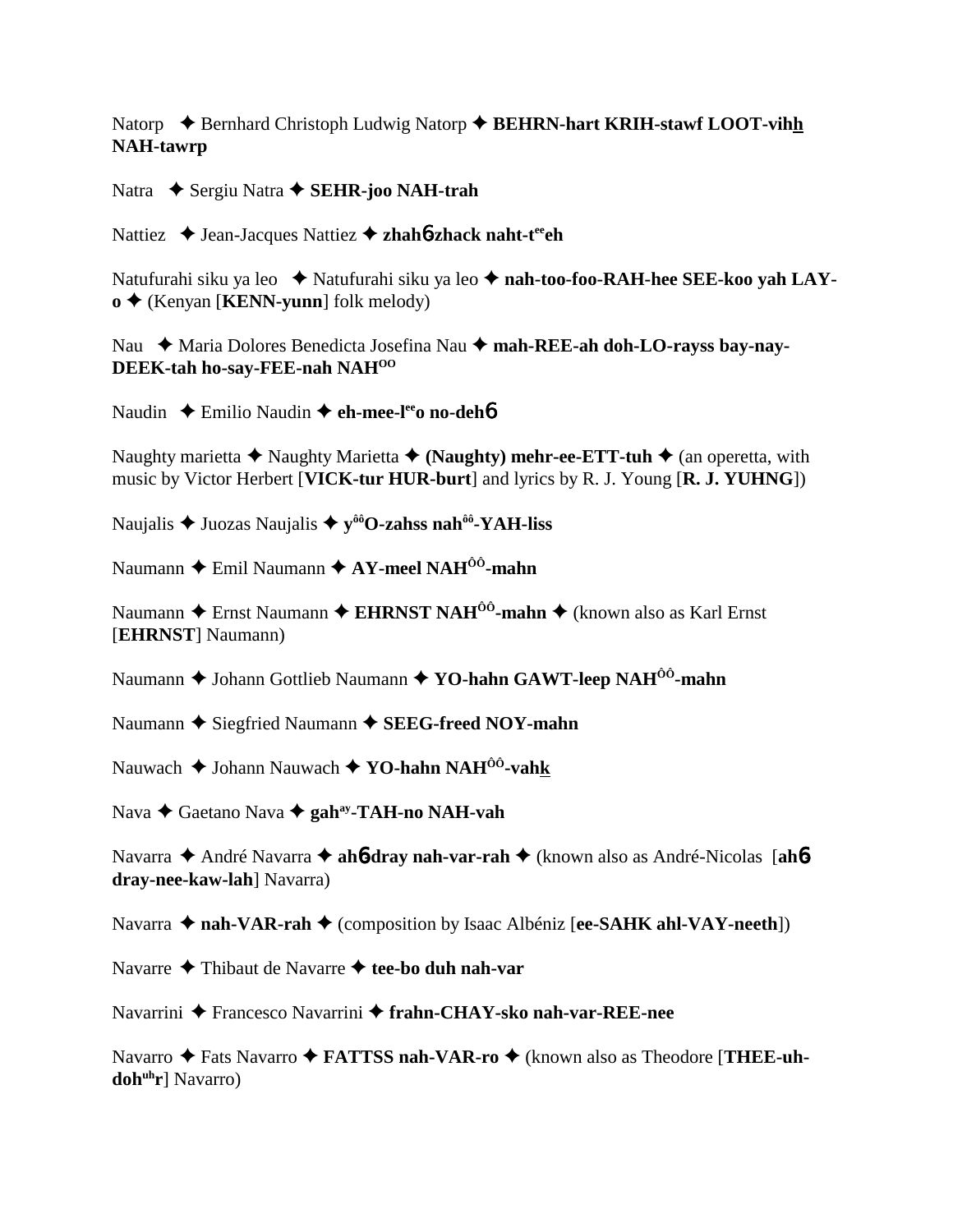Navarro ◆ García Navarro ◆ gar-THEE-ah nah-VAR-ro ◆ (known also as Luis Antonio [**l ooEESS ahn-TOH-neeo**] García Navarro)

Navarro **→** Juan Navarro ◆ h<sup>oo</sup>AHN nah-VAR-ro

Navarro Luis A. García Navarro **l ooEESS (**A.**) gar-THEE-ah nah-VAR-ro**

Navas ◆ Juan de Navas ◆ h<sup>oo</sup>**AHN day NAH-vahss** ◆ (known also as Juan Francisco [frahn-**THEESS-ko**] de Navas)

Navascuez Pablo Martín Melitón de Sarasate y Navascuéz **PAH-vlo mar-TEEN may-lee-TAWN day sah-rah-SAH-tay ee nah-vahss-k<sup>oo</sup>EHTH**  $\blacklozenge$  (known also as Pablo de Sarasate)

Navratil ◆ Karel Navrátil ◆ KAH-rell NAH-vrah<sup>ah</sup>-t<sup>y</sup>ill

Nay  $\blacklozenge$  **NI**  $\blacklozenge$  (generic name for several folk flutes)

Nazar ♦ Krystyna Moszumańska-Nazar ♦ **krih-STIH-nah maw-shôô-MĪ́6-skah-NAH-zar** 

Nazare  **← Ernesto Júlio de Nazaré ← ehr-NEHSH-tôô ZHÔÔ-l<sup>ih</sup>ôô jee nah-zuh-RAY ←** (known also as Ernesto Nazaré)  $\blacklozenge$  (the last name is also spelled Nazareth [**nah-zuh-RAY**])

Nazareth **→** Ernesto Júlio de Nazareth [**ehr-NEHSH-tôô ZHÔÔ-l<sup>ih</sup>ôô jee nah-zuh-RAY**] ◆ (known also as Ernesto Nazareth)  $\blacklozenge$  (the last name is also spelled Nazaré [**nah-zuh-RAY**])

Ne adna vo pole daroshka **↓ nay ahd-NAH vah pah-lee dah-RAWSH-kuh ↓** (Not Just One Path)  $\triangle$  (Russian folk song)

Ne nado zatvorit ostav **→** Ne nado zatvorit, ostav! ◆ nay NAH-duh zaht-vah-RETT, ahss-**TAHF!**  $\triangle$  (Duet featuring Lisa [LEE-suh] and Masha [MAH-shuh])  $\triangle$  (excerpt from the opera *Pique dame* [**peek dahm**] — *The Queen of Spades;* music by Peter Ilyich Tchaikovsky [**p'YAWt'r ill-YEECH {chahih-KAWF-skee} chay-KAWF-skee**]; libretto by Modest Tchaikovsky [**mah-DYESST {chahih-KAWF-skee} chay-KAWF-skee**] after Alexander Sergeyevich Pushkin [**uh-ly ick-SAHN-d'r sehr-GAY-yeh-vihch POOSH-kinn**])

Ne poj krasavica  $\triangle$  Ne poj, krasavica  $\triangle$  **nih PAW<sup>EE</sup>, krah-SAH-vitt-suh**  $\triangle$  (Do Not Sing to Me, My Darling) (poem by Alexander Sergeyevich Pushkin [**uh-ly ick-SAHN-d'r sehr-GAYyeh-vihch POOSH-kinn**] set to music by Sergei Rachmaninov [**sehr-GAYEE rahk-MAH-ny ihnuff**])

Ne riez pas  $\triangle$  nuh r<sup>ee</sup>ch pah  $\triangle$  (Do Not Laugh)  $\triangle$  (aria featuring Gwendoline [**gwahb-dawleen**] in Act I of the opera *Gwendoline* [**gwah**6**-daw-leen**]; music by Emmanuel Chabrier [**emmmah-n<sup>ü</sup>ell shah-br<sup>ee</sup>ay**]; libretto based on a poem by Catulle Mendès [**kah-TOOL-lay mayn-DAYSS**])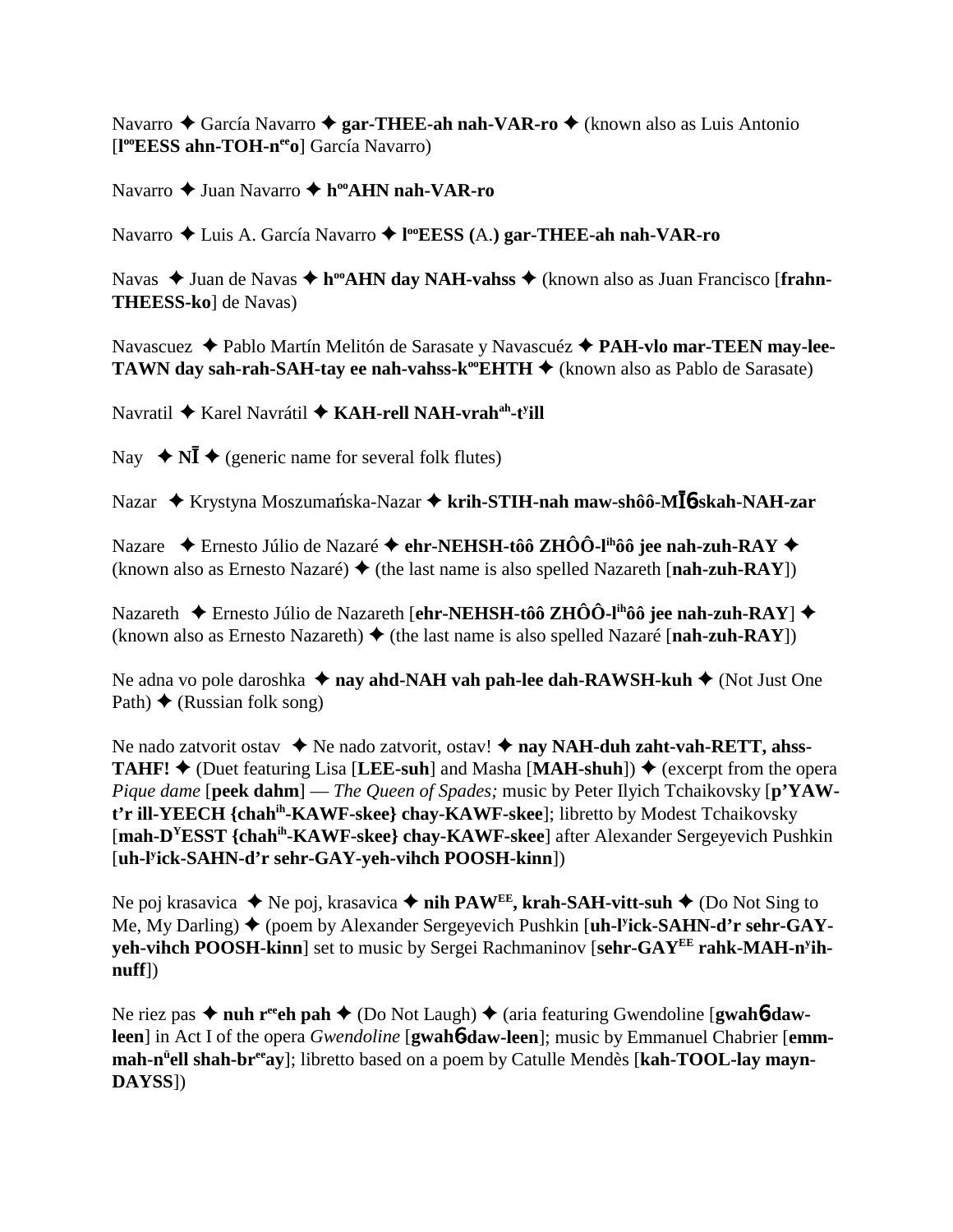Neal ♦ Heinrich Neal ♦ **HĪN-rih<u>h</u> NAY-ahl** 

Neate **→ Charles Neate → CHAH-rullz NEET** 

Nebensonnen ◆ Die Nebensonnen ◆ dee NAY-bunn-zaw-nunn ◆ (The Mock Suns) ◆ (poem by Wilhelm Müller [**VILL-hellm MÜL-lur**] set to music by Franz Schubert [**FRAHNTSS SHOO-bert**] in the song cycle *Winterreise* [**VINN-tur-r-zuh**] — *The Winter's Journey*)

Neblina ◆ nayb-LEE-nah ◆ (composition by Andrés Segovia [ahn-DRAYSS say-GO-v<sup>ee</sup>ah])

Nebra ◆ José Nebra ◆ ho-SAY NAY-brah ◆ (known also as José Melchor de Nebra Blasco [**ho-SAY mell-CHAWR day NAY-vrah BLAHSS-ko**])

Nechayev ◆ Vasily Nechayev ◆ vah-SEE-lee n<sup>y</sup>ih-CHAH-yeff

Nedbal **→** Oskar Nedbal ◆ **AWSS-kar NEDD-bahl** 

Nedda colombina ◆ Nedda (Colombina) ◆ NAYD-dah (ko-lohm-BEE-nah) ◆ (character in the opera *Pagliacci* [**pah-leeAH-chee**]; music and libretto by Ruggero Leoncavallo [**rood-JAY-ro lay-ohn-kah-VAHL-lo**])

Neefe **→** Christian Gottlob Neefe → **KRIH-st<sup>ih</sup>ahn GAWT-lawp NAY-fuh** 

- Nef **→** Albert Nef **→ AHL-pert NAYF**
- Nef **→** Karl Nef **→ KARL NAYF**

Neff **←** Fritz Neff **← FRITTSS NEFF** 

Neghittosi or voi che fate 
in Neghittosi or voi che fate? 
in nay-gheet-TOH-zee ohr vo<sup>ee</sup> kay **FAH-tay? ♦** (excerpt from the opera *Ariodante* [ah-r<sup>ee</sup>o-DAHN-tay]; music by George Frideric Handel [**JAW-urj FRIH-duh-rick HANN-d'l**]; libretto adapted from A. Salvi [**(**A.**) SAHLvee**])

Negrea ◆ Martian Negrea ◆ mar-ts<sup>ee</sup>AHN NEH-gr<sup>ee</sup>ah

Negri **→** Gino Negri → **JEE-no NAY-gree** 

Negri **→** Vittorio Negri → veet-TOH-r<sup>ee</sup> o NAY-gree

- Negus Anthony Negus **ANN-thuh-nee NEH-guss**
- Negyesy György Négyesy **JÖRJ NAY-jeh-shee**
- Negyesy Janos Négyesy **YAH-nawsh NAY-jeh-shee**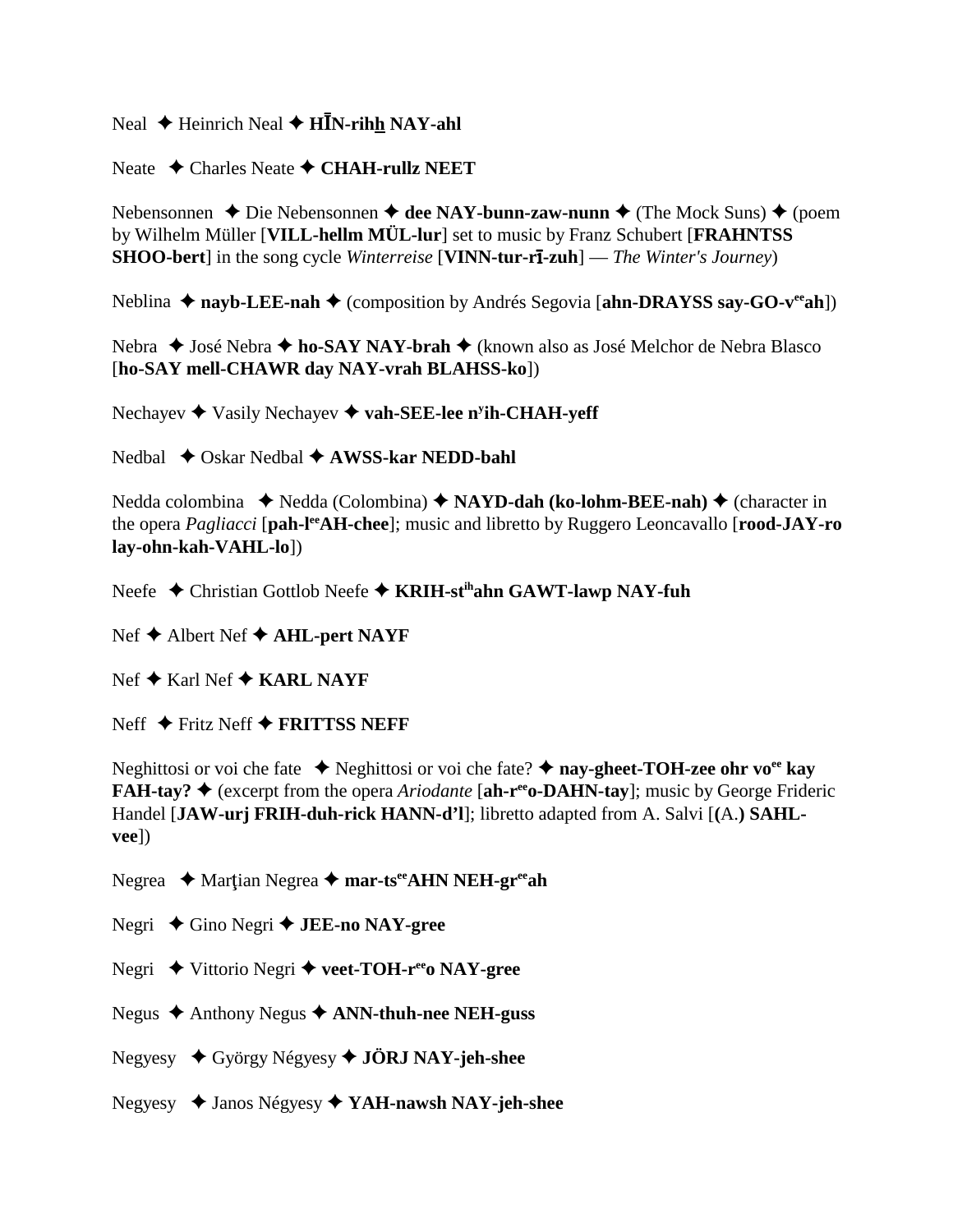### Neher  $\triangle$  Fritz Neher  $\triangle$  FRITTSS NAY-ur

Nehmt meinen dank ihr holden gonner ◆ Nehmt meinen Dank, ihr holden Gönner! ◆ navmt MI-nunn dahnk, eer HAWL-tunn GÖN-nur!  $\blacklozenge$  (Accept My Thanks, Kind Benefactors!)  $\blacklozenge$ (aria written as an encore by Wolfgang Amadeus Mozart [VAWLF-gahng ah-mah-DAY-ôôss  $MO$ -tsart])

Neidhardt von reuenthal  $\triangleq$  Neidhardt von Reuenthal  $\triangleq$  N**I**T-hart fawn ROY-unn-tahl  $\triangleq$ (Neidhart [NIT-hart] and Nithart [NIH-tart] are alternative spellings of Neidhardt)

Neidich  $\triangle$  Charles Neidich  $\triangle$  CHAH-rullz NI-dick

Neidlinger  $\triangleleft$  Gustav Neidlinger  $\triangleleft$  GÔÔ-stahf NIT-lihng-ur

Neidlinger ◆ William Harold Neidlinger ◆ WILL-l<sup>ih</sup>umm HA-rulld NID-lihng-ur

Neikrug ◆ Marc Neikrug ◆ MARK NĪ-krôôg ◆ (known also as Marc Edward [EDD-wurd] Neikrug)

Nein ◆ N $\bar{I}N$  ◆ (excerpt from *Galgenliederen* [GAHL-gunn-lee-duh-runn] by Henri Zagwijn [HENN-ree ZAHK-wayn])

Nein nein nein nein  $\triangle$  Nein, nein, nein, nein!  $\triangle$  N**I**N, N**I**N, N**I**N, N**I**N!  $\triangle$  (aria from the opera Der Rosenkavalier [dayr RO-zunn-kah-fah-leer] — The Knight of the Rose; music by Richard Strauss [RIH-hart SHTRAH<sup>00</sup>SS] and libretto by Hugo von Hofmannsthal [HOO-go fawn HAWF-mahn-stahl])

Neitzel  $\triangle$  Otto Neitzel  $\triangle$  AWT-toh NIT-tsull

Nejedly ◆ Vít Nejedlý ◆ VEE<sup>EE</sup>T NEH-yedd-lee<sup>ee</sup>

Nejedly → Zdeněk Nejedlý → ZDEH-n<sup>y</sup>eck NEH-yedd-lee<sup>ee</sup>

Nekrassov  $\triangleq$  n<sup>y</sup>ee-KRAHSS-suff

Nel cor piu non mi sento  $\triangle$  Nel cor più non mi sento  $\triangle$  nayl kohr pero non mee SAYN-toh  $\triangleq$  (I No Longer Feel in My Heart)  $\triangleq$  (song by Giovanni Paisiello [jo-VAHN-nee pahee- $z^{\rm ee}$ AYL- $\text{Io}()$ 

Nel di della vittoria  $\triangle$  nayl dee DAYL-lah veet-TOH-r<sup>ee</sup>ah  $\triangle$  (Aria from the opera *Macbeth* [muck-BEHTH]; music by Giuseppe Verdi [**joo-ZAYP-pay VAYR-dee**]; libretto by Francesco Maria Piave [frahn-CHAY-sko mah-REE-ah per AH-vay] after William Shakespeare [WILL- $\mathbf{I}^{\text{ee}}$ umm SHAYK-spih $^{\text{uh}}$ r])

Nel dolce delloblio  $\blacklozenge$  Nel dolce dell'oblio  $\blacklozenge$  nayl DOHL-chay dayl-LAW-bl<sup>ee</sup>  $\blacklozenge$  (anonymous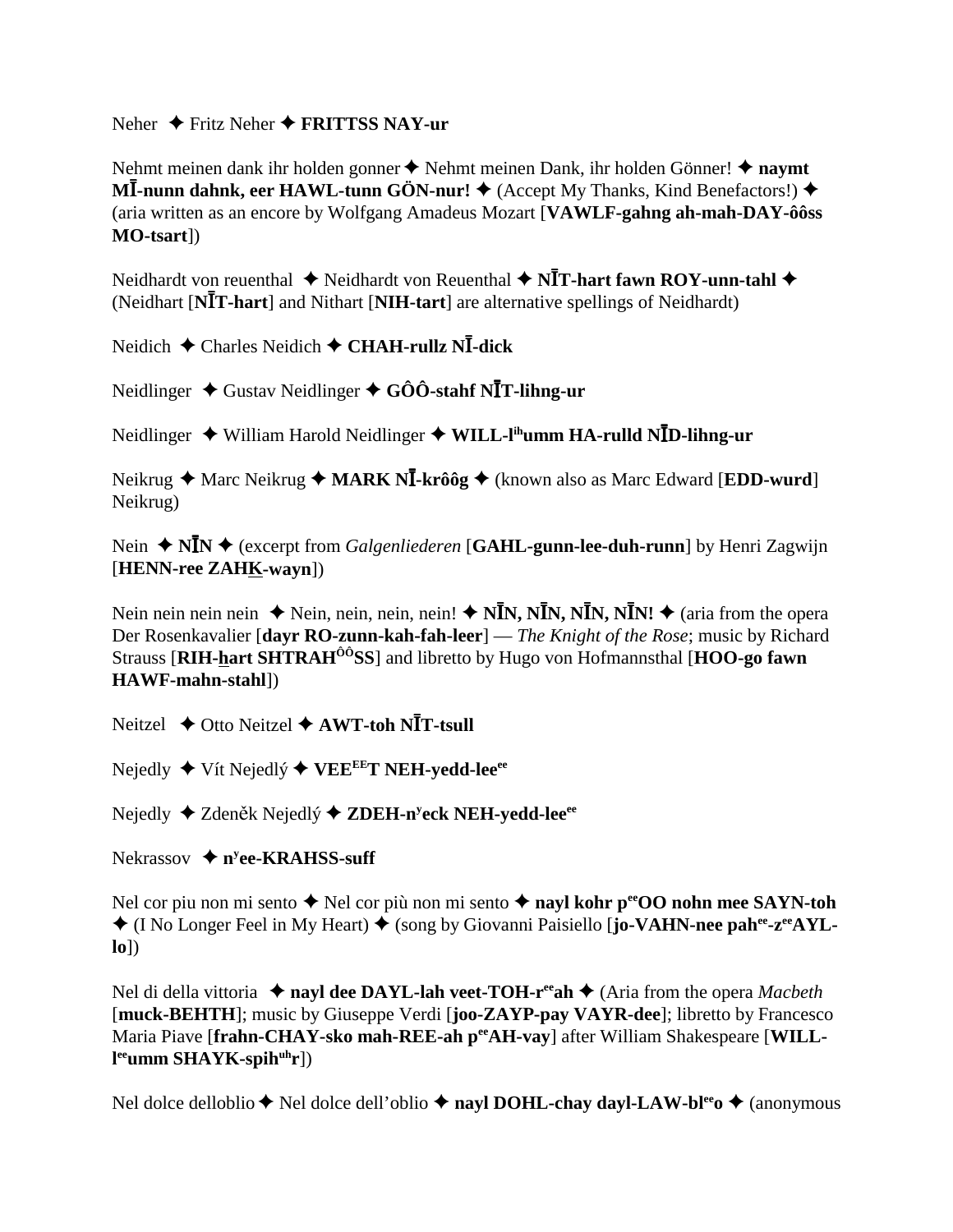poem set to music by George Frideric Handel [**JAW-urj FRIH-duh-rick HANN-d'l**])

Nel verde maggio  $\triangle$  Nel verde Maggio  $\triangle$  nayl VAYR-day MAHD-jo  $\triangle$  (excerpt from the opera *Loreley* [**LO-ruh-l**]; music by Alfredo Catalani [**ahl-FRAY-doh kah-tah-LAH-nee**]; libretto by Angelo Zanardini [**ahn-JAY-lo dzah-nar-DEE-nee**] after Carlo D'Ormeville [**kar-lo dawrm-veel**])

Nelhybel ◆ Vaclav Nelhybel ◆ **VAH-slahv NELL-lee-bell** ◆ (known also as Václav Nelhybel [**VAHAHTSS-lahf NELL-hih-bell**])

Nella **↑ NAYL-lah ◆** (character in the opera *Gianni Schicchi* [JAHN-nee SKEEK-kee]; music by Giacomo Puccini [**JAH-ko-mo poo-CHEE-nee**] and libretto by Giovacchino Forzano [**jovahk-KEE-no fohr-TSAH-no**])

Nelle Wilhelm Nelle **VILL-hellm NELL-luh**

Nelli **←** Herva Nelli ← **HEHR-vah NAYL-lee** 

- Nelson  **←** Elisabeth Comeaux Nelson ← **ih-LIH-zuh-buth KO-mo NELL-sunn**
- Nelson **←** Havelock Nelson ← **HAVV-lahk NELL-sunn**
- Nelsova ◆ Zara Nelsova ◆ ZAH-ruh n<sup>y</sup>ill-SAW-vuh

Nelsson **→** Woldemar Nelsson ◆ vahl-day-MAR NAYL-sunn

Nemecek  $\triangle$  Franz Xaver Němeček  $\triangle$  **FRAHNSS ZAH-vehr N<sup>Y</sup>EH-meh-check**  $\triangle$  (the last name is also spelled Niemtschek [**nihEMMTSS-check**] and Niemetschek [**nihEH-mettss-check**])

Nemeckova ◆ Květoslava Němečková ◆ k'V<sup>Y</sup>EH-taw-slah-vah n<sup>Y</sup>EH-mehch-kaw-vah<sup>ah</sup>

Nemerovsky Aleksandr Nemerovsky **ah-ly ick-SAHN-d'r ny eh-my eh-RAWF-skee**

Nemescu **→** Octavian Nemescu → awk-tah-v<sup>ih</sup>AHN neh-MESS-koo

Nemet **→** János Német **→ YAH<sup>AH</sup>-nawsh NAY-mett** 

- Nemeth **→** Mária Németh ◆ MAH<sup>AH</sup>-r<sup>ih</sup>ah NAY-mett
- Nemeth **← Pál Németh ← PAH<sup>AH</sup>L NAY-mett**

Nemiroff  $\triangleq$  Isaac Nemiroff  $\triangleq$  **I-zick NEH-muh-rawf** 

Nemirovich-danchenko ◆ Vladimir Ivanovich Nemirovich-Danchenko ◆ vlah-D<sup>Y</sup>EE-mihr ee-**VAH-nuh-vihch ny ee-mih-RAW-vihch-DAHN-chenn-kuh**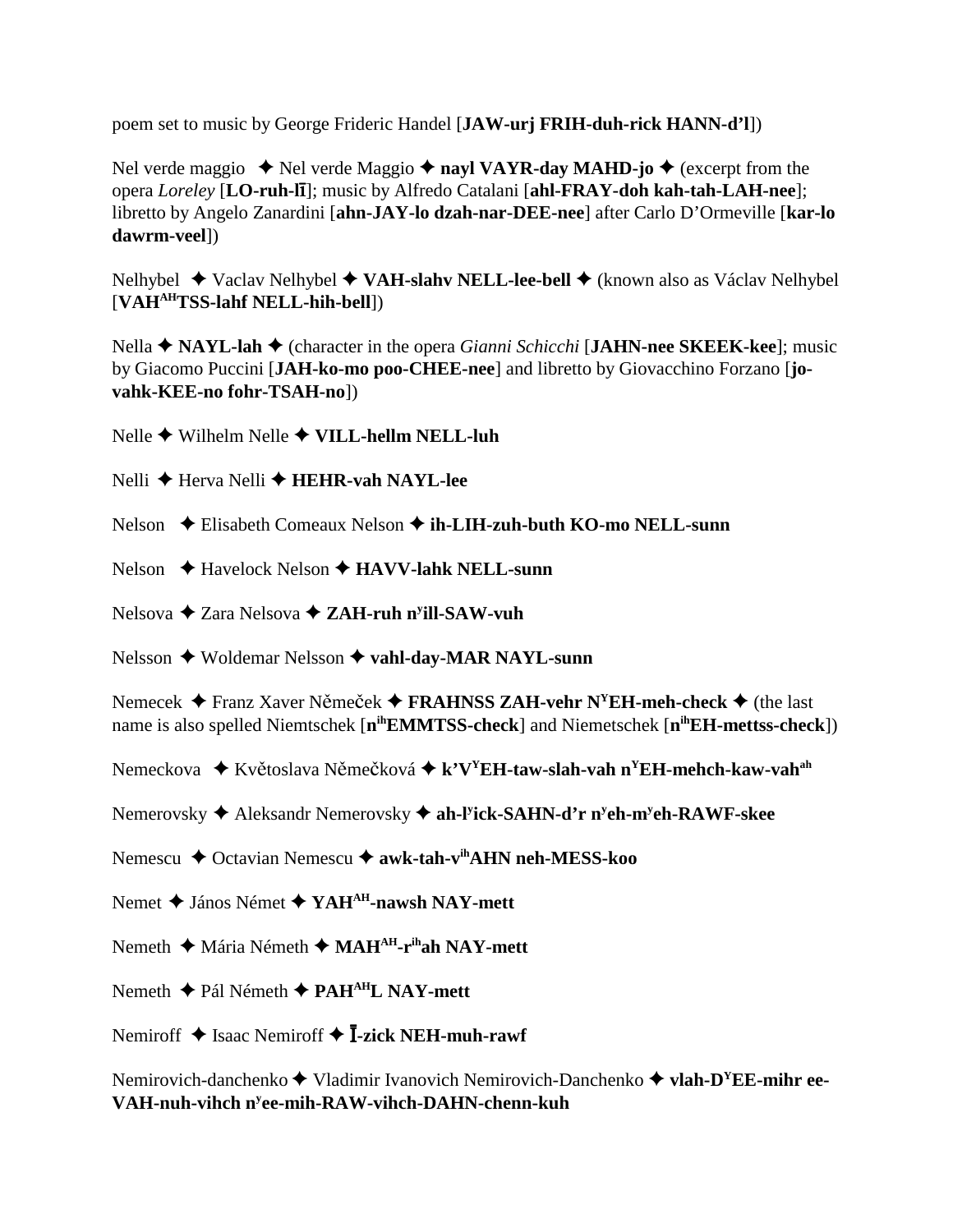Nemorino **→ nay-mo-REE-no →** (character in the opera *L'elisir d'amore* [**lay-lee-ZEER dah-**MO-ray] — *The Elixir of Love*; music by Gaetano Donizetti [gah<sup>ay</sup>-TAH-no doh-nee-TSAYT**tee**]; libretto by Felice Romani [**fay-LEE-chay ro-MAH-nee**] after Eugène Scribe [**ö-zhenn skreeb**])

Nemtin  $\triangle$  Alexander Nemtin  $\triangle$  ah-l<sup>y</sup>ick-SAHN-d'r N<sup>Y</sup>EMM-t<sup>y</sup>inn

Nenna **←** Pomponio Nenna ← pohm-PO-n<sup>ee</sup>o NAYN-nah

Nenov **→** Dimiter Nenov **→ DEE-mee-tur NEH-nawf** 

Nepomuceno Alberto Nepomuceno **ahl-BEHR-tôô neh-pôô-môô-SAY-nôô**

Nerada robyla **→ NEH-rah-dah RO-bih-lah →** (dance from *Olach tancz (lère partie)* [**O-lahk TAHNTSS** (First part) — anonymous 17th-century Hungarian dances)

Neri  $\blacklozenge$  **E.** Neri  $\blacklozenge$  (**E.**) **NAY-ree** 

Neri **→** Giulio Neri → **JOO-l<sup>ee</sup>o NAY-ree** 

Neri ◆ Saint Donna Filippo Neri ◆ (Saint) DOHN-nah fee-LEEP-po NAY-ree

Nerine  $\triangle$  Nérine  $\triangle$  nay-reen  $\triangle$  (character in the opera *Médée* [**may-day**]; music by Marc Antoine Charpentier [mark ah**6**-twahn shar-pah**6**-t<sup>ee</sup>ay] and libretto by Pierre Corneille [p<sup>ee</sup>ehr] **kawr-nehy'**])

Nerini **→** Émile Nerini **→ av-meel nuh-ree-nee** 

Nerone  $\triangle$  nay-RO-nay  $\triangle$  (an opera, with music and libretto by Arrigo Boito [ar-REE-go bo-**EE-toh**]; also a character in the opera)

Neruda ◆ Franz Neruda ◆ FRAHNTSS NAY-rôô-dah ◆ (Germanized version of the Czech name František Xaver Viktor Neruda [**FRAHN-ty ih-sheck ZAH-vehr VICK-tawr NEH-rôôdah**])

Neruda ◆ Josef Neruda **◆ YO-seff NEH-rôô-dah** 

Neruda ◆ Marie Neruda ◆ **MAH-ree NEH-rôô-dah** ◆ (known also as Marie Arlbergová Neruda [**ARL-behr-gaw-vahah NEH-rôô-dah**])

Neruda Viktor Neruda **VICK-tawr NEH-rôô-dah**

Neruda ◆ Vilemína Maria Franziška Neruda ◆ [VIH-leh-mee<sup>ee</sup>-nah MAH-r<sup>ih</sup>ah FRAHN**zihsh-kah NEH-rôô-dah →** (known also as the Germanized Wilma Maria Francisca Neruda [**VILL-mah mah-REE-ah frahn-TSISS-kah NAY-rôô-dah**])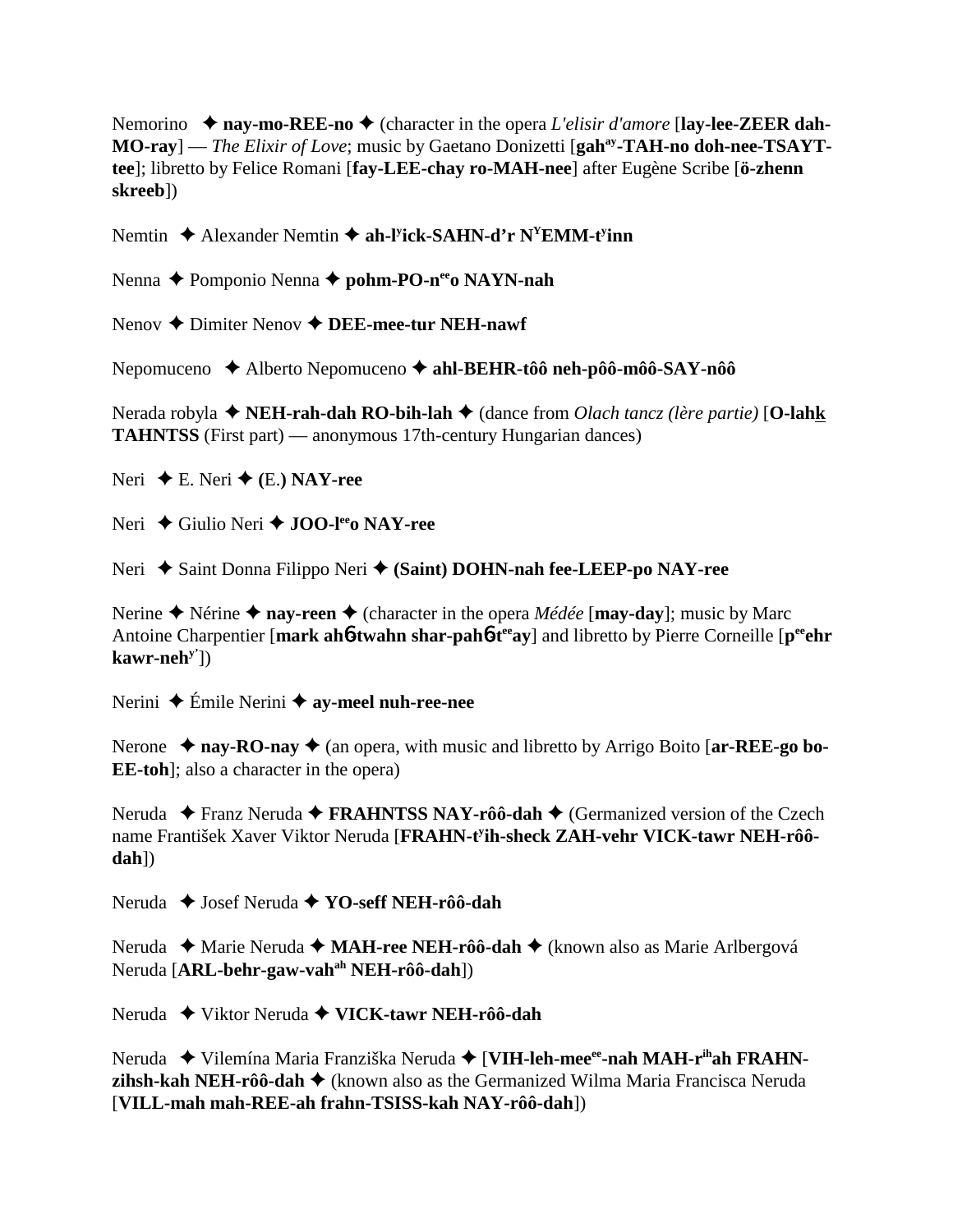Neruda Wilma Maria Francisca Neruda **VILL-mah mah-REE-ah frahn-TSISS-kah NAY-rôô-dah ◆** (Germanized version of the Czech name Vilemína Maria Franziška Neruda [**VIH-leh-meeee-nah MAH-rihah FRAHN-zihsh-kah NEH-rôô-dah**])

Nerudova **←** Amálie Nerudová ← ah-MAH<sup>AH</sup>-l<sup>ih</sup>eh NEH-rôô-daw-vah<sup>ah</sup>

Nervo **→** Amadó Nervo **→ ah-mah-DOH NAYR-vo** 

Nes **→** Jard van Nes **→ YART funn NESS** 

Nesle Blondel de Nesle [**blaw**6**-dell duh nell**])

Nessler ◆ Victor E. Nessler ◆ **VICK-tawr** (E.) **NESS-lur**]) ◆ (known also as Victor Ernst [**EHRNST**] Nessler}

Nessun dorma  $\triangle$  **NAYSS-soon DOHR-mah**  $\triangle$  (None shall sleep)  $\triangle$  (aria from the opera *Turandot* [**TOO-rahn-doht**]; music by Giacomo Puccini [**JAH-ko-mo poo-CHEE-nee**]; libretto by Giuseppe Adami [**joo-ZAYP-pay ah-DAH-mee**] and Renato Simoni [**ray-NAH-toh see-MOnee**] after Carlo Gozzi [**KAR-lo GOHT-tsee**])

Nessun ponga speranca **→** Nessun ponga sperança → NAYSS-soon POHN-gah spay-RAHN $t$ **sah**  $\blacklozenge$  (Let no-one put his trust)  $\blacklozenge$  (ballad [BA<sup>L</sup>-ludd] by Francesco Landini [frahn-CHAY**sko lahn-DEE-nee**])

Nessun vha visto o pietosi ◆ Nessun v'ha visto? o pietosi ◆ NAYSS-soon vah VEE-stoh? o **peeay-TOH-zee** (duet from Act IV of the opera *La Gioconda* [**la jo-KOHN-dah**] — *The Smiling One*; music by Amilcare Ponchielli [ah-meel-KAH-ray pohn-k<sup>ee</sup>AYL-lee]; libretto by Arrigo Boito [ar-REE-go bo-EE-toh] under the pseudonym Tobia Gorrio [TAW-b<sup>ee</sup>ah GAWR**reeo**])

Nest ce pas  $\bullet$  N'est-ce pas?  $\bullet$  ness-suh pah?  $\bullet$  (Is It Not So?)  $\bullet$  (poem by Paul Verlaine [**pohl vehr-lenn**] set to music by Gabriel Fauré [**gah-breeell fo-ray**])

Nest ce plus ma main  $\triangle$  N'est-ce plus ma main  $\triangle$  **ness-suh plü mah mehó**  $\triangle$  (duet from the opera *Manon* [**mah-naw**6] by Jules Massenet [**zhül {mahss-s'nay} mahss-s'neh**]; libretto by Henri Meilhac [**ah**6**-ree meh-yack**] and Philippe Gille [**fee-leep zheel**] after Antoine-François Prévost [**ah**6**-twahn-frah**6**-swah pray-vo**])

Nesterenko **→** Evgeni Nesterenko → yevv-GAY-n<sup>y</sup>ee n<sup>y</sup>ess-t<sup>y</sup>eh-RENN-kuh → (known also as Evgeni Evgenievich [**yevv-GAY-niheh-vihch**] Nesterenko and Yevgeny Yevgenievich [**yevv-**GAY-n<sup>y</sup>ee yevv-GAY-n<sup>ih</sup>eh-vihch] Nesterenko)

Nestyev  $\triangle$  Izrail Nestyev  $\triangle$  **izz-rah-EEL N<sup>Y</sup>ESST-yeff**  $\triangle$  (known also as Izrail Vladimirovich [**vlah-DYEE-mih-ruh-vihch**] Nestyev)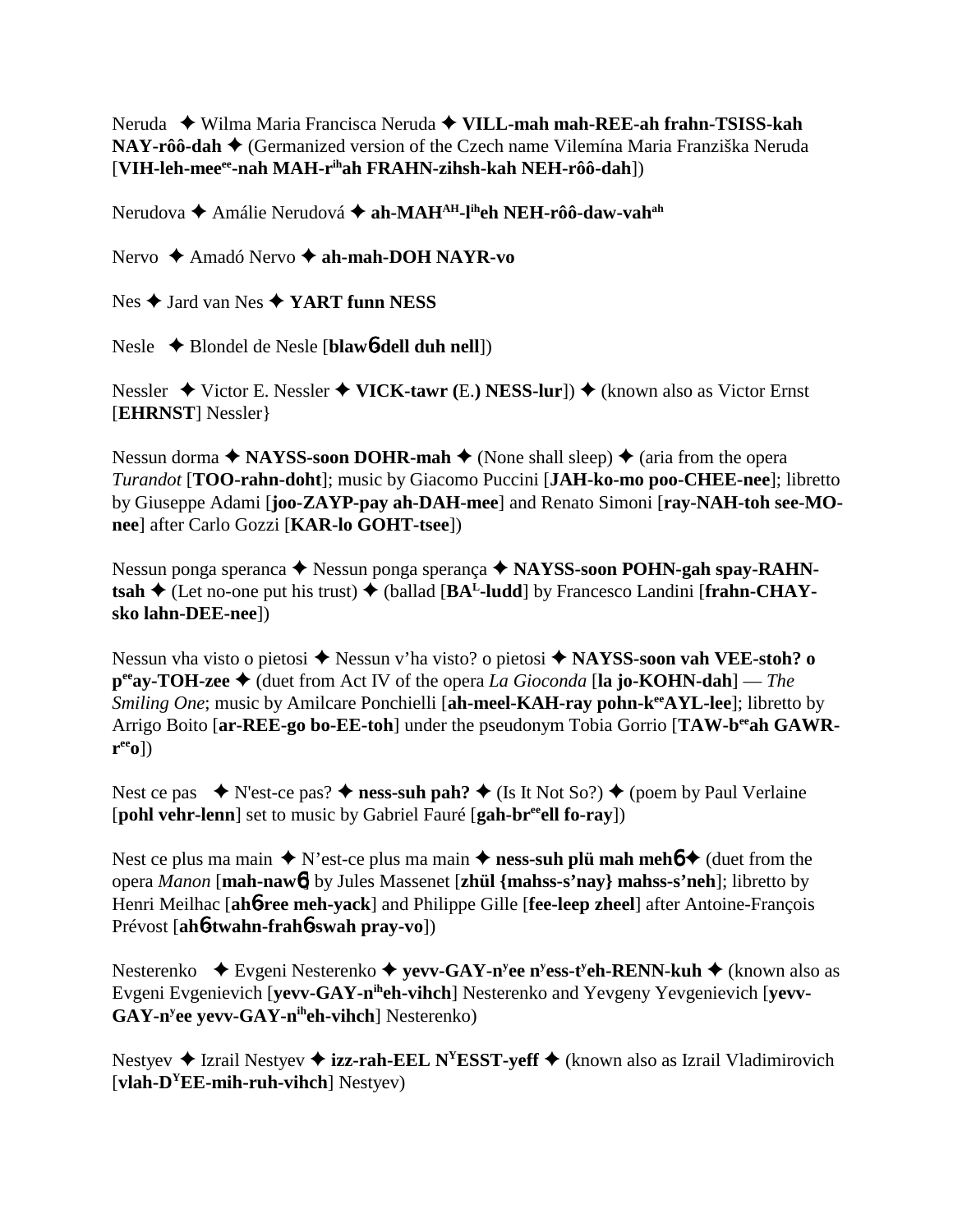Net yeshcho ◆ Net yeshcho? ◆ N<sup>Y</sup>ETT yihsh-SHAW? ◆ (trio featuring Herman [GHEHR**mahn**], Chekalinsky [**cheh-kah-LYEEN-skee**], and Yeletsky [**yeh-LYETT-skee**] with chorus from the opera *Pique dame* [**peek dahm**] — *The Queen of Spades*; music by Peter Ilyich Tchaikovsky [**p'YAW-t'r ill-YEECH {chahih-KAWF-skee} chay-KAWF-skee**]; libretto by Modest Tchaikovsky [**mah-DYESST {chahih-KAWF-skee} chay-KAWF-skee**] after Alexander Sergeyevich Pushkin [**uh-ly ick-SAHN-d'r sehr-GAY-yeh-vihch POOSH-kinn**])

Neto ◆ Joaquim Antonio Barroso Neto ◆ zhôô-uh-KEE6 ah6-TOH-n<sup>ih</sup>ôô bah-HO-zôô NEH**tôô** (known also as Joaquim Antonio Barrozo Netto [**bah-HO-zôô NETT-tôô**])

Nets of golden wyers ◆ In Nets of Golden Wyers ◆ (In Nets of Golden) WI-urz ◆ madrigal [**MADD-rih-gull**] by Thomas Morley [**TAH-muss MAWR-lih**])

Nettl **→** Bruno Nettl **→ {BROO-no NETT'l} BRÔÔ-naw NETT'l** 

Nettl **←** Paul Nettl ← {PAWL NETT'l} PAH<sup>ÔÔ</sup>L NETT'l

Netto Joaquim Antonio Barrozo Netto **zhôô-uh-KEE**6 **ah**6**-TOH-nihôô bah-HO-zôô NETT-tôô** (known also as Joaquim Antonio Barroso Neto [**bah-HO-zôô NEH-tôô**])

Neubauer ◆ Franz Christoph Neubauer ◆ FRAHNTSS KRIH-stawf NOY-bah<sup>ôô</sup>-ur

Neue liebe  $\triangle$  Neue Liebe  $\triangle$  **NOY-uh LEE-buh**  $\triangle$  (New Love)  $\triangle$  (song, title used by various composers)

Neue walzer mit trios  $\triangle$  NOY-uh VAHL-tsur mitt TREE-ohss  $\triangle$  (New Waltz with Trios)  $\triangle$ (composition by Johann Nepomuk Hummel [**YO-hahn NAY-po-môôk HÔÔM-mull**])

Neuen thaten  $\triangle$  Zu neuen Thaten  $\triangle$  tsoo NOY-unn TAH-tunn  $\triangle$  (duet from the opera *Götterdämmerung* [**GÖT-tur-temm-muh-rôông**] — *Twilight of the Gods;* music and libretto by Richard Wagner [**RIH-hart VAHG-nur**]; libretto after *Siegfrieds Tot* [**ZEEK-freetss TOHT**] — *Siegfried's Death*)

Neuendorff **◆** Adolph Neuendorff ◆ {AY-dawlf NOY-unn-dawrf} AH-dawlf NOY-unn**tawrff ♦** (known also as Adolph Heinrich Anton Magnus Neuendorff [AH-dawlf HIN-rihh **AHN-tohohn MAHG-nôôss NOY-unn-tawrf**])

Neues bachisches collegium musicum leipzig  $\triangle$  Neues Bachisches Collegium Musicum Leipzig  $\triangle$ **NOY-uss BAH-<u>k</u>ih-shuss kawl-LAY-gh<sup>ih</sup>ôôm MOO-zih-kôôm LĪP-tsih<u>h</u> ♦ (New Bach** Collegium [**kuh-LEE-jee-umm**] Musicum of Leipzig [L**IP-sigg**])

Neues lied wir heben an  $\triangle$  Ein neues Lied wir heben an  $\triangle$  **In NOY-uss LEET veer HAYbunn ahn** (excerpt from the *Sacred Songbook of Wittenberg* [**VITT-tunn-pehrk**] by Johann Walter [**YO-hahn VAHL-tur**])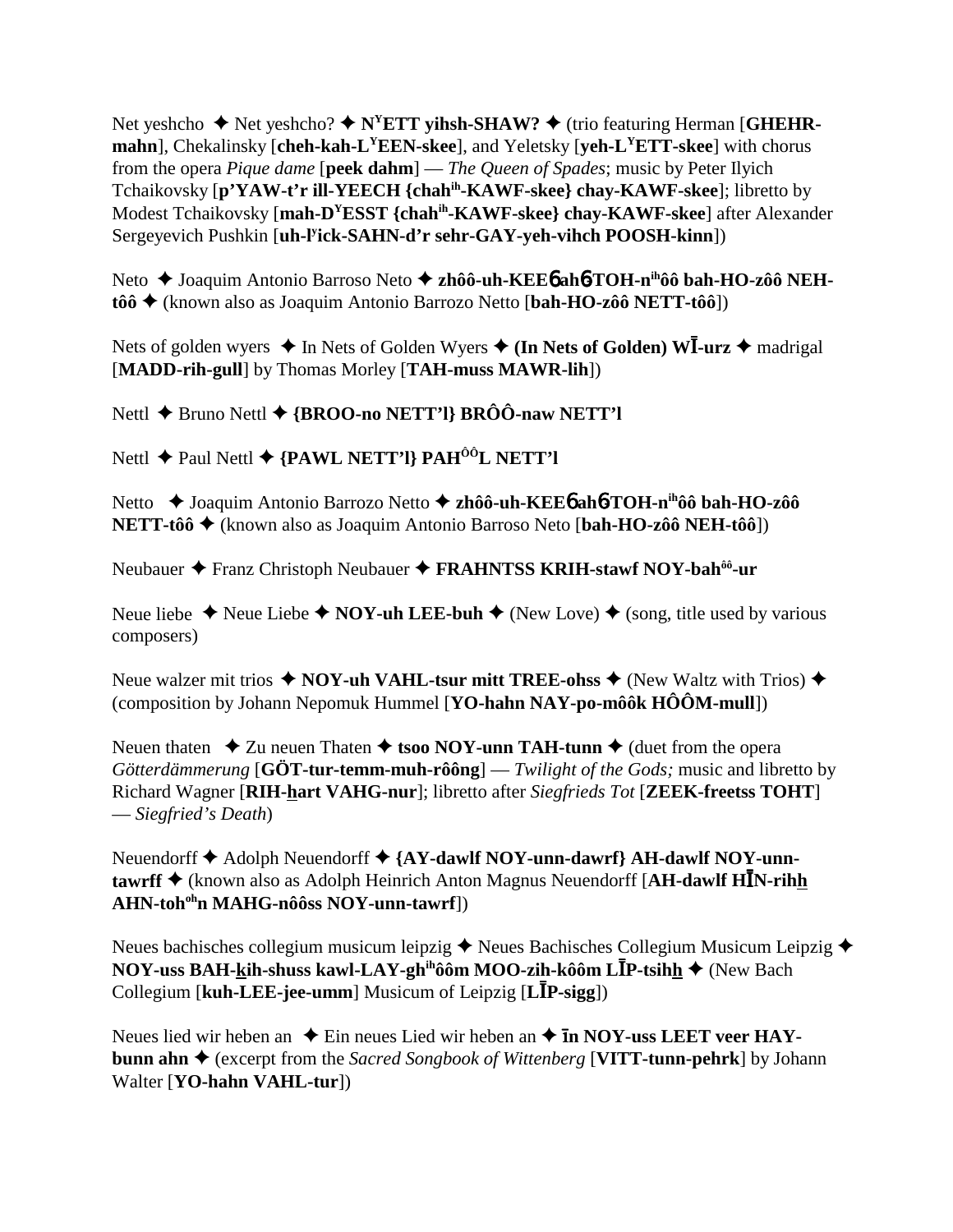Neugierige ◆ Der Neugierige ◆ davr nov-GHEE-rih-guh ◆ (The Eager Ouestioner) ◆ (poem by Wilhelm Müller [VILL-hellm MÜL-lur] set to music by Franz Schubert [FRAHNTSS] **SHOO-bert**] in the song cycle *Die schöne Müllerin* [dee SHÖ-nuh MÜL-luh-rinn]—*The* Miller's Lovely Daughter)

Neuhaus  $\triangleq$  Heinrich Neuhaus  $\triangleq$  H**I**N-rihh NOY-hah<sup>ô</sup>s  $\triangleq$  (known also as Heinrich Gustavovich [GOO-stuh-vuh-vihch] Neuhaus)

Neuhaus ◆ Rudolf Neuhaus ◆ ROO-dawlf NOY-hah<sup>ôô</sup>ss

Neukomm  $\triangle$  Sigismund, Ritter von Neukomm  $\triangle$  ZEE-ghiss-môônt, RITT-tur fawn NOYkawm

Neumann ← Angelo Neumann ← AHNG-uh-lo NOY-mahn

Neumann  $\triangle$  František Neumann  $\triangle$  FRAHN-t<sup>y</sup>ih-sheck NOY-mahn  $\triangle$  (known also as the Germanized Franz Neuman [FRAHNTSS NOY-mahn])

Neumann  $\triangle$  Franz Neumann  $\triangle$  FRAHNTSS NOY-mahn  $\triangle$  (Germanized version of the Czech name František Neumann [FRAHN-t<sup>y</sup>ih-sheck NOY-mahn])

Neumann ← Frederick Neumann ← {FREH-duh-rick n<sup>eh</sup>OO-munn} ← (known also as Fritz Neumann [FRITTSS NOY-mahn])

Neumann  $\triangle$  Horst Neumann  $\triangle$  **HAWRST NOY-mahn** 

Neumann ◆ Václav Neumann ◆ VAH<sup>AH</sup>TSS-lahf NOY-mahn

Neumann  $\triangle$  Věroslav Neumann  $\triangle$  V<sup>Y</sup>EH-raw-slahf NOY-mahn

Neumann  $\triangle$  Werner Neumann  $\triangle$  VEHR-nur NOY-mahn

Neumark  $\triangle$  Georg Neumark  $\triangle$  GAY-awrk NOY-mark

Neumark ◆ Hans Joseph Neumark ◆ HAHNSS YOH<sup>OH</sup>-zeff NOY-mark ◆ (German name Americanized to John Newmark [JAHN n<sup>ih</sup>OO-mark])

Neupert  $\triangle$  Edmund Neupert  $\triangle$  EDD-munn NÖ<sup>IH</sup>-pert

Neusidler  $\triangle$  Hans Neusidler  $\triangle$  HAHNSS NOY-zitt-lur

Neusidler  $\blacklozenge$  Melchior Neusidler  $\blacklozenge$  MELL-h<sup>ih</sup>awr NOY-zitt-lur

Nevada  $\triangle$  Emma Nevada  $\triangle$  EMM-muh neh-VAH-dah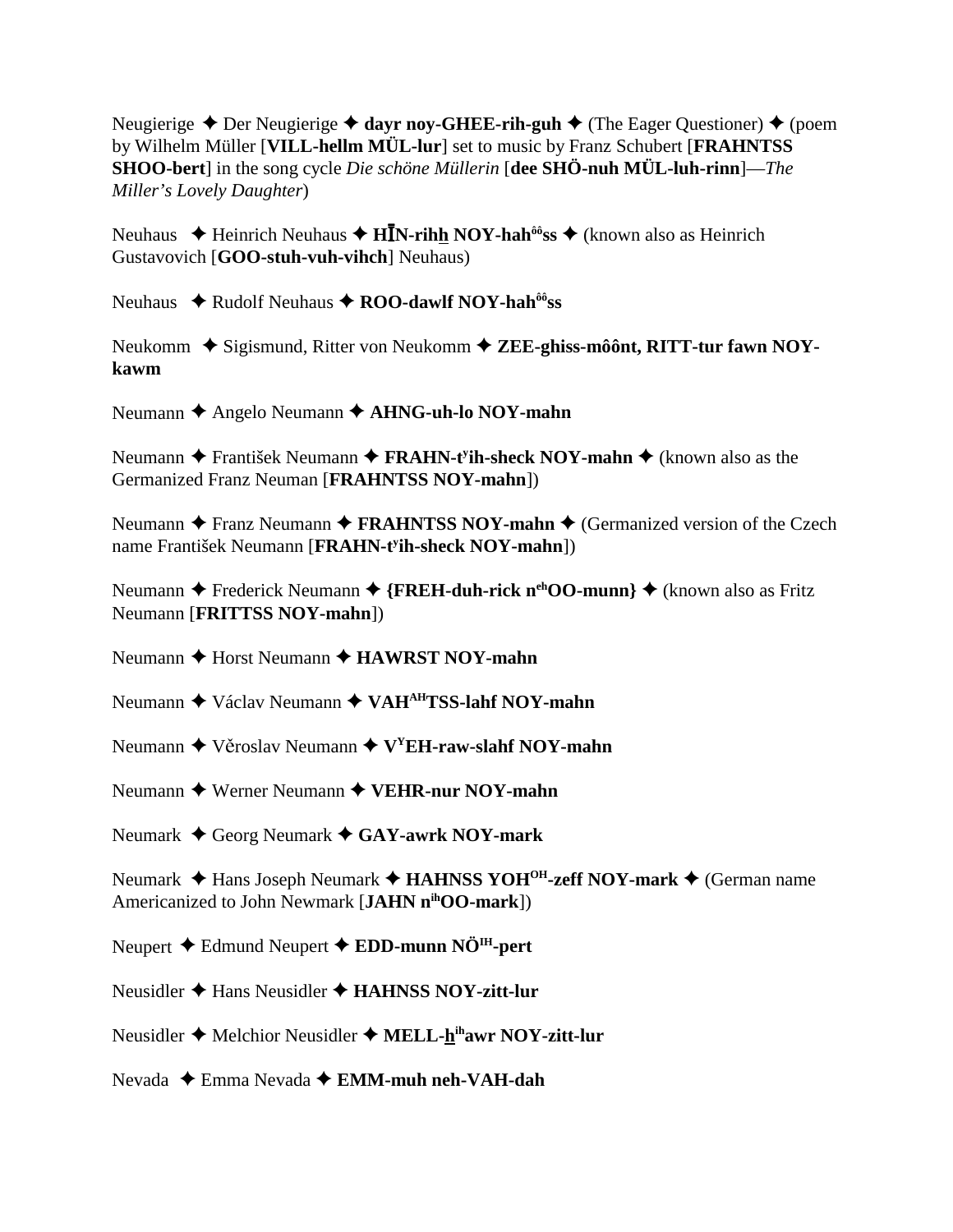Nevada ◆ Mignon Nevada ◆ **mee-n'yaw6** neh-vah-dah ◆ (known also as Mignon Mathilde Marie Nevada [**mee-n'yaw**6 **mah-teeld mah-ree neh-vah-dah**])

Nevel **→** Paul van Nevel **→ PAH<sup>ôô</sup>L funn NAY-vull** 

Nevell cycle  $\blacklozenge$  The 'Nevell Cycle'  $\blacklozenge$  (The) NEH-v'l (Cycle)  $\blacklozenge$  (compilation of pavans [puh-**VAHNS**] and galliards [**GAL-lihurdz**] from about 1570 to 1590 by William Byrd [**WILL-yumm BURD**])

Neveu Ginette Neveu **zhih-nett nuh-vö**

Nevez  $\triangle$  An dro nevez  $\triangle$  ahn dro neh-vay  $\triangle$  (A New Dance)  $\triangle$  (traditional Breton [breh**taw**6] song)

Nevin ◆ Ethelbert Nevin ◆ **EH-thull-burt NEH-vunn** ◆ (known also as Ethelbert Woodbridge [**WÔÔD-briddj**] Nevin)

Nevsky ◆ Alexander Nevsky ◆ uh-l<sup>y</sup>ick-SAHN-d'r N<sup>Y</sup>EFF-skee ◆ (film based on the story of Grand Duke Alexander and his defeat of invading teutonic knights in the battle on the ice at Lake Chudskoye [**chôôt-SKAW-yeh**] in 1242; music by Sergey Prokofiev [**sehr-GAY prah-KAWf iheff**] in collaboration with Sergey Eisenstein [**sehr-GAY ay-sunn-SHTAYN**]; also a cantata [**kunn-TAH-tuh**] arranged from the film music)

Newark  $\triangleq$  n'YOO-urk  $\triangleq$  (city in New Jersey)

Neway **→** Patricia Neway ◆ puh-TRIH-shuh nuh-WAY

Newfoundland  $\bullet$  n'YOO-funnd-lunnd  $\bullet$  (Canadian province)

Newlin ◆ Dika Newlin **◆ DEE-kuh n'YOO-linn** 

Newmark  $\triangle$  John Newmark  $\triangle$  **JAHN n'YOO-mark**  $\triangle$  (Americanized version of the German Hans Joseph Neumark [**HAHNSS YOHOH-zeff NOY-mark**])

Newton ◆ Ivor Newton ◆ **Ī-v'r n'YOO-tunn** 

 $Ney \triangleq$  Elly  $Ney \triangleq$  **ELL-lee N** 

Ney  $\star$  K ney  $\star$  k'NAY  $\star$  (To Her)  $\star$  (poem by A. Belïy [(A.) BAY-lee] set to music by Sergei Rachmaninoff [**sehr-GAYEE rahk-MAH-ny ih-nuff**])

Nezhdanova ◆ Antonina Nezhdanova ◆ **ahn-tah-N<sup>Y</sup>EE-nuh n<sup>y</sup>ehzh-DAH-nuh-vuh ◆** (known also as Antonina Vasilievna [**vah-SEE-leeeff-nuh**] Nezhdanova)

Nhk chamber soloists NHK Chamber Soloists **(Netherlands Broadcasting Chamber**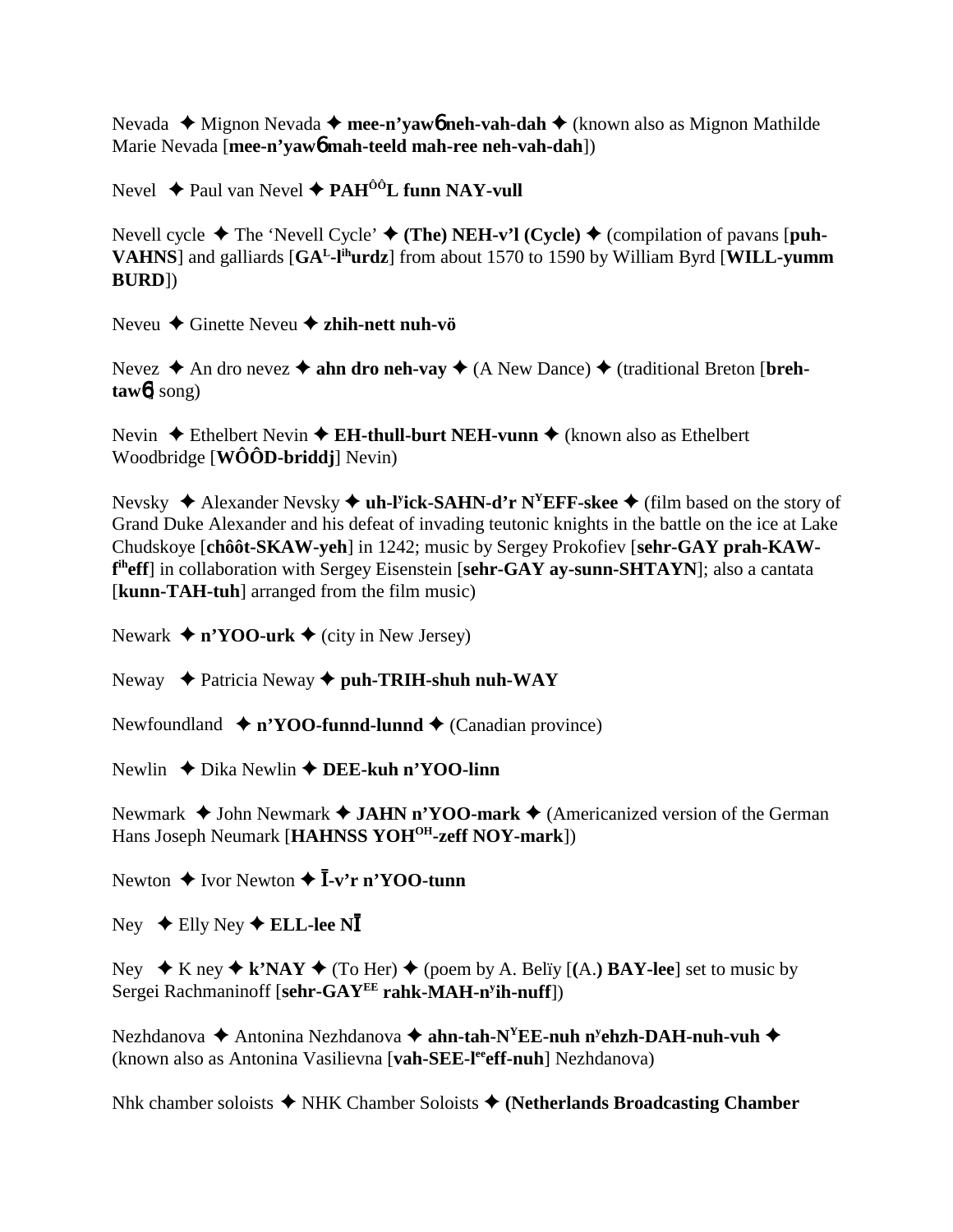### Soloists)

Niais de sologne et two doubles  $\triangle$  Les niais de sologne et 2 doubles  $\triangle$  leh nee-veh duh saw**lawn<sup>y</sup>** av 2 dôô-bl'  $\triangleq$  (excerpt from the *Suite en ré majeur* [s<sup>ii</sup>eet aho ray mah-zhör] — *Suite in*  $D$  Major — by Jean-Philippe Rameau [zhah**ó-fee-leep rah-mo**])

Nibelle  $\triangle$  Adolphe-André Nibelle  $\triangle$  ah-dawlf-ah**6-dray nee-bell** 

Niccolini ♦ N. Niccolini ♦ (N.) neek-ko-LEE-nee

Nicht schnell  $\blacklozenge$  **NIHHT SHNELL**  $\blacklozenge$  (Not quick)

Nicht wiedersehen  $\blacklozenge$  Nicht Wiedersehen!  $\blacklozenge$  nicht VEE-der-zay-unn!  $\blacklozenge$  (Never to Meet Again) ♦ (poem from Des Knaben Wunderhorn [dess k'NAH<sup>AH</sup>-bunn VÔÔN-tur-hawrn] — *The Youth's Magic Horn* — set to music by Gustav Mahler  $[G\hat{O}\hat{O}$ -stahf MAH<sup>AH</sup>-lur])

Nicht zu geschwind und sehr singbar vorgetragen  $\triangle$  NIHHT tsoo guh-SHVINNT ôont zehr zihng-bar FOR-guh-trah-gunn  $\blacklozenge$  (section of the *Sonate e-Moll* [zo-NAH-tuh AY-MAWL] — Sonata in e Minor — by Ludwig van Beethoven [LOOT-vihh funn  $BAY^{AY}$ -toh-funn])

Nicklausse  $\triangle$  NICK-lah<sup>ôô</sup>ss-suh  $\triangle$  (character in the opera Les contes d'Hoffmann [leh kawbt] dawf-mahn] — The Tales of Hoffmann; music by Jacques Offenbach [ZHACK AWF-funnbahk]; libretto by Jules Barbier [zhül bar-b<sup>ee</sup>ay] and Michel Carré [mee-shell kar-ray])

Nickrenz  $\triangle$  Scott Nickrenz  $\triangle$  SKAHT NICK-runnz

Nicode → Jean-Louis Nicodé → zhahó-l<sup>ôô</sup>ee nee-kaw-day

Nicolai  $\triangle$  Elena Nicolai  $\triangle$  av-LAY-nah NEE-ko-lah<sup>ee</sup>

Nicolai ◆ Otto Nicolai ◆ AWT-toh NEE-ko-lah<sup>ee</sup> ◆ (known also as Carl Otto Ehrenfried [AWT-toh AY-runn-freet] Nicolai)

Nicolaio  $\triangle$  Amantio di Nicolaio  $\triangle$  ah-MAHN-t<sup>ee</sup> dee nee-ko-LAH<sup>EE</sup>-o  $\triangle$  (character in the opera Gianni Schicchi [JAHN-nee SKEEK-kee]; music by Giacomo Puccini [JAH-ko-mo poo-**CHEE-nee**] and libretto by Giovacchino Forzano [jo-vahk-KEE-no fohr-TSAH-no])

Nicolau ◆ Antonio Nicolau ◆ ahn-TOH-n<sup>ee</sup>o nee-ko-LŎW<sup>w'</sup>

Nicolesco  $\blacklozenge$  Mariana Nicolesco  $\blacklozenge$  mah-r<sup>ee</sup>AH-nah nee-ko-LAY-sko

Nicolet  $\triangle$  Aurèle Nicolet  $\triangle$  o-rehl nee-kaw-leh

Nicolette  $\triangle$  nee-kaw-lett  $\triangle$  (character in the opera L'amour des trois oranges [lah-môôr day  $tr'$ wah aw-rahózh] — The Love for Three Oranges; music by Serge Prokofiev [sehr-GAY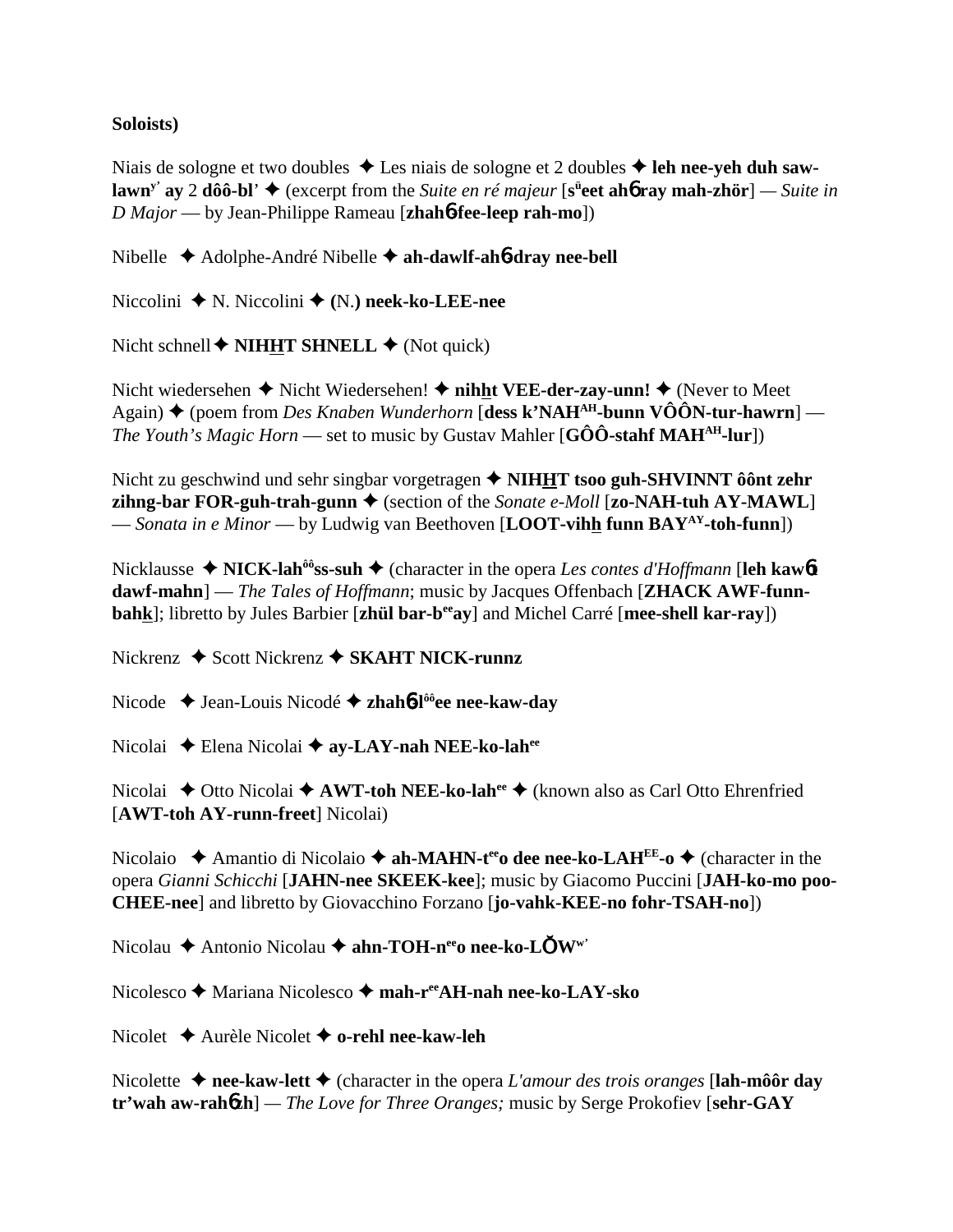**prah-KAW-fiheff**]; libretto by Prokofiev after Carlo Gozzi [**KAR-lo GOHT-tsee**])

Nicolette **→ nee-kaw-lett →** (excerpt from the orchestral song cycle *Shéhérazade* [shay-hay**rah-zahd**] by Maurice Ravel [**mo-reess rah-vell**]) ♦ song from *Trois chansons* [**tr'wah shah**6**saw**6] — *Three Songs* — by Maurice Ravel [**mo-reess rah-vell**])

Nicolini ◆ nee-kaw-lee-nee ◆ (known also as Ernest Nicolas [ehr-nesst nee-kaw-lah])

Nicolini ◆ nee-ko-LEE-nee ◆ (known also as Nicolo Grimaldi [**NEE-ko-lo gree-MAHL-dee**])

Nicolo **→** Nicolò → nee-ko-lo → (known also as Nicolò Isouard [nee-ko-lo ee-s<sup>ôô</sup>ar] and Nicolò de Malte [**nee-ko-lo duh mahlt**])

Niculescu **→** Stefan Niculescu **→ shteh-FAHN nee-koo-LESS-koo** 

Niebla portena  **→** Niebla Porteña **→ n<sup>ee</sup>AY-vlah pawr-TAY-n'yah →** (Buenos Aires Mist) ◆ (song by Lia Cimaglia [**LEE-ah chee-MAH-leeah**])

Niecks **→** Frederick Niecks **→ FREH-duh-rick NEEKSS** → (Anglicized version of the German Friedrich Niecks [**FREET-rihh NEEKSS**])

Nieden ◆ Albrecht Zur Nieden ◆ **AHL-brehht tsôôr NEE-dunn** 

Niedermeyer  $\triangle$  Louis Niedermeyer  $\triangle$  l<sup>ôô</sup>ee NEE-dur-mī-ur  $\triangle$  (known also as Abraham [AH<sup>AH</sup>**prah-hahm**] Louis Niedermeyer)

Niederosterreichisches tonkunstlerorchester  $\blacklozenge$  Niederösterreichisches Tonkünstlerorchester  $\blacklozenge$ **NEE-der-ö-shtehr-r-hih-shuss TAWN-künst-lur-awr-keh-stur** (Lower Austrian Musicians' Orchestra)

Niel  $\triangle$  Henri Niel  $\triangle$  ah**6**-ree neel

Nielsen Björn Carl Nielsen **b'YAWN KARL NEEL-sunn**

Nielsen ◆ Carl Nielsen ◆ KARL NEEL-sunn ◆ (known also as Carl August Nielsen [KARL **AHÔÔ-gôôst NEEL-sunn**])

Nielsen **→** Inga Nielsen ◆ **IHNG-gah NEEL-sunn** 

Nielsen Ludolf Nielsen **LOO-dawlf NEEL-sunn** (known also as Carl Henrik [**KARL HENN-rick**] Ludolf Nielsen)

Nielsen Ludwig Nielsen **LEWD-vigg NILL-s'n**

Nielsen **→** Riccardo Nielsen → reek-KAR-doh NEEL-sunn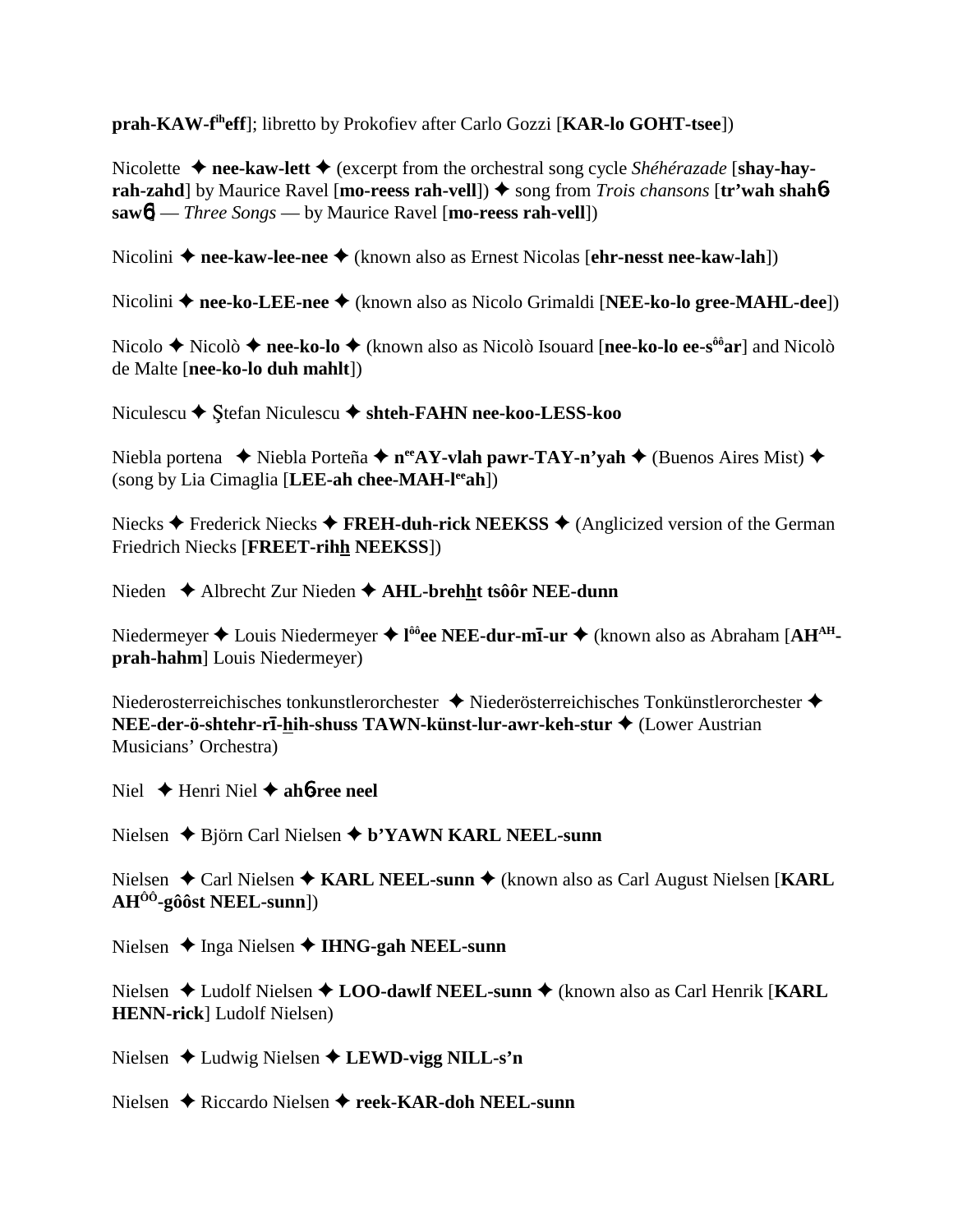Nielsen  $\triangle$  Svend Nielsen  $\triangle$  SVENNT NEEL-sunn

Nielsen  $\triangle$  Tage Nielsen  $\triangle$  TA<sup>A</sup>-huh NEEL-sunn

Niemann  $\triangle$  Albert Niemann  $\triangle$  AHL-pert NEE-mahn

Niemann  $\triangle$  Walter Niemann  $\triangle$  VAHL-tur NEE-mahn

Niemetschek ◆ Franz Xaver Niemetschek ◆ FRAHNSS ZAH-vehr n<sup>ih</sup>EH-meh-check ◆ (anglicized version of the Czech name Němeček  $[N^YEH$ -meh-check])

Niemna ◆ Do Niemna ◆ DOH n<sup>ee</sup>EMM-nah ◆ (To Niemen — a river — formerly in Poland, now in Bellorussia and Lithuania)  $\blacklozenge$  (poem by Adam Mickiewicz [AH-dahm meetss- $k^{ee}AY$ **veech** set to music by Stanisław Moniuszko [stah- $N^{\gamma}$ **EESS-wahf mah-n<sup>ee</sup>ÔÔSH-kaw**])

Niemtschek ◆ Franz Xaver Niemtschek ◆ FRAHNSS ZAH-vehr n<sup>ih</sup>EH-meh-check ◆ (Niemtschek is apparently an attempted anglicization of the Czech name Němeček  $[N<sup>Y</sup>EH$ -meh $check)$ 

Nienstedt  $\blacklozenge$  Gerd Nienstedt  $\blacklozenge$  GHEHRT NEEN-shtett

Niesemann ◆ Michael Niesemann ◆ MIH-hah-ell NEE-zuh-mahn

Niessen stone  $\triangleleft$  Matja von Niessen-Stone  $\triangleleft$  MAHT-vah fawn NEESS-sunn-STOHN

Niessner  $\triangle$  Anton Niessner  $\triangle$  AHN-toh<sup>oh</sup>n NEESS-nur

Nietzsche ◆ Friedrich Nietzsche ◆ FREET-rihh NEETSS-shuh ◆ (known also as Friedrich Wilhelm [VILL-hellm] Nietzsche)

Nieuwenhove  $\triangle$  Armand Marie Ghislain Limnander de Nieuwenhove  $\triangle$  ar-mahó mah-ree ghee-lehb leem-nahb-dehr deh neeu-wehb-ho-vuh

Nieukerken ♦ Marien van Nieukerken ♦ MAH-r<sup>ih</sup>unn funn n<sup>ih</sup>Ü-ker-kunn

Niewiadomski  $\blacklozenge$  Stanisław Niewiadomski  $\blacklozenge$  stah-N<sup>Y</sup>EESS-wahf n<sup>ee</sup>ch-v<sup>ee</sup>ah-DAWM-skee

Niewasta ◆ Stara niewiasta ◆ STAH-rah n<sup>ee</sup>ch-v<sup>ee</sup>AHSS-tah ◆ (an old woman in the opera *Straszny Dwór* [STRAHSH-nih d'VÔÔR] — The Haunted Manor; music by Stanisław Moniuszko [stah-N<sup>Y</sup>EESS-wahf mah-n<sup>ee</sup>ÔÔSH-kaw] and libretto by Jan Checinski [YAHN] heh6-TSEE6-skee])

Nigg  $\triangle$  Serge Nigg  $\triangle$  serzh neeg

Niggli ← Arnold Niggli ← AR-nawlt NIGG-glih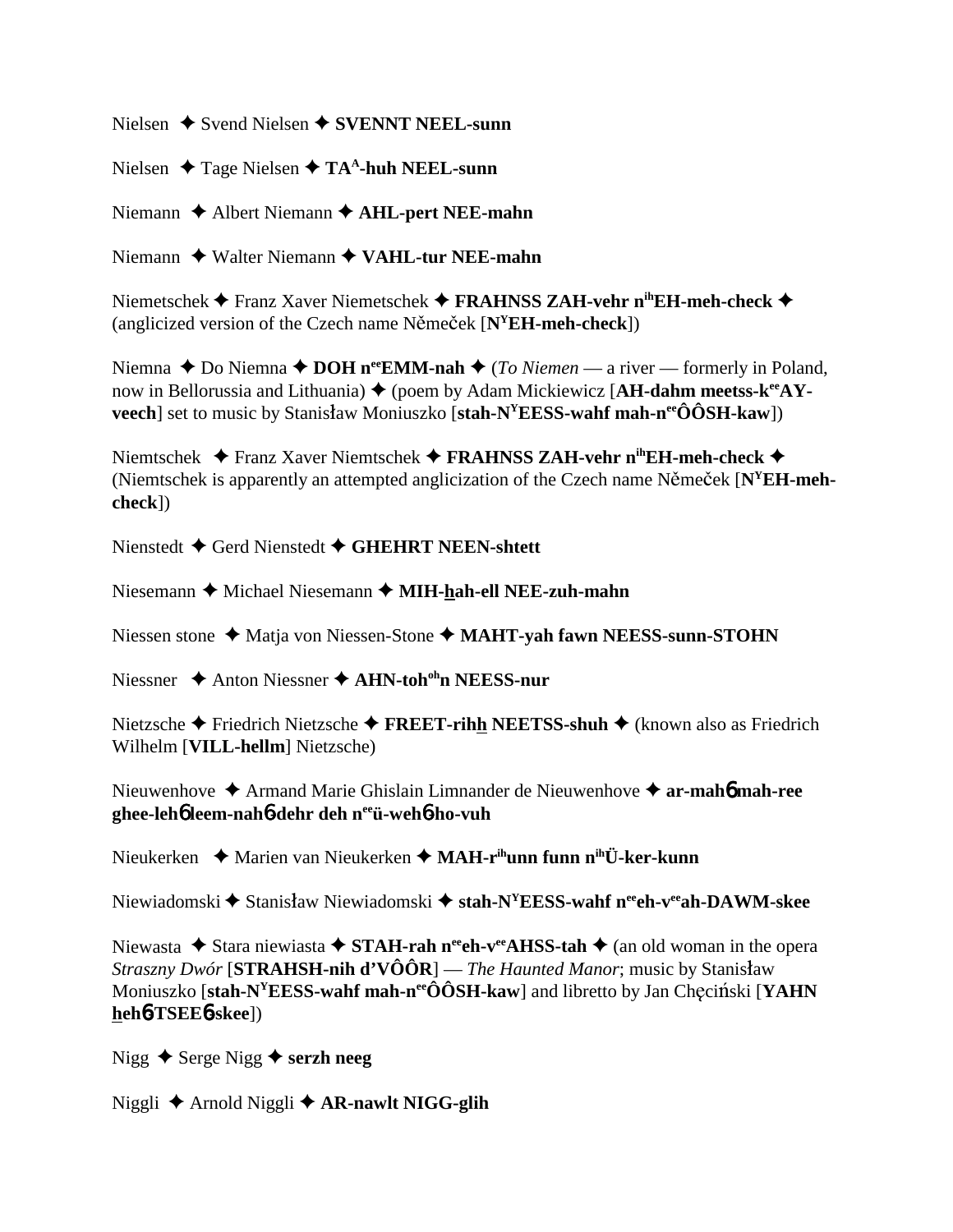Night of trafalgar **↓** The Night of Trafalgár **↓** (The Night of) tra-full-GAR ◆ (often pronounced **truh-FAL-gur**) poem by Thomas Hardy [**TAH-muss HAR-dih**] set to music by Ivor <u>.</u><br>Gurney [**Ī-vur GUR-nee**])

Nightingale has a lyre of gold  $\blacklozenge$  The Nightingale Has a Lyre of Gold  $\blacklozenge$  (The Nightingale Has **a)** IIr (of Gold)  $\blacklozenge$  (poem by W. E. Henley [W. E. HENN-lee] set to music by Frederick Delius [**FREH-duh-rick DEE-lihuss**])

Nigra sum ◆ **NEE-grah soom ◆** (motet [**mo-TETT**] by Giovanni da Palestrina [**jo-VAHN-nee dah pah-lay-STREE-nah**]; (excerpt from *Vespro della Beata Vergine* [**VAY-spro dayl-lah bay-AH-tah VAYR-jee-nay**] — *Vespers of the Blessed Virgin* — by Claudio Monteverdi [**KLAHOO-deeo mohn-tay-VAYR-dee**])

Nigue nigue ninhas  $\triangle$  Nigue-nigue-ninhas  $\triangle$  **NEE-ghee NEE-ghee NEE-n'yuss**  $\triangle$  (song by Francisco Ernani Braga [**frah**6**-SEESS-kôô ehr-NAH-nee BRAH-guh**])

Nijs **→** Adinda de Nijs **→ ah-DINN-dah duh NAYSS** 

Nikisch Arthur Nikisch **AR-tôôr NEE-kihsh**

Nikisch Grete Merrem-Nikisch **GRAY-tuh MEHR-rumm-NEE-kihsh**

Nikodem ◆ Zdzisław Nikodem **◆ z'd'ZEESS-wahf NEE-ko-demm** 

Nikolais  $\triangle$  Alwin Nikolais  $\triangle$  A<sup>L</sup>-winn nih-kuh-LAH<sup>IH</sup>SS  $\triangle$  (known also as Alwin Theodore [THEE-uh-doh<sup>uh</sup>r] Nikolais)

Nikolayev **→** Leonid Nikolayev ◆ [**lay-ah-N<sup>Y</sup>ITT n<sup>y</sup>ee-kah-LAH-yuff ◆** (known also as Leonid Vladimirovich [**vlah-DYEE-mih-ruh-vihch**] Nikolayev)

Nikolayeva ◆ Tatiana Nikolayeva ◆ **tah-t<sup>ih</sup>AH-nuh n<sup>y</sup>ee-kah-LAH-yuh-vuh ◆** (known also as Tatiana Petrovna [**pih-TRAWF-nuh**] Nikolayeva)

Nikolios  $\rightarrow$  nee-ko-l<sup>ih</sup>USS  $\rightarrow$  (character in the opera *Řecké Pašije* [<sup>R</sup>SHETTSS-keh<sup>eh</sup> PAH- $\mathbf{shih-yeh}$ ] — *The Greek Passion;* music by Bohuslav Martinů [**BO-hôô-slahf MAR-t<sup>y</sup>ih-noo<sup>oo</sup>];** libretto by Martinů after Nikos Kazantzakis [NEE-kawss kah-zahnt-ZĪ-kiss])

Nikolov Lazar Nikolov **LAH-zur nee-KAW-lawf**

Nikolovski Vlastimir Nikolovski **VLAH-stih-mihr nih-kaw-LAWF-skih**

Nikolsky Vladimir V. Nikolsky **vlah-DYEE-mihr (**V.**) ny ee-KAWL-skee**

Nilius ◆ Rudolf Nilius ◆ **ROO-dawlf NEE-l<sup>ih</sup>ôôss**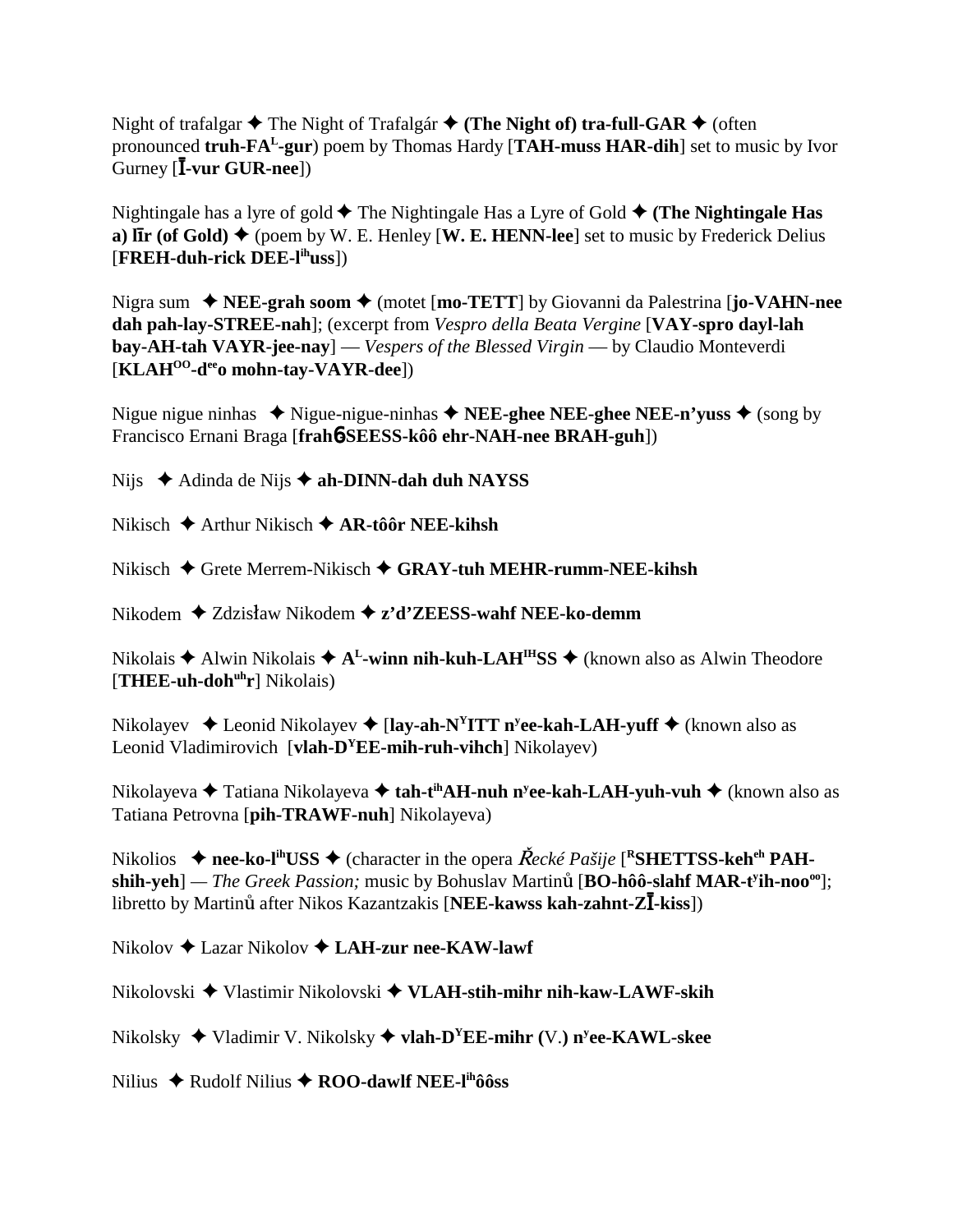# $Nils$   $\blacklozenge$  Squire Nils  $\blacklozenge$  sk<sup> $\omega \delta$ </sup>**TR NILLSS**

## Nilsson ◆ Birgit Nilsson ◆ **BEER-ghitt NEELSS-sawn ◆** (known also as Märta Birgit Nilsson [**MA-tah BEER-ghitt NEELSS-sawn**])

Nilsson **→** Bo Nilsson **→ BO NEELSS-sawn** 

Nilsson **→** Christine Nilsson → **KRISS-teen NEELSS-sawn** 

Nilsson Leo Nilsson **LEE-o NEELSS-sawn**

Nilsson ◆ Raymond Nilsson ◆ RAY-munnd NILL-sunn

Nilsson ◆ Torsten Nilsson **◆ TAWSS-tenn NEELSS-sawn** 

Nimas **NEE-mahss**

Nimmersatte liebe **→** Nimmersatte Liebe → **NIMM-mur-saht-tuh LEE-buh** → (Insatiable Love)  $\blacklozenge$  (poem by Eduard Mörike  $[AY-d^{\omega}art M\ddot{\theta} - rih-kuh]$  set to music by Hugo Wolf  $[HOO$ **go VAWLF**])

Nimphe jolie ◆ Une nimphe jolie ◆ **ün neemf zhaw-lee** ◆ (song by Jehan Planson [**zhah**6] **plah**6**-soh**6])

Nimsgern ◆ Siegmund Nimsgern ◆ ZEEK-môônt NIMMSS-ghehrn

Nin **→** Joaquín Nin → ho-ah-KEEN NEEN → (known also as Joaquín Nin y Castellanos [ee **kahss-tay-l'YAH-nawss**])

Nin culmell ♦ Joaquín Nin-Culmell ♦ ho-ah-KEEN NEEN-kool-MELL ♦ (known also as Joaquín María [**mah-REE-ah**] Nin-Culmell)

Ninalu shalom shabazi ◆ Im Nin'alu (Shalom Shabazi) ◆ eem NEE-nah-loo (shah-LAWM **shah-BAH-zee)**  $\blacklozenge$  (composition by Oedoen Partos  $[\mathbf{\ddot{O}}\text{-d\ddot{o}}\text{n } PAR\text{-}tohsh]$ )

Ninetta  $\triangle$  nee-NAYT-tah  $\triangle$  (character in the opera *La gazza ladra* [lah GAHD-tsah LAHD**rah**] — *The Thieving Magpie*; music by Gioachino Rossini [j<sup>oh</sup>ah-KEE-no rohss-SEE-nee] and libretto by Giovanni Gherardini [**jo-VAHN-nee gay-rar-DEE-nee**])

Ninetta  $\triangle$  nee-NAYT-tah  $\triangle$  (character in the opera *Les vêpres siciliennes* [leh veh-pr' see**see-leeenn**]*— The Sicilian Vespers*; music by Giuseppe Verdi [**joo-ZAYP-pay VAYR-dee**]; libretto by Eugène Scribe [**ö-zhenn skreeb**] and Charles Duveyrier [**sharl dü-vay-r<sup>ee</sup>ay**])

Ninette  $\triangle$  nee-nett  $\triangle$  (character in the opera *L'amour des trois oranges* [**lah-môôr day tr'wah aw-rah**6**zh**] *— The Love for Three Oranges;* music by Serge Prokofiev [**sehr-GAY prah-KAW-**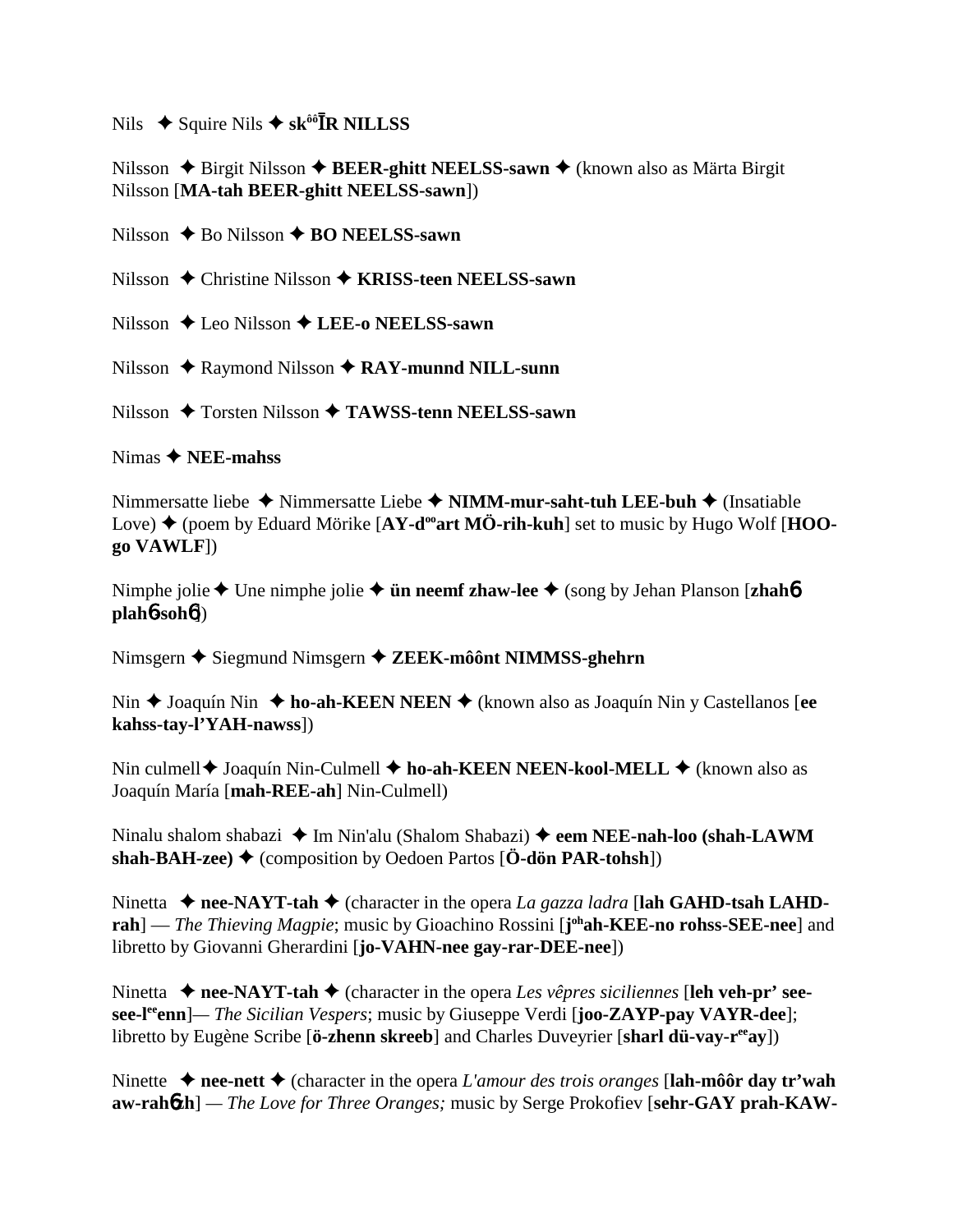**f iheff**]; libretto by Prokofiev after Carlo Gozzi [**KAR-lo GOHT-tsee**])

Nini ◆ Alessandro Nini **◆ ah-layss-SAHN-dro NEE-nee** 

Nini **→** Marianna Barbieri-Nini → mah-r<sup>ee</sup>AHN-nah bar-b<sup>ee</sup>AY-ree-NEE-nee

Ninna nanna ◆ **NEEN-nah NAHN-nah ◆** (Lullaby) ◆ (song by Mario Castelnuovo Tedesco [{MEH-r<sup>ee</sup>o KASS-t'l-n<sup>ôô</sup>O-vo tuh-DESS-ko} MAH-r<sup>ee</sup>o kah-stayl-n<sup>oo</sup>O-vo tay-DAY-sko])

Ninos de la escolania de nuestra senora del recuerdo  $\blacklozenge$  Niños de la Escolania de Nuestra Señora del Recuerdo **← NEE-n'yohss day lah ayss-ko-LAH-n<sup>ee</sup>ah day n<sup>oo</sup>AYSS-trah say-n'YO-rah dell ray-k<sup>oo</sup>EHR-doh**  $\blacklozenge$  (Children From the School of Our Lady of Blessed Memory)

Nisa **NEE-zah**

Nisard **→** Théodore Nisard **→ tay-aw-dawr nee-sar** 

Nishizaki Takako Nishizaki  **tah-kah-kaw nee-shee-zahk**

Nisi dominus  $\triangle$  Nisi Dominus  $\triangle$  **NIH-sih DAW-mih-nôôss**  $\triangle$  (sacred music, title used by various composers)

Niska ◆ Maralin Niska ◆ MA**H-rah-leen NEESS-kah** 

Nissa ◆ Bernadette Manca di Nissa ◆ bayr-nah-DAYT-tay MAHN-kah dee NEESS-sah

- Nissel ◆ Siegmund Nissel ◆ **ZEEK-môônt NISS-sull**
- Nissen Erika Lie-Nissen **EH-rih-kah LEE-NISS-s'n**
- Nissen ◆ Georg Nikolaus Nissen ◆ GAY-o NIH-kaw-lah<sup>ôô</sup>ss NISS-sunn

Nissen  $\triangle$  Hans Hermann Nissen  $\triangle$  **HAHNSS HEHR-mahn NISS-sunn** 

Nissman ◆ Barbara Nissman **◆ BAR-buh-ruh NISS-munn** 

Nit de nadal ◆ La Nit de Nadal ◆ lah NEET day nah-THAHL ◆ (Christmas Eve) ◆ (Catalan [**KAH-t'-lunn**] folk song arranged by Miguel Llobet [**mee-GHELL l'yo-BETT**])

Nitsche Horst Nitsche **HAWRST NITT-shuh**

Niun mi tema  $\triangle$  n<sup>ee</sup>OON mee TAY-mah  $\triangle$  (aria from the opera *Otello* [o-TAYL-lo]; music by Giuseppe Verdi [**joo-ZAYP-pay VAYR-dee**]; libretto by Arrigo Boito [**ar-REE-go bo-EE-toh**] after William Shakespeare [**WILL-lihumm SHAYK-spihuhr**])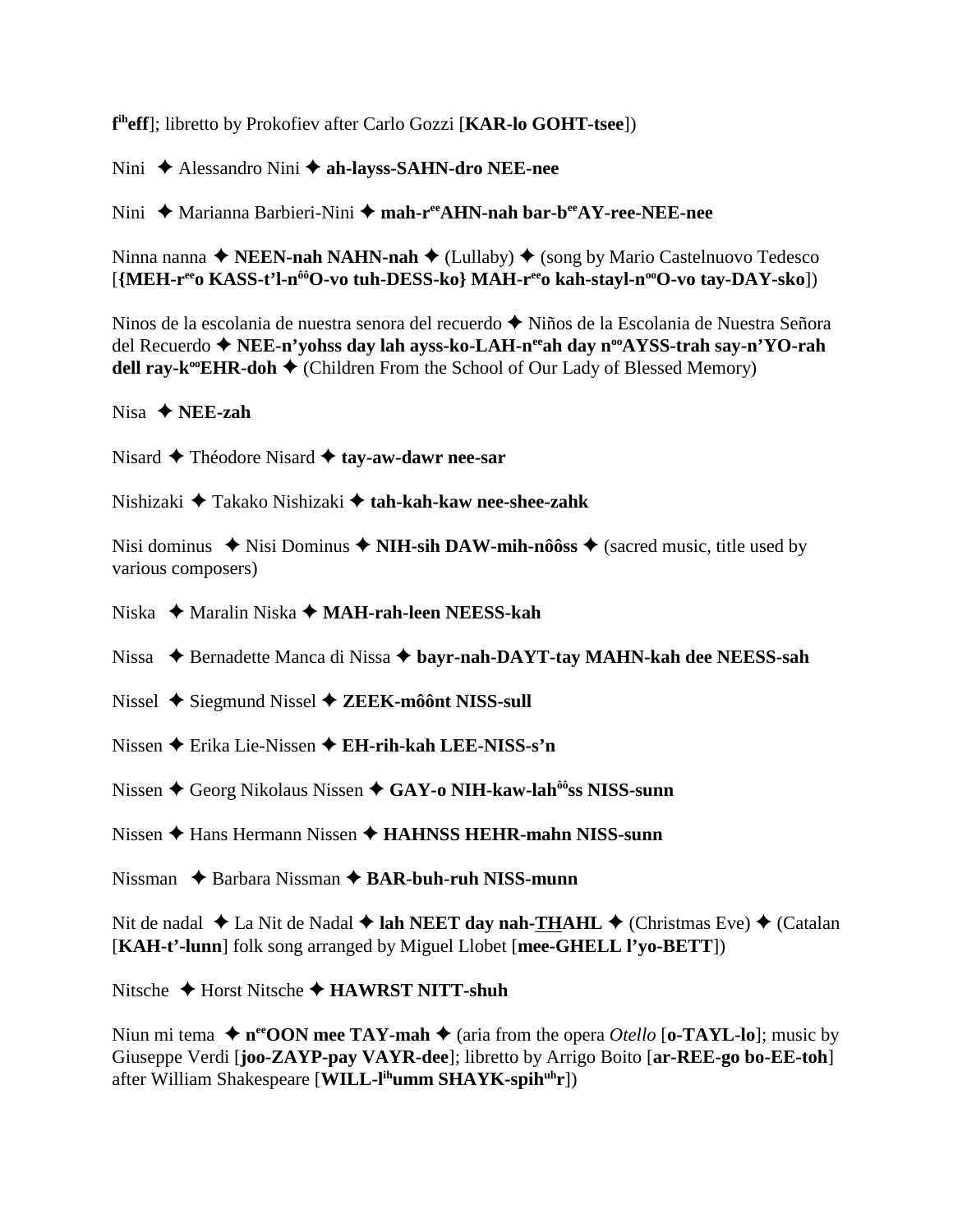Nivelle **→** Jean de Nivelle **→ zhah6** duh nee-vell ◆ (song by Jacques Mangeant [zhack mah6**zhah**6])

Nivers **→** Guillaume Gabriel Nivers → ghee-yohm gah-br<sup>ee</sup>ell nee-vehr

Nixon ◆ Leigh Nixon ◆ LEE NICK-sunn ◆ (known also as John [JAHN] Leigh Nixon )

Niyazi **→ n<sup>y</sup>ee-YAH-zee** 

Nizza  **◆ NEET-tsah ◆** (Nice [**NEESS**]) ◆ (poem by Émile Deschamps [**ay-meel day-shah**6] set to music by Gioachino Rossini [**j ohah-KEE-no rohss-SEE-nee**])

Nizza canzonetta **→** Nizza (canzonetta) **→ NEET-tsah (kahn-tso-NAYT-tah) →** (song by Gioachino Rossini [**j ohah-KEE-no rohss-SEE-nee**])

Nketia **→** J. H. Kwabena Nketia ◆ **J. H. kwah-BEE-nah n'KEH-t<sup>ih</sup>ah** / (known also as Joseph Hansen [**JO-zuff HANN-sunn**] Kwabena Nketia)

No me nueve ni dios  $\bullet$  No me nueve, ni Dios  $\bullet$  no may n<sup>oo</sup>AY-vay, nee DEE-awss  $\bullet$ (excerpt from *Sonetos sagrados* [**so-NAY-tawss sah-GRAH-thawss**] by Héctor Campos Parsi [**ECK-tor KAHM-pawss PAR-see**])

No me puso mi madre  $\rightarrow$  **no may POO-so mee MAH-dray**  $\rightarrow$  (a medieval song of the Jews who were expelled from Spain in 1492 and who settled in Morocco)

No puede ser  $\rightarrow$  **no p<sup>oo</sup>AY-thay SEHR**  $\rightarrow$  (It Cannot Be)  $\rightarrow$  (excerpt from the opera *La tabernera del puerto* [**lah tah-vehr-NAY-rah dell pooEHR-toh**]; music by Pablo Sorozábal [**PAH-vlo so-ro-THAH-vahl**]; libretto by Romero [**ro-MAY-ro**] and Fernández Shaw [**fehr-NAHN-dehth SHAW**])

No queda mas que el silencio ◆ No queda más que el silencio ◆ no KAY-thah mahss kay ell  $\textbf{see-LAYN-th}^{\text{ee}}$   $\bullet$  (Nothing is Left but Silence)  $\bullet$  (excerpt from the *Concerto pour violoncelle et orchestre No. 2* [**kaw**6**-sehr-toh pôôr veeaw-law**6**-sell ay awr-kess-tr'** No 2] — *Concerto for Violoncello and Orchestra No. 2* — by Cristóbal Halffter [**kreess-TOH-vahl ahlf-TEHR**])

Noack Erwin Noack **EHR-vinn NO-ahk**

Noack Friedrich Noack **FREET-rihh NO-ahk**

Nobel **→** Felix de Nobel **→ FAY-lickss duh NO-buhl** 

Noble Tertius Noble **TUR-shuss NO-b'l** (known also as Thomas [**TAH-muss**] Tertius Noble)

Nobles seigneurs  $\triangle$  **naw-bl' seh-n'yör**  $\triangle$  (excerpt from the opera *Les Huguenots* [{(**The**)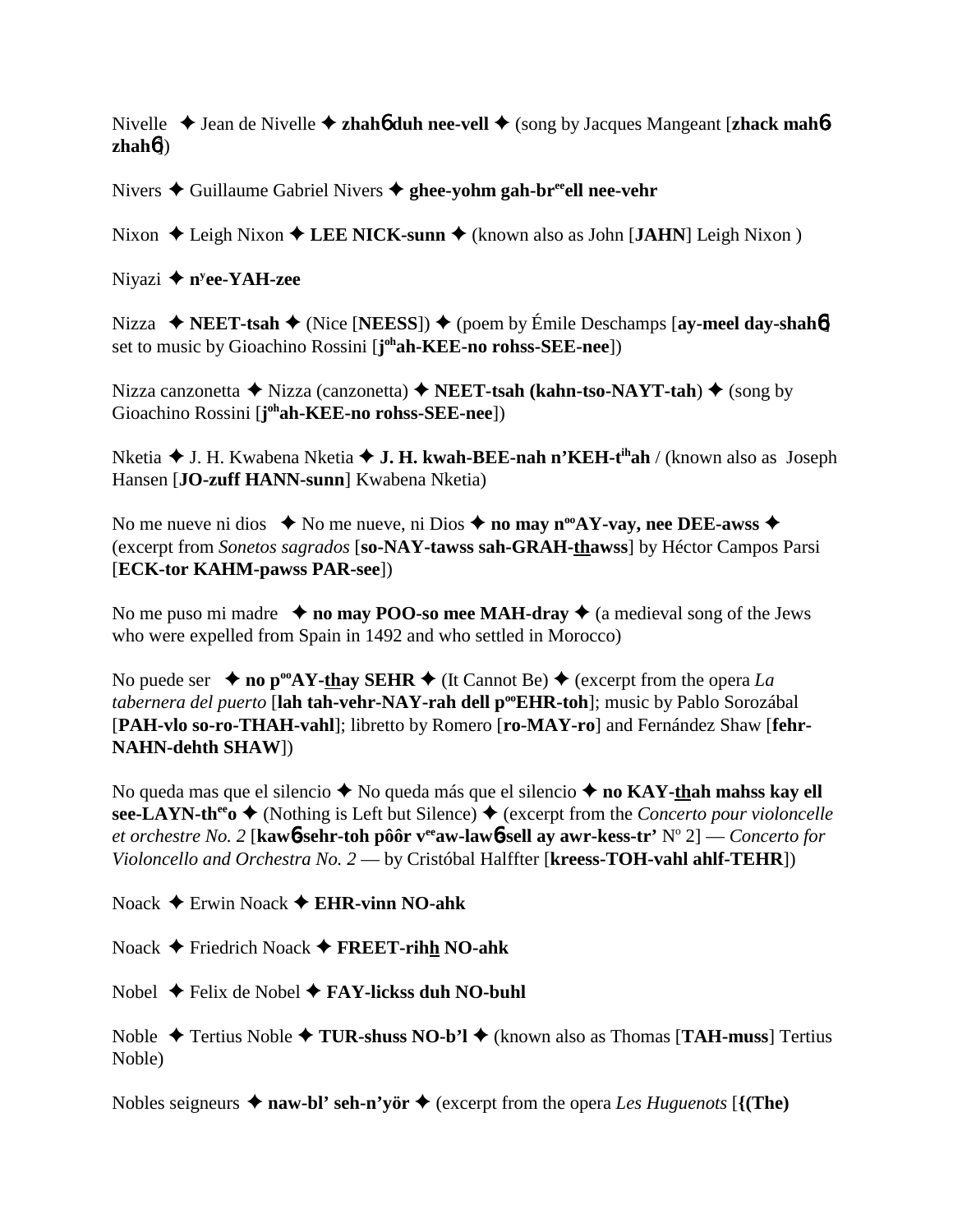**h'YOO-guh-nahtss} leh zü-guh-no**]; music by Giacomo Meyerbeer [**JAH-ko-mo MĪ-ur-bayr**]; libretto by Eugène Scribe [**ö-zhenn skreeb**] and Émile Deschamps [**ay-meel day-shah**6])

Nobre Marlos Nobre **MAH-lôôss NO-bree**

Nobutoki Kiyoshi Nobutoki **kee-yawsh naw-boo-tawk**

Noche de amor  $\triangle$  **NO-chay day ah-MOR**  $\triangle$  (excerpt from the zarzuela [thar-th<sup>oo</sup>AY-lah] *El último romántico* [**ell OOL-tee-mo ro-MAHN-tee-ko**] by Juan Vert [**hooAHN VEHRT**] and Reveriano Soutullo [ray-vay-r<sup>ee</sup>AH-no so<sup>oo</sup>-TOO-l'yo])

Nochenka **→** Ah, ty, nochen'ka **→ AHK, tee, NAW-chenn-kuh →** (Oh, Sweet Night) ◆ (Russian folk song)

Noches noches  $\blacklozenge$  Noches, noches  $\blacklozenge$  **NO-chayss, NO-chayss**  $\blacklozenge$  (Nights, Nights)  $\blacklozenge$  (traditional song of the Spanish Jews)

Nochez nochez **→** Nochez, nochez **→ NO-chehth, NO-chehth →** (Nights, Nights) **→** (a medieval song of the Jews who were expelled from Spain in 1492 and who settled in Yugoslavia)

Nochyu v sadu u menya ♦ Noch'yu v sadu u menya ♦ NAWCH-yôô v's**ah-DOO** ôô m<sup>y</sup>enn-**YAH**  $\triangle$  (In My Garden at Night)  $\triangle$  (poem by Alexander Blok [**uh-l<sup>y</sup>ick-SAHN-d'r BLAWK**] from Isaakian [**ih-sah-kihAHN**], set to music by Sergei Rachmaninoff [**sehr-GAYEE rahk-MAHny ih-nuff**])

Noctuelles ◆ nawk-t<sup>ü</sup>ell ◆ (Nocturnes) ◆ (excerpt from *Miroirs* [mee-r'war] by Maurice Ravel [**mo-reess rah-vell**])

Nocturne ◆ nawk-türn ◆ (poem by Villiers de l'Isle-Adam [**vee-l<sup>ee</sup>ay duh leel-ah-dah6**] set to music by Gabriel Fauré [gah-br<sup>ee</sup>ell fo-ray])  $\blacklozenge$  (excerpt from the suite *Trois variations* [tr'wah vah-r<sup>ee</sup>ah-s<sup>ee</sup>aw<sup>6</sup>] — *Three Variations* — by Federico Mompou [feh-theh-REE-ko mawm- $PO^{00}$ )  $\blacklozenge$  (composition by Francesco Molino [frahn-CHAY-sko mo-LEE-no])  $\blacklozenge$  compositions by Frédéric Chopin [**fray-day-reek shaw-peh**6])

Nocturne in a flat  $\blacklozenge$  Nocturne in A-Flat  $\blacklozenge$  **nawk-türn (in A-Flat)**  $\blacklozenge$  (composition by Gabriel Fauré [**gah-breeell fo-ray**])

Noda Ichiro Noda **ee-chee-law naw-dah**

- Noda **→** Ken Noda **→ KENN NO-duh**
- Noda Teruyuki Noda **teh-loo-yook naw-dah**

Nodermann **←** Preben Nodermann ← PRAY-bunn NOO-dur-munn ← (known also as Preben Magnus Christian [**MW-nôôss KRISS-tihunn** ] Nodermann)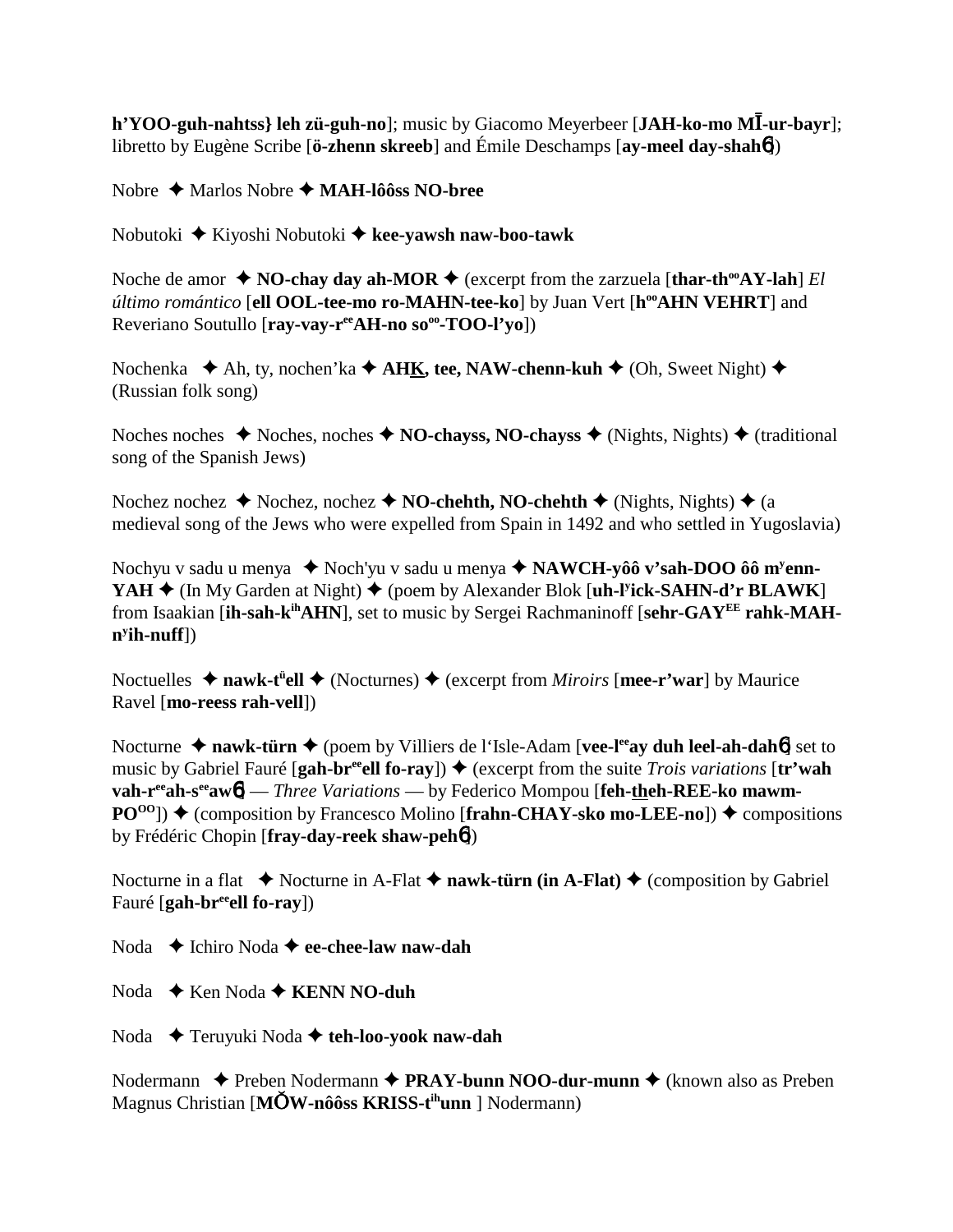Noehren **→** Robert Noehren **→ RAH-burt NEH-runn** 

Noel des jouets **→** Noël des jouets **→ naw-ell day zhôô-eh →** (composition by Maurice Ravel [**mo-reess rah-vell**])

Noelte A. Albert Noelte **{A. AL-burt NOHL-tee} (**A.**) AHL-pert NÖL-tuh**

Nohl **→** Ludwig Nohl ◆ LOOT-vihh NOHL ◆ (known also as Karl Friedrich Ludwig Nohl [**KARL FREET-rihh LOOT-vihh NOHL**])

Noi de la mare  $\triangle$  El noi de la mare  $\triangle$  ell NO<sup>EE</sup> day lah MAH-ray  $\triangle$  (The Mother's Young Son) (Catalan [**KAH-t'-lunn**] folk song arranged by Miguel Llobet [**mee-GHELL l'yo-BETT**])

Noi siamo zingarelle  $\blacklozenge$  NO<sup>EE</sup> s<sup>ee</sup>AH-mo dzeen-gah-RAYL-lay  $\blacklozenge$  (We are gypsies)  $\blacklozenge$  (trio with chorus from Act II of the opera *La traviata* [**lah trah-veeAH-tah**] — *The Worldly Woman*; music by Giuseppe Verdi [**joo-ZAYP-pay VAYR-dee**]; libretto by Francesco Maria Piave [**frahn-CHAY-sko mah-REE-ah peeAH-vay**] after Alexandre Dumas [**ah-leck-sah**6**-dr' dü-mah**])

Nola Giovanni Domenico da Nola **jo-VAHN-nee doh-MAY-nee-ko dah NO-lah**

Nola ◆ Giovanni Domenico del Giovane da Nola ◆ **jo-VAHN-nee doh-MAY-nee-ko dayl jo-VAH-nay dah NO-lah**

Nolo mortem peccatoris  $\triangle$  **NO-lo MOHR-temm pay-kah-TOH-riss**  $\triangle$  (hymn by Thomas Morley [**TAH-muss MAWR-lih**)

Nolte ◆ Ewald Nolte ◆ **EE-wahld NOHL-tee** ◆ (known also as Ewald Valentin [**VA-lunnteen**] Nolte

Nomen a solemnibus  $\triangle$  **NO-menn ah so-LAYM-nih-bôôss**  $\triangle$  (The name Jerusalem is clearly derived from "festivals") ♦ (excerpt from the 13th-century collection *Carmina Burana* [**kar-MEE-nah boo-RAH-nah**])

Nomina offerentium **↑ NO-mih-nah ohf-feh-RAYN-t<sup>ih</sup>ôôm ↑** (anonymous sacred music from 16th-century Spain)

Nomine  $\triangle$  In Nomine  $\triangle$  inn NO-mih-neh  $\triangle$  (composition by Orlando Gibbons [awr-LANN**doh GHIBB'nz**])

Non credea mirarti  $\blacklozenge$  Ah! non credea mirarti  $\blacklozenge$  **AH! nohn kray-DAY-ah mee-RAR-tee**  $\blacklozenge$ (aria from the opera *La sonnambula* [**lah sohn-NAHM-boo-lah**] — *The Sleepwalker*; music by Vincenzo Bellini [**veen-CHAYN-tso bayl-LEE-nee**] and libretto by Felice Romani [**fay-LEEchay ro-MAH-nee**])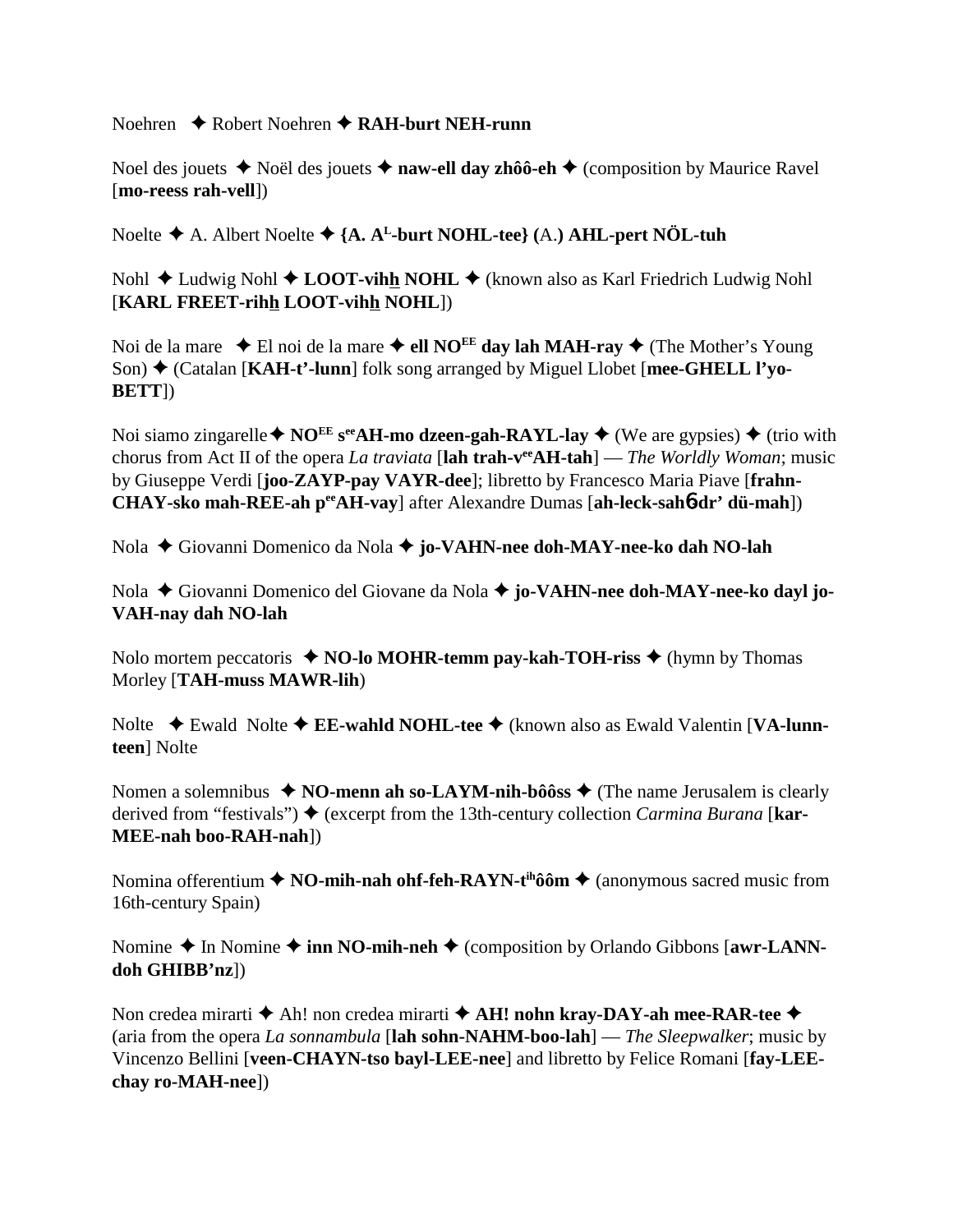Non credevi tu  $\blacklozenge$  Ah! Non credevi tu  $\blacklozenge$  ah! naw**6** kreh-duh-vee tü  $\blacklozenge$  (excerpt from the opera *Mignon* [**mee-n'yaw**6]; music by Ambroise Thomas [**ah**6**-br'wahz taw-mah**]; libretto by Jules Barbier [**zhül bar-beeay**] and Michel Carré [**mee-shell kar-ray**] after Johann Wolfgang von Goethe [**YO-hahn VAWLF-gahng fawn GÖ-tuh**])

Non e venuto ancora  $\triangle$  Non è venuto ancora **← NOHN ay vay-NOO-toh ahn-KO-rah** ← (excerpt from the opera *Il barbiere di Siviglia* [**eel bar-beeAY-ray dee see-VEE-leeah**] — *The* Barber of Seville [suh-VILL]; music by Gioachino Rossini [j<sup>oh</sup>ah-KEE-no rohss-SEE-nee; libretto by Cesare Sterbini [**chay-ZAH-ray stayr-BEE-nee**] after Pierre-Augustin Caron de Beaumarchais  $[p^{ee}$ **chr-o-güss-teh<sup>6</sup> kah-raw<sup>6</sup> duh bo-mar-sheh**] and Giuseppe Petrosellini [**joo-ZAYP-pay pay-tro-zayl-LEE-nee**])

Non fu sogno  $\triangle$  Non fu sogno!  $\triangle$  **nohn foo SO-n'yo!**  $\triangle$  (aria from the opera *I Lombardi alla prima crociata* [**ee LOHM-bar-dee ahl-lah PREE-mah kro-CHAH-tah**] — *The Lombards on the First Crusade*; music by Giuseppe Verdi [**joo-ZAYP-pay VAYR-dee**]; libretto by Temistocle Solera [**tay-MEE-stoh-klay so-LAY-rah**] after Tommaso Grossi [**tohm-MAH-zo GROHSSsee**])

Non la sospiri la nostra casetta  $\triangle$  **nohn lah so-SPEE-ree lah NO-strah kah-ZAYT-tah**  $\triangle$ (excerpt from the opera *Tosca* [**TOH-skah**]; music by Giacomo Puccini [**JAH-ko-mo poo-**CHEE-nee]; libretto by Luigi Illica [l<sup>oo</sup>EE-jee eel-LEE-kah] and Giuseppe Giacosa [joo-ZAYP**pay jah-KO-zah**] after Henri Murger [**ah**6**-ree mür-zhay**])

Non mi lasciare o muto asil ◆ Non mi lasciare ... O muto asil ◆ nohn mee lah-SHAH-ray ... o **MOO-toh ah-ZEEL ♦** (aria from the opera Guglielmo Tell [**goo-l<sup>ee</sup>AYL-mo TELL**] — *William* Tell; music by Gioachino Rossini [**j**<sup>oh</sup>**ah-KEE-no rohss-SEE-nee**; libretto by Étienne de Jouy [**ay-teeenn duh zhôôee**], Hippolyte-Louis-Florent Bis [**eep-paw-leet-lôôee-flaw-rah**6 **bee**], and others, after Friedrich von Schiller [**FREET-rihh fawn SHILL-lur**])

Non na el so amante  $\triangle$  **NOHN nah ELL so ah-MAHN-tay**  $\triangle$  (anonymous composition)

Non omnis qui dicit mihi  $\triangle$  nohn OHM-niss k<sup>oo</sup>ee DIH-chitt MIH-hee  $\triangle$  (motet [mo-TETT] by Jan Pieterszoon Sweelinck [**YAHN PEE-turss-zohohn SWAYAY-lihngk**])

Non parti finora e al campo  $\triangle$  Non partî? Finora e al campo  $\triangle$  nohn par-TEE? fee-NO-rah av **ahl KAHM-po**  $\blacklozenge$  (*Warriors' Chorus* from the opera *Norma* [{**NAWR-muh**} **NOHR-mah**]; music by Vincenzo Bellini [**veen-CHAYN-tso bayl-LEE-nee**] and libretto by Felice Romani [**fay-LEE-chay ro-MAH-nee**])

Non penso a lei  $\triangle$  Non penso a lei  $\triangle$  **nohn PAYN-so ah LAY<sup>EE</sup>**  $\triangle$  (song by Ferradini [**fayrrah-DEE-nee**])

Non pianger  $\triangle$  **nohn p<sup>ee</sup>AHN-jayr**  $\triangle$  (excerpt from the opera *Don Carlos* [**dohn KAR-lohss**]; music by Giuseppe Verdi [**joo-ZAYP-pay VAYR-dee**]; libretto by François Méry [**frah**6**-swah may-ree**] and Camille Du Locle [**{kah-meel dü law-kl'} kah-meey' dü law-kl'**] after Friedrich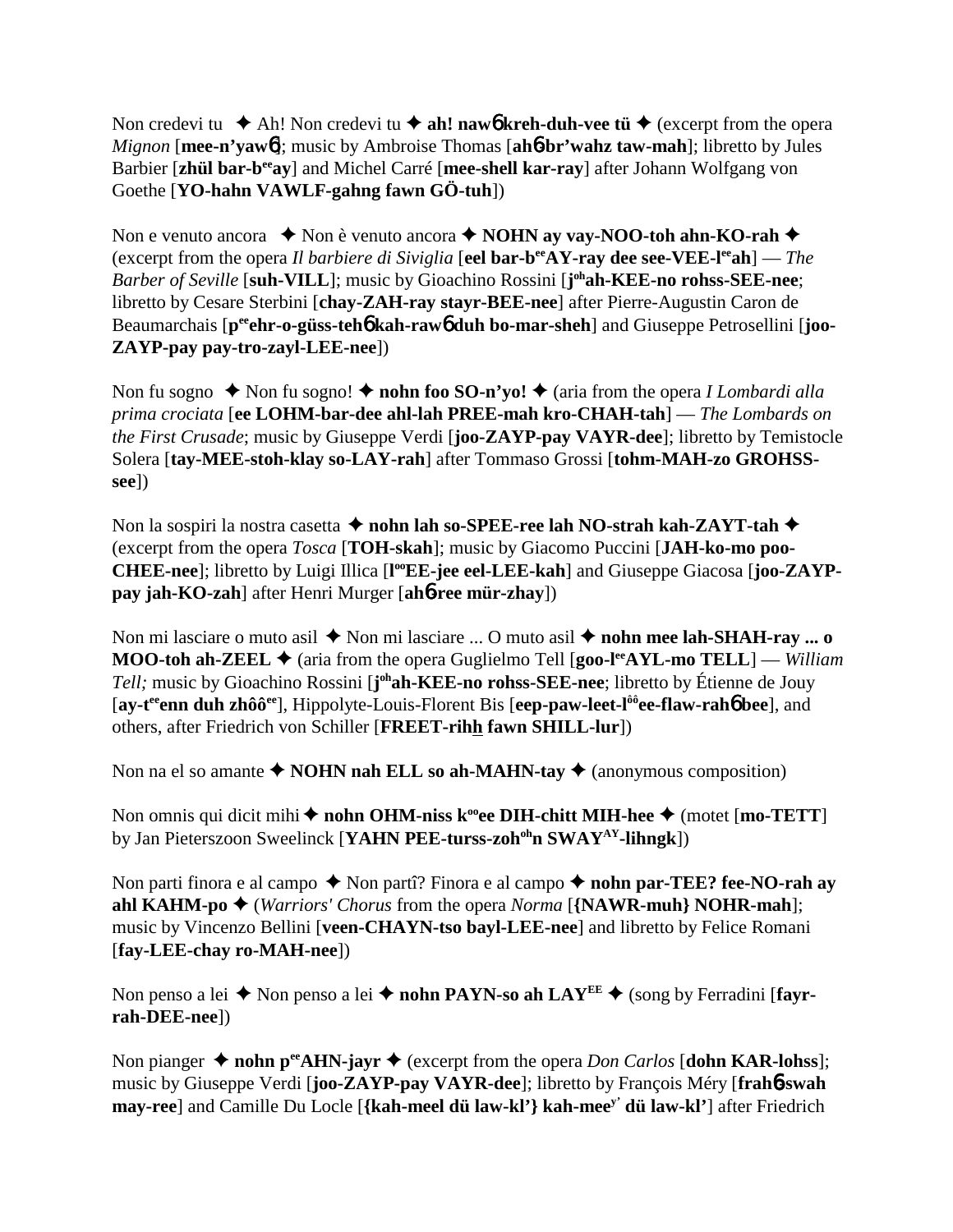von Schiller [**FREET-rihh fawn SHILL-lur**])

Non pianger mia compagna ◆ Non pianger, mia compagna ◆ nohn p<sup>ee</sup>AHN-jayr, MEE-ah **kohm-PAH-n'yah**  $\blacklozenge$  (excerpt from the opera *Don Carlo* [dohn KAR-lo]; music by Giuseppe Verdi [**joo-ZAYP-pay VAYR-dee**]; libretto by François Méry [**frah**6**-swah may-ree**] and Camille Du Locle [**{kah-meel dü law-kl'} kah-meey' dü law-kl'**] after Friedrich von Schiller [**FREET-rihh fawn SHILL-lur**])

Non piangere liu  $\blacklozenge$  Non piangere, Liù  $\blacklozenge$  nohn p<sup>ee</sup>AHN-jay-ray, l<sup>ee</sup>OO  $\blacklozenge$  (excerpt from the opera *Turandot* [**TOO-rahn-doht**]; music by Giacomo Puccini [**JAH-ko-mo poo-CHEE-nee**]; libretto by Giuseppe Adami [**joo-ZAYP-pay ah-DAH-mee**] and Renato Simoni [**ray-NAH-toh see-MO-nee**] after Carlo Gozzi [**KAR-lo GOHT-tsee**])

Non piangere liu ah per lultima volta **→** Non piangere, Liù! ... Ah! per l'ultima volta ◆ nohn **p<sup>ee</sup>AHN-jay-ray, l<sup>ee</sup>OO! ... AH! payr LOOL-tee-mah VOHL-tah ♦** (excerpt from the opera *Turandot* [**TOO-rahn-doht**]; music by Giacomo Puccini [**JAH-ko-mo poo-CHEE-nee**]; libretto by Giuseppe Adami [**joo-ZAYP-pay ah-DAH-mee**] and Renato Simoni [**ray-NAH-toh see-MOnee**] after Carlo Gozzi (**KAR-lo GOHT-tsee**])

Non piu andrai  $\triangle$  Non più andrai  $\triangle$  nohn pero Q ahn-DRAH<sup>EE</sup>  $\triangle$  (aria featuring Figaro [FEE**gah-ro**] in the opera *Le nozze di Figaro* [**lay NOHT-tsay dee FEE-gah-ro**] — *The Marriage of Figaro*; music by Wolfgang Amadeus Mozart [**VAWLF-gahng ah-mah-DAY-ôôss MO-tsart**]; libretto by Lorenzo da Ponte [**lo-RAYN-tso dah POHN-tay**] after Pierre-Augustin Caron de Beaumarchais [**peeehr-o-güss-teh**6 **kah-raw**6 **duh bo-mar-sheh**])

Non piu andrai  $\triangle$  Non più Andrai  $\triangle$  **nohn p<sup>ee</sup>OO ahn-DRAH<sup>EE</sup>**  $\triangle$  (arrangement for woodwinds and string bass by Johann Nepomuk Wendt [**YO-hahn NAY-po-môôk VENNT**] of an excerpt from the opera *Le nozze di Figaro* [**lay NOHT-tsay dee FEE-gah-ro**] — *The Marriage of Figaro*; music by Wolfgang Amadeus Mozart [**VAWLF-gahng ah-mah-DAY-ôôss MO-tsart**]; libretto by Lorenzo da Ponte [**lo-RAYN-tso dah POHN-tay**] after Pierre-Augustin Caron de Beaumarchais [p<sup>ee</sup>ehr-o-güss-teh**6** kah-raw**6** duh bo-mar-sheh])

Non piu di fiori  $\triangle$  Non più di fiori  $\triangle$  **nohn p<sup>ec</sup>OO dee f<sup>ee</sup>O-ree**  $\triangle$  (aria from the opera *La clemenza di Tito* [**lah klay-MAYN-tsah dee TEE-toh**] — *The Clemency of Titus*; music by Wolfgang Amadeus Mozart [**VAWLF-gahng ah-mah-DAY-ôôss MO-tsart**]; libretto by Caterino Mazzolà [**kah-tay-REE-no maht-tso-LAH**] after Metastasio [**may-tah-STAH-zeeo**])

Non piu di fiori vaghe catene ◆ Non più di fiori vaghe catene ◆ **nohn p<sup>ee</sup>OO dee f<sup>ee</sup>O-ree VAH-gay kah-TAY-nay ♦** (rondo [**RAHN-doh**] from the opera *La clemenza di Tito* [lah klay-**MAYN-tsah dee TEE-toh**] — *The Clemency of Titus*; music by Wolfgang Amadeus Mozart [**VAWLF-gahng ah-mah-DAY-ôôss MO-tsart**] and libretto by Caterino Mazzolà [**kah-tay-REE-no maht-tso-LAH**])

Non piu tutto ascoltai non temer **→** Non più...Tutto ascoltai — Non temer ◆ nohn **p<sup>ee</sup>OO...TOOT-toh ah-SKOHL-tah<sup>ee</sup> — nohn tay-MAYR ♦** (No More...I Have Heard and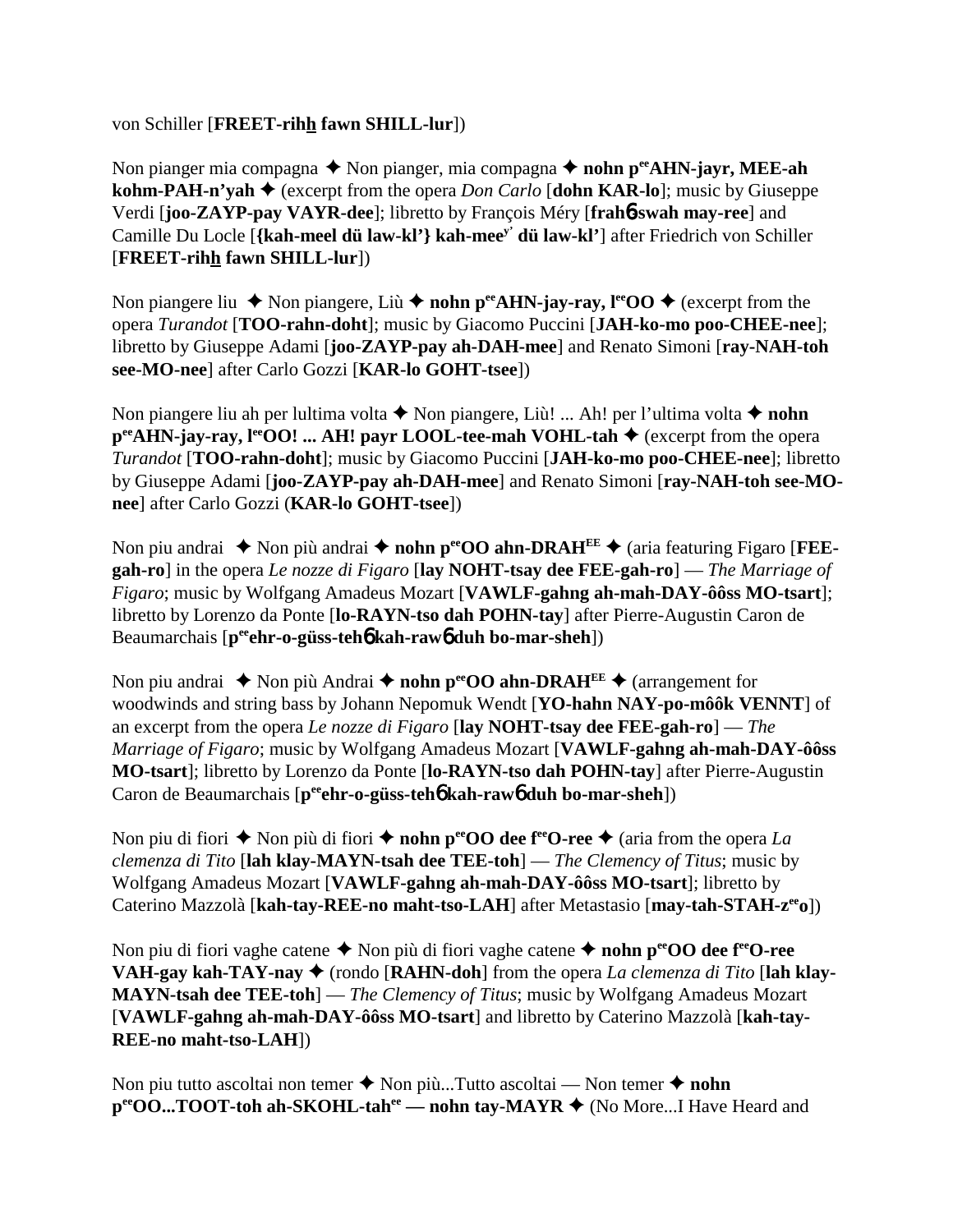Understood Everything) (composition by Wolfgang Amadeus Mozart [**VAWLF-gahng ahmah-DAY-ôôss MO-tsart**])

Non potrian resistere  $\triangle$  Ah, non potrian resistere  $\triangle$  ah, nohn PO-tr<sup>ee</sup>ahn ray-ZEE-stay-ray  $\triangle$ (passage featuring Cerere [**chay-RAY-ray**] — Ceres [**SIH-reez**] — and chorus in the cantata [**kunn-TAH-tuh**] *Le nozze di Teti e di Peleo* [**lay NOHT-tsay dee TAY-tee ay dee pay-LAYo**] — *The Marriage of Teti and Peleo* [**TAY-tee (and) PAY-lee-o**]; music by Gioachino Rossini [**j ohah-KEE-no rohss-SEE-nee**] and libretto by A. M. Ricci [**(**A. M.**) REE-chee**])

Non sa che sia dolore ◆ nohn SAH kay SEE-ah doh-LO-ray ◆ (cantata [kunn-TAH-tuh] by Johann Sebastian Bach [**YO-hahn {suh-BASS-tihunn BAHK} zay-BAH-stihahn BAHK**])

Non san quantio nel petto non voquel vecchio non son si sciocca un giorno di regno  $\triangle$  non san quant'io nel petto - Non vo'quel vecchio, non son si sciocca (Un giorno di regno)  $\triangle$  nohn sahn k<sup>oo</sup>AHN-t<sup>ee</sup>o nayl PAYT-toh - nohn vo-k<sup>oo</sup>AYL VAYK-k<sup>ee</sup>o, nohn sohn see SHOHK-kah **(oon JOHR-no dee RAY-n'yo)**  $\blacklozenge$  (excerpt from the opera *Un giorno di regno* [**oon JOHR-no dee RAY-n'yo** — *King for a Day*; music by Giuseppe Verdi [**joo-ZAYP-pay VAYR-dee**] and libretto by Felice Romani [**fay-LEE-chay ro-MAH-nee**])

Non san quantio nel petto non voquel vecchio non son si sciocca  $\blacklozenge$  non san quant'io nel petto -Non vo'quel vecchio, non son si sciocca  $\triangle$  **nohn sahn k<sup>oo</sup>AHN-t<sup>ee</sup>o nayl PAYT-toh - nohn vok<sup>∞</sup>AYL VAYK-k<sup>ee</sup>o, nohn sohn see SHOHK-kah ◆** (excerpt from the opera *Un giorno di regno* [**oon JOHR-no dee RAY-n'yo**] — *King for a Day*; music by Giuseppe Verdi [**joo-ZAYPpay VAYR-dee**] and libretto by Felice Romani [**fay-LEE-chay ro-MAH-nee**])

Non sap chantar  $\rightarrow$  **naw6** sahp shah**6**-tar  $\rightarrow$  (12th-century composition by Jaufre Rudel de Blaye [**zho-fr' rü-dell duh blahy'**])

Non so le tetre immagini  $\triangle$  nohn so lay TAY-tray eem-mah-JEE-nee  $\triangle$  (aria from the opera *Il corsaro* [**eel kohr-SAH-ro**] — *The Corsair* [**KAWR-sauhr**]; music by Giuseppe Verdi [**joo-ZAYP-pay VAYR-dee**]**;** libretto by Francesco Maria Piave [**frahn-CHAY-sko mah-REE-ah**  $\mathbf{p}^{\text{ee}}$ **AH-vay**] after Byron  $[\mathbf{B}\mathbf{\bar{I}}^{\text{UH}}$ -runn])

Non so piu  $\blacklozenge$  Non so più  $\blacklozenge$  **nohn so p<sup>ee</sup>OO**  $\blacklozenge$  (I no longer know)  $\blacklozenge$  (aria from the opera *Le nozze di Figaro* [**lay NOHT-tsay dee FEE-gah-ro**] — *The Marriage of Figaro*; music by Wolfgang Amadeus Mozart [**VAWLF-gahng ah-mah-DAY-ôôss MO-tsart**]; libretto by Lorenzo da Ponte [**lo-RAYN-tso dah POHN-tay**] after Pierre-Augustin Caron de Beaumarchais [**peeehr o-güss-teh**6 **kah-raw**6 **duh bo-mar-sheh**])

Non so piu cosa son  $\triangle$  Non so più cosa son  $\triangle$  **nohn so p<sup>ee</sup>OO KO-zah sohn**  $\triangle$  (aria featuring Cherubino [**kay-roo-BEE-no**] in the opera *Le nozze di Figaro* [**lay NOHT-tsay dee FEE-gahro**] — *The Marriage of Figaro*; music by Wolfgang Amadeus Mozart [**VAWLF-gahng ah-mah-DAY-ôôss MO-tsart**]; libretto by Lorenzo da Ponte [**lo-RAYN-tso dah POHN-tay**] after Pierre-Augustin Caron de Beaumarchais [p<sup>ee</sup>ehr-o-güss-teh**6** kah-raw6 duh bo-mar-sheh])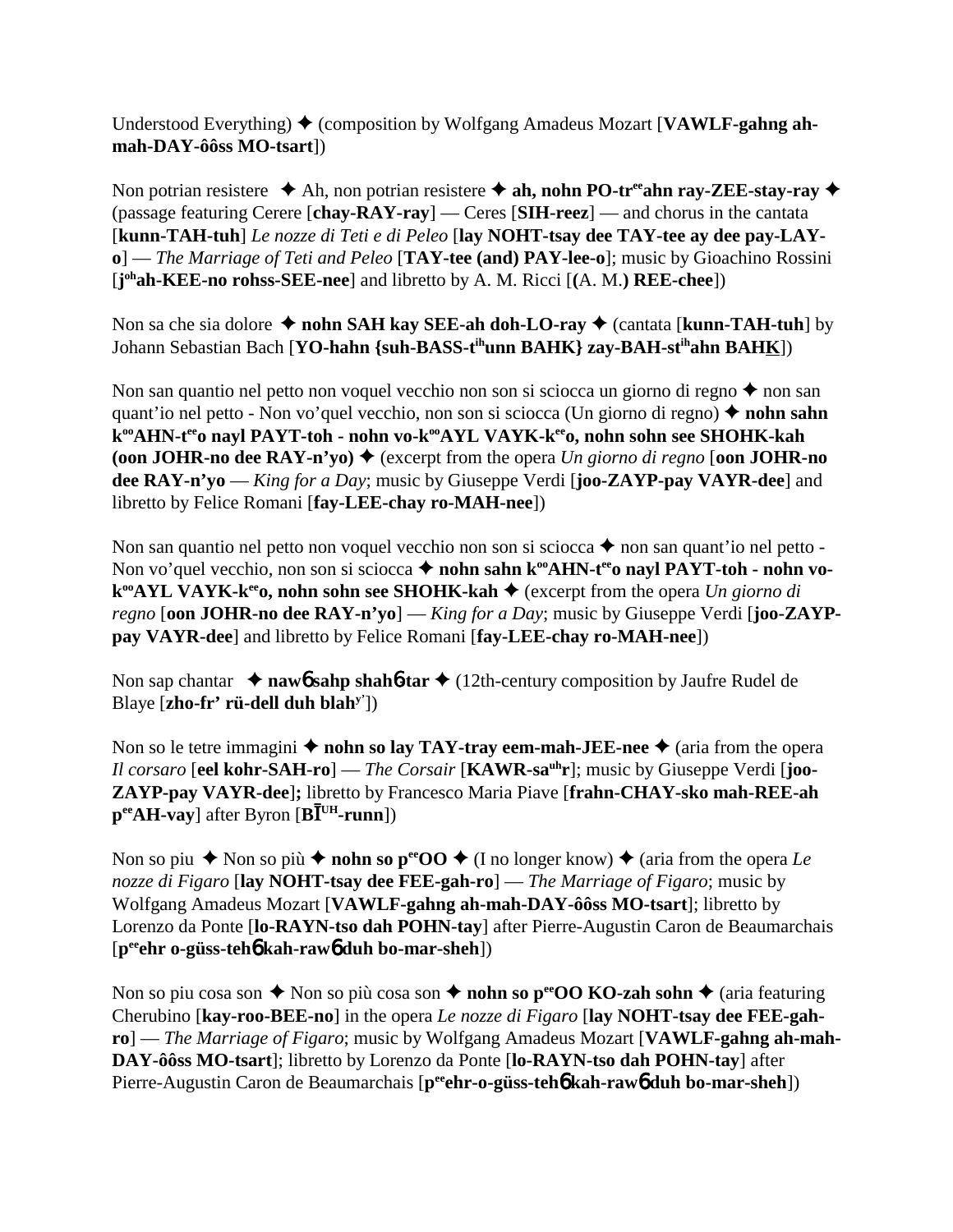Non so piu cosa son cosa faccio ◆ Non so più cosa son, cosa faccio ◆ nohn so p<sup>ee</sup>OO KO-zah sohn, KO-zah FAH-cho  $\triangle$  (aria from the opera *Le nozze di Figaro* [lay NOHT-tsay dee FEE**gah-ro**] — *The Marriage of Figaro*; music by Wolfgang Amadeus Mozart [**VAWLF-gahng ahmah-DAY-ôôss MO-tsart**]; libretto by Lorenzo da Ponte [**lo-RAYN-tso dah POHN-tay**] after Pierre-Augustin Caron de Beaumarchais [p<sup>ee</sup>ehr-o-güss-teh**6** kah-raw6 duh bo-mar-sheh])

Non sono in vena chi e la ◆ Non sono in vena ... Chi è là? ◆ nohn **SO-no een VAY-nah ... kee ay lah?**  $\triangleleft$  (duet from the opera *La bohème* [lah baw-emm] — *Bohemian Life*; music by Giacomo Puccini [JAH-ko-mo poo-CHEE-nee]; libretto by Luigi Illica [l<sup>oo</sup>EE-jee eel-LEE-kah] and Giuseppe Giacosa [**joo-ZAYP-pay jah-KO-zah**] after Henri Murger [**ah**6**-ree mür-zhay**])

Non taccostar allurna **↓** Non t'accostar all'urna **↓ nohn tahk-KO-star ahl-LOOR-nah ◆** (song by Franz Schubert [**FRAHNTSS SHOO-bert**])

Non tacete  $\triangle$  **nohn tah-CHAY-tay**  $\triangle$  (I'll Not Be Silent)  $\triangle$  (Compact Disc title)

Non tamo o voce ingrata **→** Non t'amo, o voce ingrata **→ nohn TAH-mo, o VO-chav een-GRAH-tah ♦** (madrigal [MADD-rih-gull] by Carlo Gesualdo [KAR-lo jay-z<sup>oo</sup>AHL-doh])

Non tamo piu  $\blacklozenge$  Non t'amo più  $\blacklozenge$  nohn TAH-mo p<sup>ee</sup>OO  $\blacklozenge$  (I Love You No More)  $\blacklozenge$  (song by Francesco Paolo Tosti [**frahn-CHAY-sko PAHO-lo TOH-stee**])

Non taricordi ◆ Non t'aricordi ◆ **NOHN tah-ree-KOHR-dee** ◆ (song by Lodovico Agostini [**lo-doh-VEE-ko ah-go-STEE-nee**])

Non te lusisse pudeat **↓ NOHN tay loo-ZEESS-seh pôô-DAY-utt ◆** (You shouldn't be ashamed of past frivolities) ♦ (excerpt from the 13th-century manuscript *Carmina Burana* [**kar-MEE-nah boo-RAH-nah**])

Non ti scordar di me  $\triangle$  **nohn tee SKOHR-dar dee MAY**  $\triangle$  (song by Ernesto de Curtis [ayr-**NAY-stoh day KOOR-teess**] and D. Furnò [**(**D.**) foor-NO**])

Non troppo presto **← nohn TROHP-po PRAY-stoh** 

Non vavvicinate no no pazzo son **→** Ah! Non v'avvicinate! ... No! no! pazzo son! ◆ AH! nohn **vahv-vee-chee-NAH-tay! ... NO! NO! PAHT-tso SOHN! ♦** (excerpt from the opera *Manon Lescaut* [**mah-naw**6 **less-ko**]; music by Giacomo Puccini [**JAH-ko-mo poo-CHEE-nee**]; libretto by Domenico Oliva [doh-MAY-nee-ko o-LEE-vah] and Luigi Illica [l<sup>oo</sup>EE-jee eel-LEE-kah] after Antoine-François Prévost [**ah**6**-twahn-frah**6**-swah pray-vo**]; additional contributions to the libretto by Marco Praga [**MAR-ko PRAH-gah**], Ruggero Leoncavallo [**rood-JAY-ro lay-ohnkah-VAHL-lo**], Giulio Ricordi [JOO-l<sup>ee</sup> ree-KOHR-dee], and Puccini)

Non vos relinquam **← nohn vohss reh-LEEN-k<sup>oo</sup>ahm ←** (motet [**mo-TETT**] by William Byrd [**WILL-lihumm BURD**])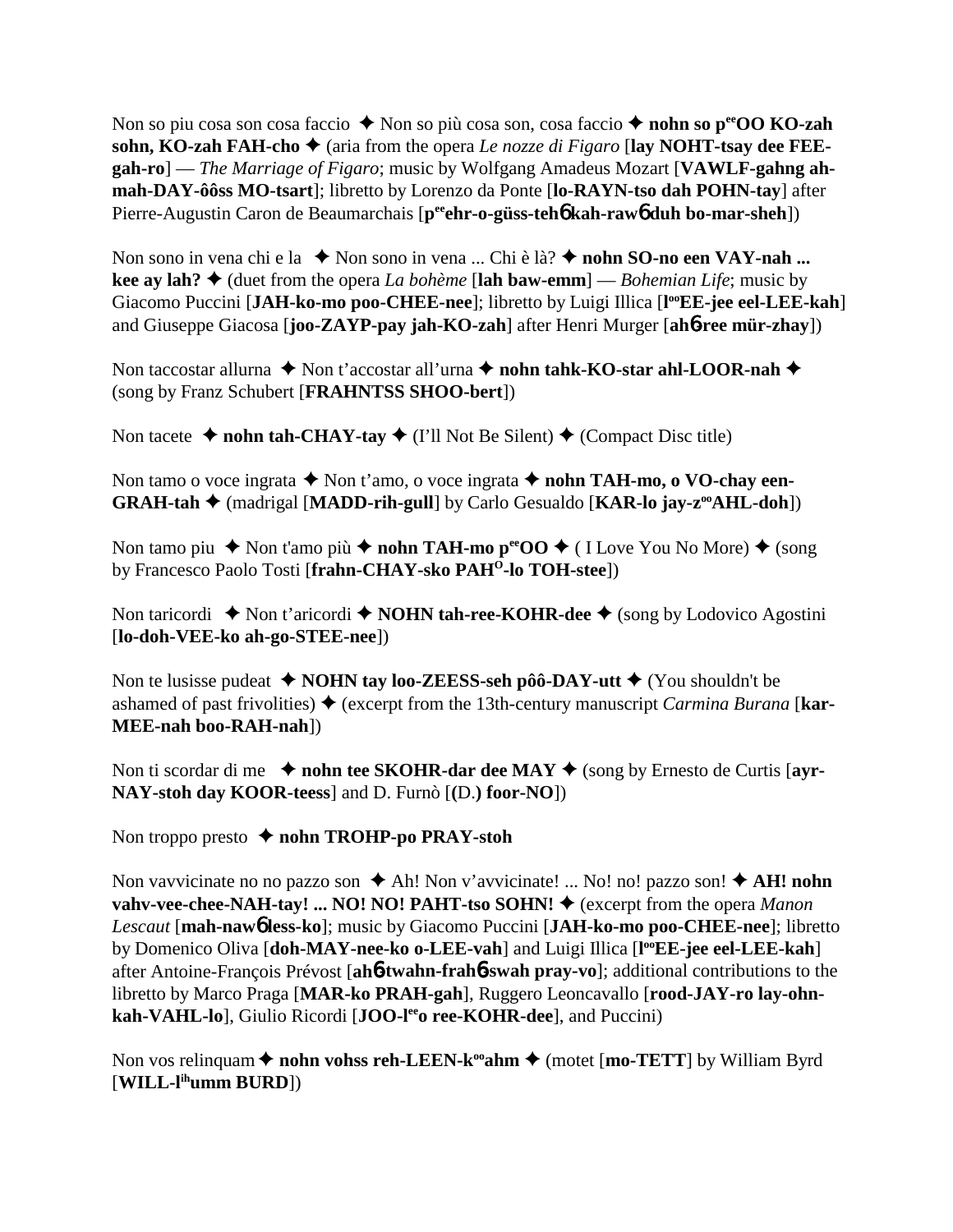Noni  $\triangle$  Alda Noni  $\triangle$  AHL-dah NO-nee

Nonnenchor  $\triangle$  NAWN-nenn-kohr  $\triangle$  (Nuns' Chorus)  $\triangle$  (composition by Johann Strauss II  $[YO-hahn SHTRAH<sup>ÔÔ</sup>$ SS II])

Nono  $\triangle$  Luigi Nono  $\triangle$  l<sup>oo</sup>EE-jee NO-no

Noone  $\triangle$  Jimmy Noone  $\triangle$  JIMM-mee NOON

Norbert  $\triangle$  Hannah Norbert  $\triangle$  HANN-nah NAWR-burt

Norby  $\triangle$  Erik Norby  $\triangle$  AY-rick NAWR-bü

Nordafjolsen  $\triangle$  Nordafjølsen  $\triangle$  NOO-rah-f'völl-s'n  $\triangle$  (a medieval Norwegian song)

Nordal  $\triangleq$  Jón Nordal  $\triangleq$  YOHN NAWR-dahl

Nordgren ♦ Pehr Henrik Nordgren ♦ PAY-h'r HAYN-rick NAWRD-grayn

Nordheim  $\triangle$  Arne Nordheim  $\triangle$  AR-nuh NOOR-ha<sup>ih</sup>m

Nordica  $\triangle$  Lillian Nordica  $\triangle$  LILL-l<sup>ih</sup>unn NAWR-dih-kuh

Nordmann  $\triangle$  Johannes Nordmann  $\triangle$  vo-HAHN-nuss NAWRT-mahn

Nordqvist  $\triangle$  Conrad Nordqvist  $\triangle$  KAWN-rahd NÔÔRD-kvisst  $\triangle$  (known also as Johan Conrad Nordqvist [YOO-hahn KAWN-rahd NÔÔRD-kvisst])

Nordraak  $\triangle$  Rikard Nordraak  $\triangle$  REE-kard NOOR-drawk

Noren  $\triangle$  Heinrich Noren  $\triangle$  HIN-rihh NO-runn

Norena  $\triangle$  Eide Norena  $\triangle$  A<sup>IH</sup>-deh noo-REH<sup>EH</sup>-nuh  $\triangle$  (known also as Kaja Andrea Karolina Hansen-Eide [KAH<sup>IH</sup>-ah ahn-DREH<sup>EH</sup>-ah kah-ro-LEE<sup>EE</sup>-nuh HAHN-s'n-A<sup>IH</sup>-duh noo-**REH<sup>EH</sup>-nah**])  $\blacklozenge$  (Eide is transcribed as Eidé in some American sources, but the name is written without an accent in at least one authoritative Norwegian source; moreover, the first name is commonly spelled Kaia in Norway, the home of Ms. Norena, although it is sometimes spelled Kaja, especially in Sweden; Kaja and Kaja have the same pronunciation)

Norfolk  $\triangle$  NAWR-fuhk

Norgard  $\triangleq$  Per Nørgård  $\triangleq$  PEHR NÖR-go

Norholm  $\triangle$  Ib Nørholm  $\triangle$  IPP NÖR-hawlm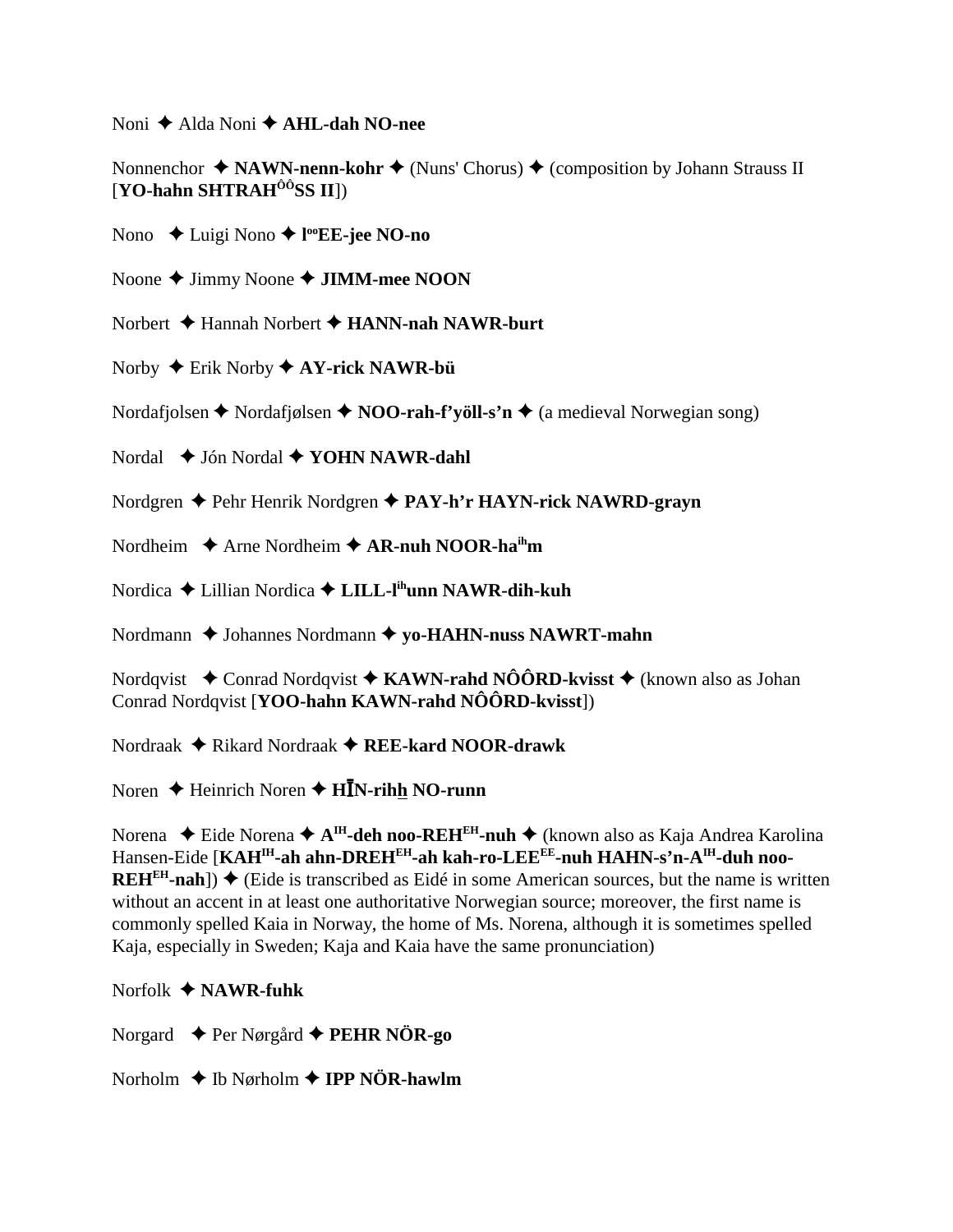Norina  $\triangle$  **no-REE-nah**  $\triangle$  (character in the opera *Don Pasquale* [**dohn pah-sk<sup>oo</sup>AH-lay**]; music by Gaetano Donizetti [gah<sup>ay</sup>-TAH-no doh-nee-TSAYT-tee]; libretto by Giovanni Ruffini [jo-**VAHN-nee roof-FEE-nee**] and Donizetti after Angelo Anelli [**ahn-JAY-lo ah-NAYL-lee**])

Norlind  $\blacklozenge$  Tobias Norlind  $\blacklozenge$  toh-BEE-ahss NÔÔR-linnd  $\blacklozenge$  (known also as Johan Henrik [**YOO-hahn HENN-rick**] Tobias Norlind)

Norma ◆ {NAWR-muh} NOHR-mah ◆ (an opera, with music by Vincenzo Bellini [veen-**CHAYN-tso bayl-LEE-nee**] and libretto by Felice Romani [**fay-LEE-chay ro-MAH-nee**]; also a character in the opera)

Norman **←** Jessye Norman ← **JESS-see NAWR-munn** 

Norman ◆ Ludvig Norman ◆ L**ÜD-vigg NAWR-mahn** ◆ (known also as Fredrick Vilhelm [**FRAYUHD-rick VEEL-hellm**] Ludvig Norman)

Normanno ◆ nohr-MAHN-no ◆ (character in the opera *Lucia di Lammermoor* [loo-CHEE-ah **dee LAHM-mer-môôuhr**] — *Lucy of Lammermoor* [**LOO-see of LAMM-mur-môôuhr**]; music by Gaetano Donizetti [**gahay-TAH-no doh-nee-TSAYT-tee**]; libretto by Salvadore Cammarano [**sahl-vah-DOH-ray kahm-mah-RAH-no**] based on the novel *The Bride of Lammermoor* by Sir Walter Scott [**WAWL-tur SKAHT**])

Norska Éva Norska **ay-vah nawr-skah**

North ◆ Nigel North ◆ N**Ī-j'l NAWRTH** 

Northumbrian / **nawr-THUMM-bree-unn**

Northumbrian minstrelsy  $\triangle$  nawr-THUMM-bree-unn MINN-strull-see

Noske Frits Noske **FRITTSS NAWSS-keh** (known also as Frits Rudolf [**RÜ-dawlf**] Noske)

Noskowski ◆ Zygmunt Noskowski ◆ ZIGG-môônt nawss-KAWF-skee ◆ (known also as Sigismund von Noskowski [**ZEE-ghiss-môônt fawn nawss-KAWV-skee**])

Nostalgias  $\blacklozenge$  nohss-TAHL-herahss  $\blacklozenge$  (composition by J. C. Cobián [(J. C.) ko-verAHN] and E. Cadícamo [**(**E.**) kah-THEE-kah-mo**])

Notaio  $\triangle$  **no-TAH<sup>EE</sup>-o**  $\triangle$  (notary)  $\triangle$  (character in the opera *Il barbiere di Siviglia* [eel **barb**<sup>ee</sup>AY-ray dee see-VEE-l<sup>ee</sup>ah] — *The Barber of Seville* [suh-VILL]; music by Gioachino Rossini [j<sup>oh</sup>ah-KEE-no rohss-SEE-nee]; libretto by Cesare Sterbini [chay-ZAH-ray stayr-**BEE-nee**] after Pierre-Augustin Caron de Beaumarchais [peehr-o-güss-teho kah-rawo duh bo**mar-sheh**] and Giuseppe Petrosellini [**joo-ZAYP-pay pay-tro-zayl-LEE-nee**])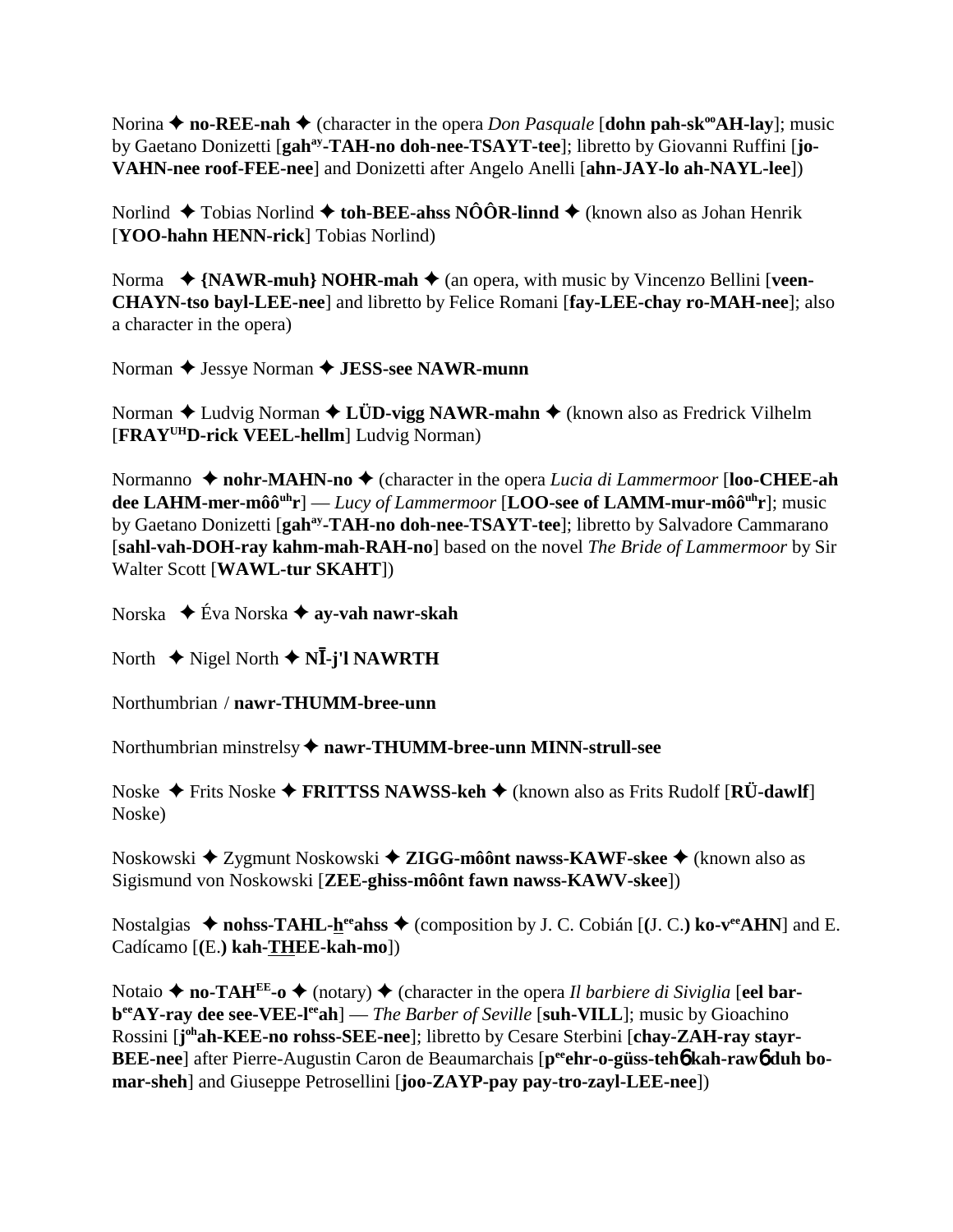Notaio  $\triangle$  Un notaio  $\triangle$  **oon no-TAH<sup>EE</sup>-o**  $\triangle$  (A notary)  $\triangle$  (character in the opera *Il barbiere di Siviglia* [eel bar-b<sup>ee</sup>AY-ray dee see-VEE-l<sup>ee</sup>ah] — *The Barber of Seville* [suh-VILL]; music by Gioachino Rossini [**j**<sup>oh</sup>ah-KEE-no rohss-SEE-nee]; libretto by Cesare Sterbini [chay-ZAH-ray **stayr-BEE-nee**] after Pierre-Augustin Caron de Beaumarchais [**peeehr-o-güss-teh**6 **kah-raw**6 **duh bo-mar-sheh**] and Giuseppe Petrosellini [**joo-ZAYP-pay pay-tro-zayl-LEE-nee**])

Notar  $\div$  Ein notar  $\div$  **In NO-tar**  $\div$  (a notary)  $\div$  (character in the opera *Der Rosenkavalier* [**dayr RO-zunn-kah-fah-leer**] — *The Knight of the Rose*; music by Richard Strauss [**RIH-hart SHTRAHÔÔSS**] and libretto by Hugo von Hofmannsthal [**HOO-go fawn HAWF-mahn-stahl**])

Note Jean Noté **zhah**6**-naw-tay**

Notker balbulus Notker Balbulus **NAWT-kur BAHL-bôô-lôôss**

Notre amour  $\triangle$  naw-tr' ah-môôr  $\triangle$  (Our Love)  $\triangle$  (poem by Armand Silvestre [ar-mah**6** seel**veh-str**'] set to music by Gabriel Fauré [gah-br<sup>ee</sup>ell fo-ray])

Notre dame  $\triangle$  **naw-tr' dahm**  $\triangle$  (Our Lady)

Notre dame organa **→** Notre Dame Organa **→ naw-tr' dahm awr-gah-nah** 

Notte  $\triangle$  La notte  $\triangle$  lah NOHT-tay  $\triangle$  (The Night)  $\triangle$  (concerto for flute, strings, and continuo [kunn-TIH-n'yuh-wo] by Antonio Vivaldi [ahn-TAW-n<sup>ee</sup>o vee-VAHL-dee])

Nottebohm **→** Gustav Nottebohm **→ GÔÔ-stahf NAWT-tuh-bohm →** (known also as Martin Gustav Nottebohm [**MAR-teen GÔÔ-stahf NAWT-tuh-bohm**])

Notturni per due flauti e due corni  $\triangle$  noht-TOOR-nee payr DOO-ay FLAH<sup>ôô</sup>-tee ay DOO**ay KOHR-nee**  $\blacklozenge$  (Nocturnes for Two Flutes and Two Horns)  $\blacklozenge$  (compositions by Franz Joseph **Haydn [FRAHNTSS YOH<sup>OH</sup>-zeff HI-d'n])** 

Notturno **← noht-TOOR-no ←** (Nocturne, Italian)

Notturno damor ◆ Notturno d'Amor ◆ noht-TOOR-no dah-MOHR ◆ (song by Ricardo Drigo [**ree-KAR-doh DREE-go**])

Notturno due pupille amabili **→** Notturno: Due Pupille Amabili **→ noht-TOOR-no: DOO-ay poo-PEEL-lay ah-MAH-bee-lee ♦** (nocturne by Wolfgang Amadeus Mozart [VAWLF-gahng] **ah-mah-DAY-ôôss MO-tsart**])

Notturno ecco quel fiero istante ◆ Notturno: Ecco Quel Fiero Istante ◆ noht-TOOR-no: **AYK-ko k<sup>oo</sup>ayl f<sup>ee</sup>AY-ro ee-STAHN-tay**  $\blacklozenge$  (nocturne by Wolfgang Amadeus Mozart [**VAWLF-gahng ah-mah-DAY-ôôss MO-tsart**])

Notturno fur violine mit orchester **→** Notturno für Violine mit Orchester **→ nawt-TÔÔR-no für**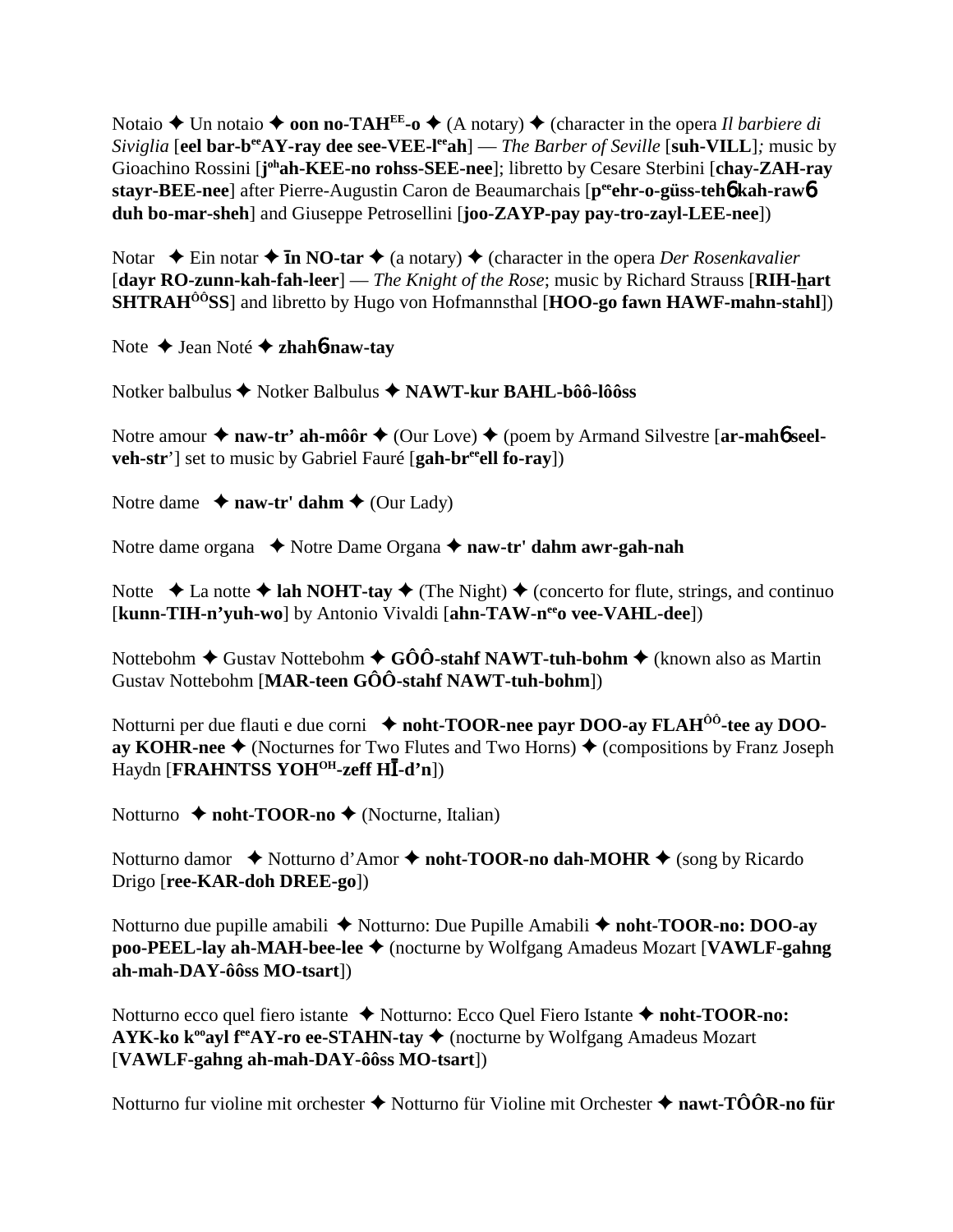### **fee-o-LEE-nuh mitt awr-KEH-stur** *(Nocturne for Violin with Orchestra* by Joseph Joachim [**YOHOH-zeff YOHOH-ah-kimm**])

Notturno mi lagnero **→** Notturno: Mi Lagnerò **→ noht-TOOR-no: mee lah-n'yay-RO** → (nocturne by Wolfgang Amadeus Mozart [**VAWLF-gahng ah-mah-DAY-ôôss MO-tsart**])

Notturno se lontan **→** Notturno: Se Lontan **→ noht-TOOR-no: say lohn-TAHN** → (nocturne by Wolfgang Amadeus Mozart [**VAWLF-gahng ah-mah-DAY-ôôss MO-tsart**])

Notung notung neidliches schwert **→** Notung! Notung! Neidliches Schwert ◆ NO-tôông! NO- $\hat{\textbf{to}}$  **NIT-lih-huss SHVEHRT**  $\blacklozenge$  (duet from Act I of the opera *Siegfried* [**ZEEK-freet**], music and libretto by Richard Wagner [**RIH-hart VAHG-nur**])

Nougues Jean Nouguès **zhah**6 **nôô-gheh**

Nourrit Adolphe Nourrit **ah-dawlf nôôr-ree**

Nouvel orchestre philharmonique **→** Nouvel Orchestre Philharmonique → nôô-vell awr-kess-tr' **feel-har-maw-neek** (New Philarmonic Orchestra)

Nouvelles etudes  $\triangle$  Nouvelles Études  $\triangle$  nôô-vell ay-tüd  $\triangle$  (compositions by Frédéric Chopin [**fray-day-reek shaw-peh**6])

Nouviauz tanz  $\triangleleft$  Li Nouviauz Tanz  $\triangleleft$  lee nôô-v<sup>ee</sup> tah<sup>6</sup>  $\triangleleft$  (The New Season)  $\triangleleft$  (composition by Li Chastelain de Couci [lee shahss-tuh-leh**6** duh kôô-see]) ♦ (In English, the Chastelain of Couci was Guy IV, Lord of Couci [**ghü ee IV, (Lord of) kôô-see**])

Novacek **→** Ottokar Nováček → {AHT-tuh-kar NO-vuh-check} AWT-taw-kur NAW-vah<sup>ah</sup>**check** (known also as Ottokar Eugen [**OY-ghenn**] Nováek)

Novacek Rudolf Nováek **RÔÔ-dawlf NAW-vahah-check**

Novaes Guiomar Novães **ghee-o-MAR no-VAH**6**eesh**

- Novak Jan Novák **YAHN NAW-vahahk**
- Novak ♦ Jiří Novák ♦ YIH-<sup>r</sup>shee<sup>ee</sup> NAW-v<mark>ah<sup>ah</sup>k</mark>
- Novak Johann Baptist Novák **YO-hahn BAHP-tisst NAW-vahahk**
- Novak Milan Novák **MIH-lunn NAW-vahahk**
- Novak Richard Novák **RIH-hart NAW-vahahk**
- Novak ♦ Vítězslav Novák ♦ VEE<sup>EE</sup>-t<sup>y</sup>ezz-sl<mark>ahf NAW-vah<sup>ah</sup>k ♦</mark> (known also as Vitězslav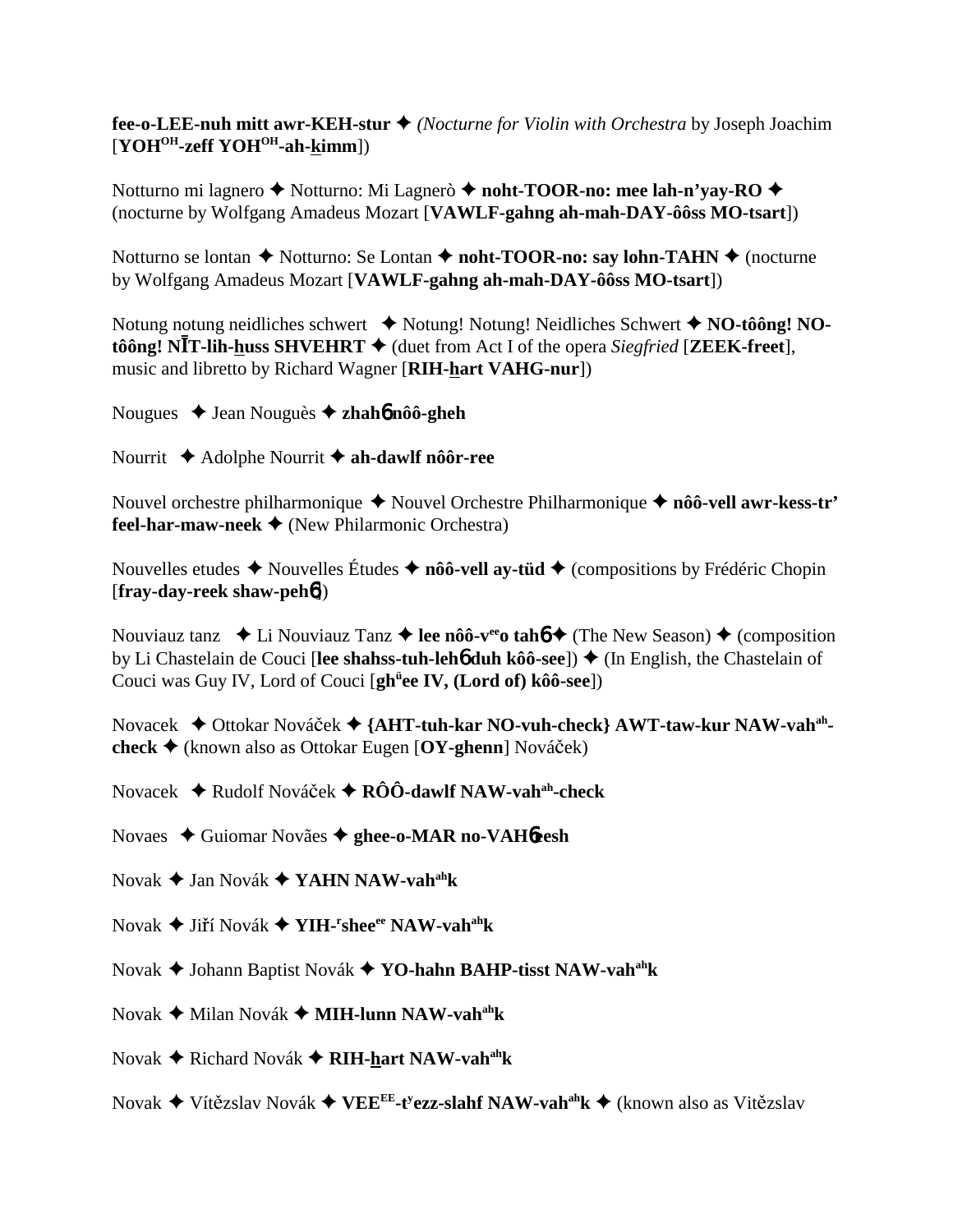Augustín Rudolf [AH<sup>ÔÔ</sup>-gôôss-t<sup>y</sup>ee<sup>ee</sup>n RÔÔ-dawlf] Novák)

Novelette in f major  $\triangle$  Novelette in F Major  $\triangle$  no-vuh-LETT-tuh (in F Major)  $\triangle$ (composition by Robert Schumann [ROH<sup>OH</sup>-bert SHOO-mahn])

Novelli  $\triangleleft$  Ugo Novelli  $\triangleleft$  OO-go no-VAYL-lee

Novello  $\triangle$  Ivor Novello  $\triangle$  **I**-vur no-VELL-lo

Noverre ◆ Jean-Georges Noverre ◆ zhahb-zhawrzh naw-vehr

Novia destrenza el pelo  $\triangle$  La novia destrenza el pelo  $\triangle$  lah NO-v<sup>ee</sup> ah days s-TRAYN-than ell **PAY-lo**  $\triangle$  (a medieval song of the Jews who were expelled from Spain in 1492 and who settled in Morocco)

Novia se banaba ◆ La novia se bañaba ◆ lah NO-veah say bah-n'YAH-vah ◆ (a medieval wedding song of the Jews who were expelled from Spain in 1492 and who settled in Morocco)

Novikov  $\triangle$  Anatoly Novikov  $\triangle$  ah-nah-TAW-lee NAW-vih-kuff  $\triangle$  (known also as Anatoly Grigorievich [ $\text{gree-GAW-r}^{\text{ih}}$ eh-vihch] Novikov)

Novotna ◆ Jarmila Novotná ◆ YAR-mih-luh NAW-vawt-nah<sup>ah</sup>

Novotny ◆ Václav Juda Novotný ◆ VAH<sup>AH</sup>TSS-lahf YÔÔ-duh NAW-vawt-nee<sup>ee</sup>

Novus miles sequitur  $\triangleleft$  NAW-vôôss MEE-less SEH-kwih-tôôr  $\triangleleft$  (A New Soldier Follows)  $\triangleleft$ (anonymous composition)

Nowak  $\triangle$  Leopold Nowak  $\triangle$  LAY-o-pawlt NO-vahk

Nowak  $\triangle$  Lionel Nowak  $\triangle$  L**I**-uh-null NO-wack  $\triangle$  (known also as Lionel Henry [HENN-ree] Nowak)

Nowowiejski  $\blacklozenge$  Felix Nowowiejski  $\blacklozenge$  FEH-leekss no-vo-v<sup>ee</sup>AY-skee

Noyes  $\triangle$  Alfred Noyes  $\triangle$  A<sup>L</sup>-frudd NOYZ

Nozzari ◆ Andrea Nozzari ◆ ahn-DRAY-ah noht-TSAH-ree

Nozze di figaro  $\triangle$  Le nozze di Figaro  $\triangle$  lay NOHT-tsay dee FEE-gah-ro  $\triangle$  (The Marriage of Figaro)  $\triangle$  (an opera, with music by Wolfgang Amadeus Mozart [VAWLF-gahng ah-mah-DAY-ôôss MO-tsart]; libretto by Lorenzo da Ponte [lo-RAYN-tso dah POHN-tay] after Pierre-Augustin Caron de Beaumarchais [p<sup>ee</sup>ehr o-güss-teho kah-rawo duh bo-mar-sheh])

Nozze di teti e di peleo ◆ Le nozze di Teti e di Peleo ◆ lay NOHT-tsay dee TAY-tee ay dee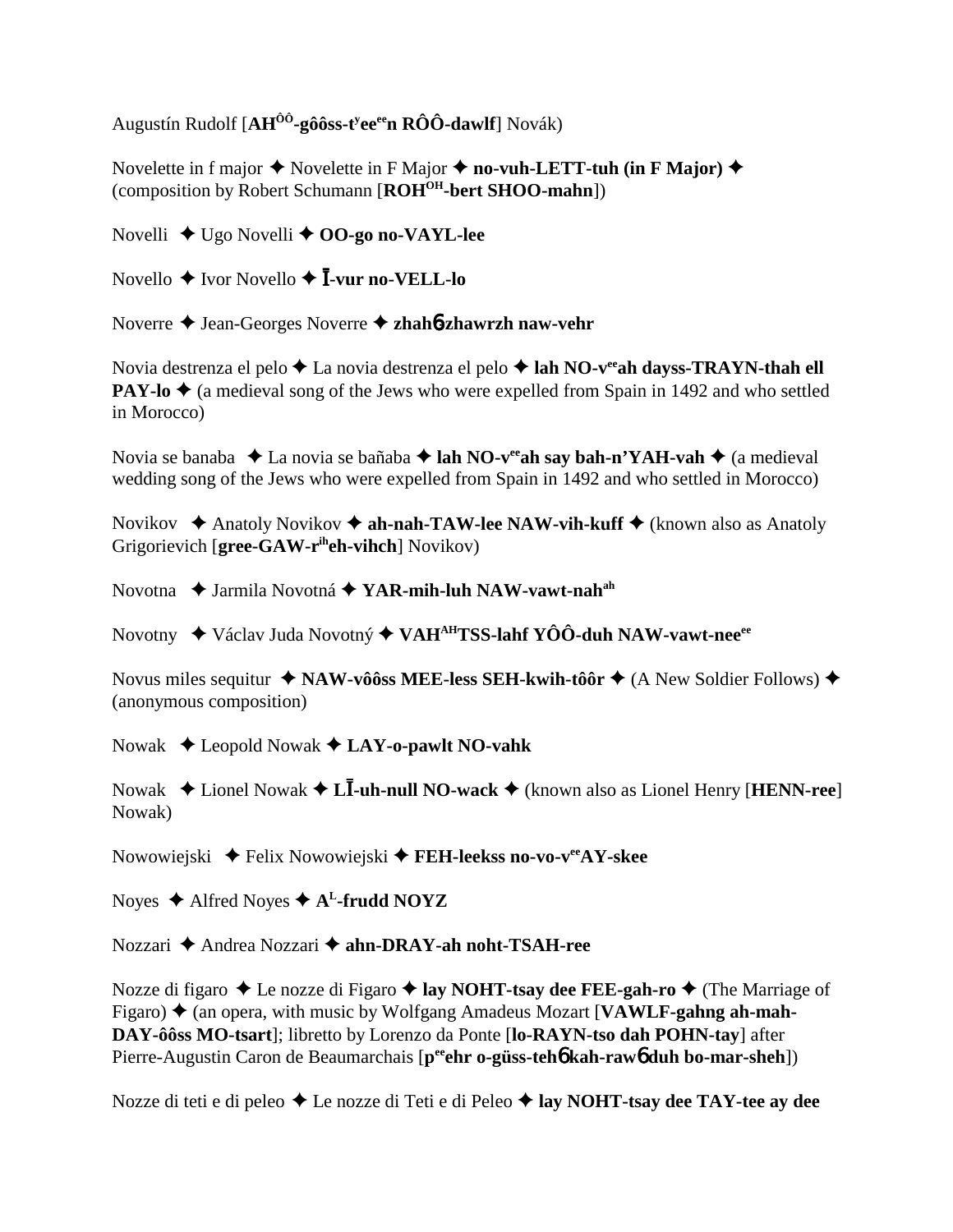**PAY-lay-o**  $\blacklozenge$  (The Marriage of Teti and Peleo [**TAY-tee (and) PAY-lay-o**])  $\blacklozenge$  (a cantata [kunn-TAH-tuh], with music by Gioachino Rossini [j<sup>oh</sup>ah-KEE-no rohss-SEE-nee] and libretto by Angelo Maria Ricci [**ahn-JAY-lo mah-REE-ah REE-chee**])

Nucci **→** Leo Nucci **→ LAY-o NOO-chee** 

Nucis  $\triangle$  Johannes Nucis  $\triangle$  yo-HAHN-nuss NOO-tsiss  $\triangle$  (the last name is also spelled Nucius (**NOO-tsihôôss**] and Nux (**NOOKSS**])

Nucius  $\triangle$  Johannes Nucius  $\triangle$  yo-HAHN-nuss NOO-ts<sup>ih</sup>ôôss  $\triangle$  (the last name is also spelled Nucis [**NOO-tsiss**] and Nux [**NOOKSS**])

Nuit despagne ◆ Nuit d'Espagne ◆ n<sup>ü</sup>ee dayss-pahn<sup>y'</sup> ◆ (Night in Spain) ◆ (composition by Jules Massenet [**zhül {mahss-s'nay} mahss-s'neh**])

Nuit froide et sombre La nuit froide et sombre **lah nü ee fr'wahd ay saw**6**-br'** (Night, Cold and Sombre) ♦ (composition by Orlando de Lassus [**awr-lah6-doh duh lahss-sü**])

Nuits dete **→** Les nuits d'été **→ leh n<sup>ü</sup>ee day-tay →** (Summer Nights) ◆ (six poems by Théophile Gautier [tay-aw-feel go-t<sup>ee</sup>ay] set to music by Hector Berlioz [eck-tawr behr-l<sup>ee</sup>awz])

Nuitter ◆ Charles Louis Étienne Nuitter ◆ sharl l<sup>ôô</sup>ee ay-t<sup>ee</sup>enn n<sup>ü</sup>eet-tay

Nulli beneficium  $\triangle$  **NOOL-lih beh-neh-FIH-ch<sup>ih</sup>ôôm**  $\triangle$  (No One Is Deprived of the Privilege) (poem from [**kar-MEE-nah boo-RAH-nah**] set to music)

Nume custode e vindice  $\triangle$  **NOO-may kooss-TOH-day ay VEEN-dee-chay**  $\triangle$  (duet with chorus from the opera *Aida* [**ah-EE-dah**]; music by Giuseppe Verdi [**joo-ZAYP-pay VAYR**dee]; libretto by Antonio Ghislanzoni [ahn-TAW-n<sup>ee</sup>o ghee-zlahn-TSO-nee] after Auguste Mariette [o-güst mah-r<sup>ee</sup>ett] and Camille Du Locle [{kah-meel dü law-kl'} kah-mee<sup>y'</sup> dü law**kl'**])

Nume tutelar **♦ o NOO-may TOO-tay-lar ♦** (aria from the opera *La vestale* [lah vay-STAH**lay**] — *The Vestal Virgin*; music by Gasparo Spontini [**gah-SPAH-ro spohn-TEE-nee**] and libretto by Victor Joseph Étienne de Jouy [**veek-tawr zho-zeff ay-t<sup>ee</sup>enn duh zhôô<sup>ee</sup>]**)

Numero quindici a mano manca **→** Numero quindici, a mano manca → **noo-MAY-ro k<sup>oo</sup>EENdee-chee, ah MAH-no MAHN-kah** (excerpt from the opera *Il barbiere di Siviglia* [**eel barb**<sup>ee</sup>AY-ray dee see-VEE-l<sup>ee</sup>ah] — *The Barber of Seville* [suh-VILL]; music by Gioachino Rossini [j<sup>oh</sup>ah-KEE-no rohss-SEE-nee]; libretto by Cesare Sterbini [chay-ZAH-ray stayr-BEE-nee] after Pierre-Augustin Caron de Beaumarchais [p<sup>ee</sup>ehr-o-güss-teh6 kah-raw6 duh bo**mar-sheh**] and Giuseppe Petrosellini [**joo-ZAYP-pay pay-tro-zayl-LEE-nee**])

Nummi ◆ Seppo Nummi ◆ SAYP-paw NOOM-mih ◆ (known also as Seppo Antero Yrjönpoika [**AHN-tay-raw ÜR-yön-pawih-kah**] Nummi)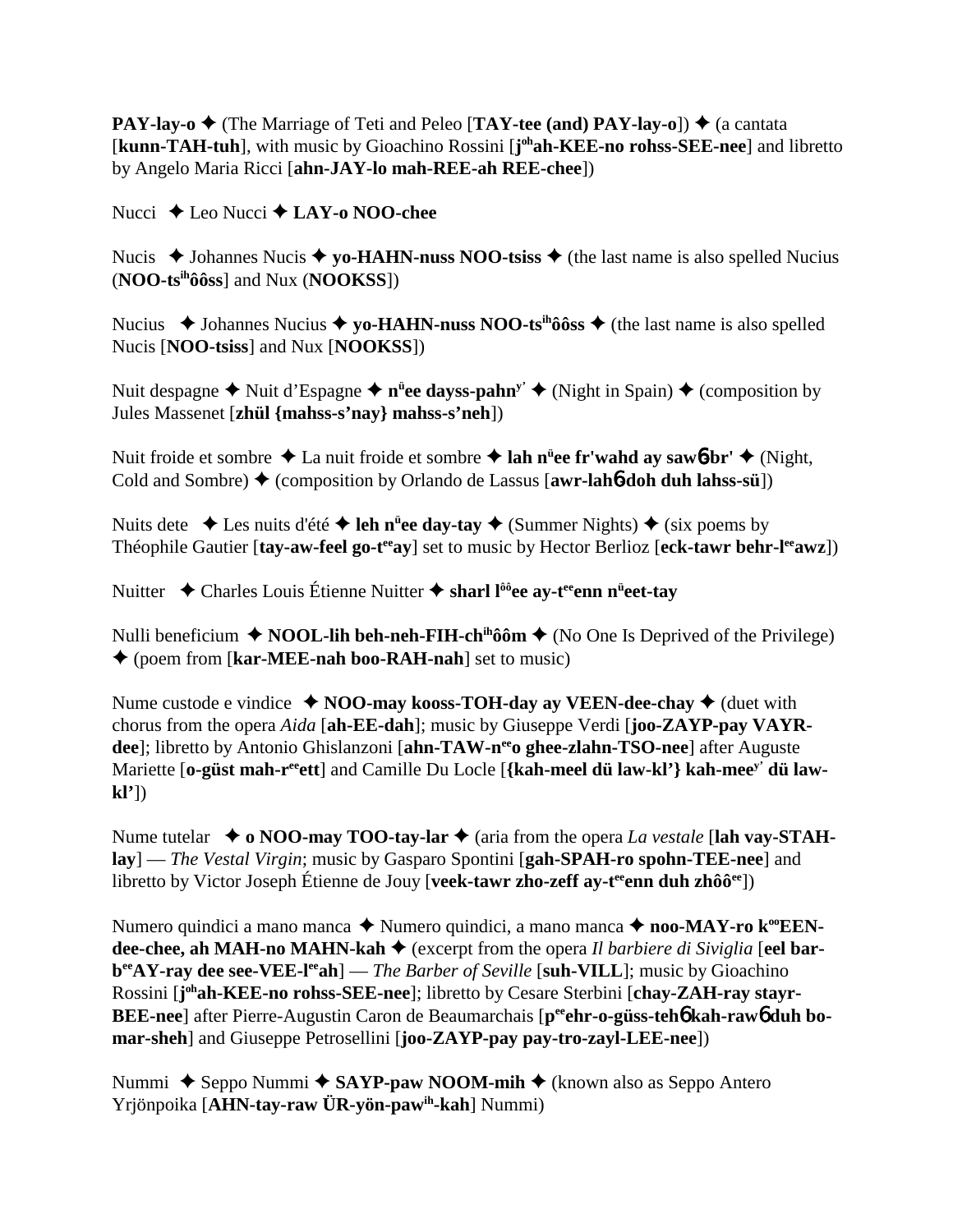## Nun danket alle gott ◆ Nun danket alle Gott ◆ noon DAHNG-kutt AHL-luh GAWT ◆ (cantata [**kunn-TAH-tuh**] by Johann Sebastian Bach [**YO-hahn {suh-BASS-tihunn BAHK} zay-BAH-stihahn BAHK**])

Nun eilt herbei ◆ Nun eilt' herbei ◆ noon  $\overline{L}$ **T hehr-B** $\overline{I}$  ◆ (aria from Act I of the opera *Die lustigen Weiber von Windsor* [**dee LÔÔ-stih-gunn V**-**-bur fawn VINNT-zur**] — *The Merry Wives of Windsor*; music by Otto Nicolai [AWT-toh NEE-ko-lah<sup>ee</sup>]; libretto by Salomon Hermann Mosenthal [**ZAHAH-lo-mawn HEHR-mahn MO-zunn-tahl**] after William Shakespeare [**WILL-l<sup>ih</sup>umm SHAYK-spih<sup>uh</sup>r**])

Nun freut euch lieben christen gemein  $\triangle$  Nun freut euch, lieben Christen gemein  $\triangle$  **noon FROYT OYH, LEE-bunn KRIH-stunn guh-M** $\bar{I}N \triangleq$  **(composition from** *Benedictus Ducis***)** [**beh-neh-DEEK-tôôss DOO-chiss**], a section of the Latin Mass set to music, from the *Sacred Songbook of Wittenberg* [**VITT-tunn-pehrk**] by Johann Walter [**YO-hahn VAHL-tur**])

Nun hast du mir den erstern schmerz getan  $\triangle$  Nun hast du mir den erstern Schmerz getan  $\triangle$ **NOON hahst doo MEER dayn EHR-shtern SHMEHRTSS guh-TAHN**  $\triangle$  **(Now You Have** Caused Me My First Pain) (song from Frauenliebe und -leben [**FRAHÔÔ-unn-lee-buh ôônt LAY-bunn**] — *Woman's Love and Life —* a series of songs by Robert Schumann [**ROHOH-bert SHOO-mahn**] based on texts by Adalbert von Chamisso [AH<sup>AH</sup>-dahl-pert fawn kah-MISS-so])

Nun heb du an dort in deinem moor  $\triangle$  O, nun heb du an, dort in deinem Moor  $\triangle$  o, noon hayp **doo ahn, dawrt inn DI-numm MOHR**  $\triangleq$  (Sing on There in the Swamp)  $\triangleq$  (poem by Walt Whitman **[WAWLT hWITT-munn**] set to music by Paul Hindemith **[PAH<sup>ÔÔ</sup>L HINN-tuhmitt**])

Nun ist der herr zur ruh gebracht **↓** Nun ist der Herr zur Ruh gebracht **↓ noon isst dayr hehr tsoor ROO guh-BRAHKT**  $\blacklozenge$  (And now the Lord to rest is laid)  $\blacklozenge$  (recitative [**reh-suh-tuh-TEEV**] with choir from the *St. Matthew Passion* by Johann Sebastian Bach [**YO-hahn {suh-BASS-tihunn BAHK} zay-BAH-stihahn BAHK**])

Nun komm der heiden heiland  $\blacklozenge$  Nun komm, der Heiden Heiland  $\blacklozenge$  NOON kawm, dayr HI**dunn HĪ-lahnt ♦** (cantata [kunn-TAH-tuh] by Johann Sebastian Bach [YO-hahn {suh-BASS**t ihunn BAHK} zay-BAH-stihahn BAHK**])

Nun stehn die rosen in blute ◆ Nun stehn die Rosen in Blüte ◆ NOON stayn dee RO-zunn inn **BLÜ-tuh ♦** (song from *Vier Lieder aus dem Jungbrunnen* [**FEER LEE-dur ah<sup>ôô</sup>ss daym YÔÔNG-brôôn-nunn**] — *Four Songs From 'The Well of Youth'*)  $\triangle$  (compositions by Johannes Brahms [**yo-HAHN-nuss {BRAHMZ} BRAHAHMSS**])

Nunc dimittis ◆ NOONK dee-MEET-tiss ◆ (sacred music by Herbert Howells [**HUR-burt**  $H\ddot{\textbf{O}}$ **W-ullz**])

Nunca olvida ◆ NOON-kah ohl-VEE-thah ◆ (Never Forget) ◆ (song by Joaquín Turina [ho**ah-KEEN too-REE-nah**]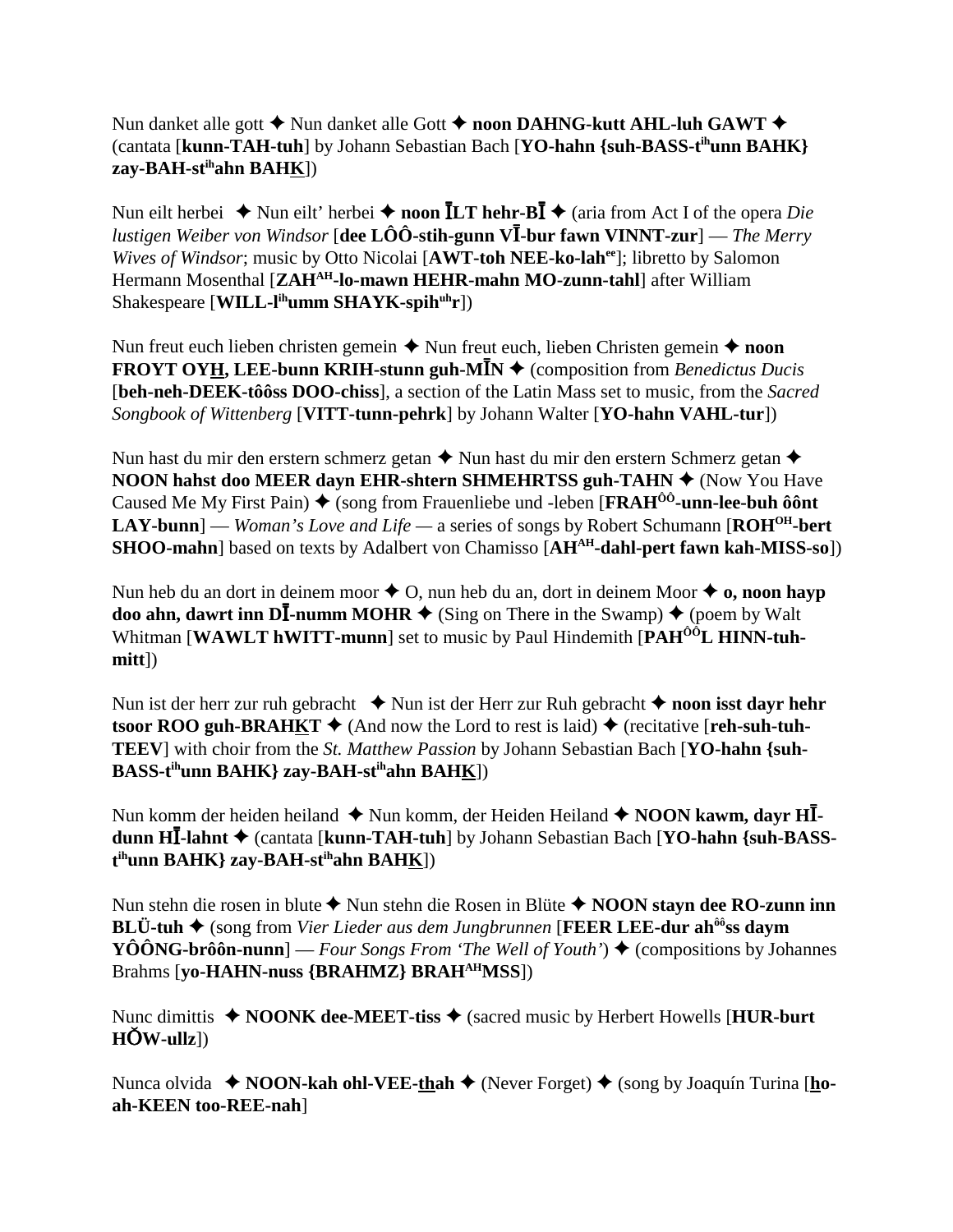Nunes  $\triangle$  Emmanuel Nunes  $\triangle$  imm-muh-n<sup> $\hat{\theta}$ ®ELL NOO-nuhsh</sup>

Nuno  $\triangle$  Jaime Nunó  $\triangle$  HAH<sup>EE</sup>-may noo-NO

Nuove musiche  $\triangle$  Le nuove musiche  $\triangle$  lay n<sup>oo</sup>O-vay MOO-zee-kay  $\triangle$  (a collection of music, including compositions by Giulio Caccini [JOO-lee o kah-CHEE-nee], ca. 1558-1615)

Nur eine waffe taugt  $\rightarrow$  Nur eine Waffe taugt  $\rightarrow$  NOOR **ī-nuh VAHF-fuh TAH<sup>00</sup>KT**  $\rightarrow$  (aria from the opera *Parsifal* [PAR-zih-fahl], music and libretto by Richard Wagner [RIH-hart]  $VAHG-nur$ ])

Nur ihrem  $\triangle$  noor EE-rumm  $\triangle$  (excerpt from the opera *Don Giovanni* [dohn io-VAHN-nee]: music by Wolfgang Amadeus Mozart [VAWLF-gahng ah-mah-DAY-ôôss MO-tsart] and libretto by Lorenzo da Ponte [lo-RAYN-tso dah POHN-tay])

Nur im marchenland  $\blacklozenge$  Nur im Märchenland  $\blacklozenge$  NOOR imm MEHR-hunn-lahnt  $\blacklozenge$  (excerpt from the operetta Der Vogelhändler [dayr FO-gull-hennt-lur] — The Bird Merchant; music by Karl Zeller [KARL TSELL-lur]; libretto by Moritz West [MO-rittss VESST] and Ludvig Held [LOOT-vihh HELLT] after Varin [vah-reho] and Biéville [b<sup>ee</sup>av-veel])

Nur jedem das seine  $\triangle$  Nur jedem das Seine  $\triangle$  noor YAY-dumm dahss ZI-nuh  $\triangle$  (Do Justice to All Men) ♦ (cantata [kunn-TAH-tuh] by Johann Sebastian Bach [YO-hahn {suh-BASS- $\mathbf{t}^{\text{ih}}$ unn BAHK} zay-BAH-s $\mathbf{t}^{\text{ih}}$ ahn BAHK])

Nur wer die sehnsucht kennt ◆ Nur wer die Sehnsucht kennt ◆ noor VAYR dee ZAYN-zôôht **KENNT**  $\blacklozenge$  (None but the Lonely Heart — Only He Who Knows Longing)  $\blacklozenge$  (song by Peter Ilyich Tchaikovsky [p'YAW-t'r ill-YEECH {chah<sup>ih</sup>-KAWF-skee} chay-KAWF-skee])  $\blacklozenge$ (song by Robert Schumann [ $ROH^{OH}$ -bert SHOO-mahn])  $\blacklozenge$  (poem by Johann Wolfgang von Goethe [YO-hahn VAWLF-gahng fawn GÖ-tuh] set to music by Hugo Wolf [HOO-gaw] **VAWLF[)** 

Nuremberg  $\triangleq \{n'Y\hat{O}\hat{O}$ -rumm-burg} NOO-rumm-pehrk  $\triangleq$  (German city)

Nurimov  $\triangle$  Chari Nurimov  $\triangle$  chah-REE nôô-REE-muff

Nussbaum  $\triangle$  Der Nussbaum  $\triangle$  dayr NÔÔSS-pah<sup>ôô</sup>m  $\triangle$  (The Walnut Tree)  $\triangle$  (music by Robert Schumann [ROH-bert SHOO-mahn] from the collection *Myrthen* [MÜR-tunn]; text attributed to Julius Mosen [YOO-l<sup>ih</sup>ôôss MO-zunn] and also to Heinrich Heine [HIN-rihh HI- $\mathbf{nuh}$ ])

Nussio  $\triangle$  Otmar Nussio  $\triangle$  OHT-mar NOOSS-s<sup>ee</sup>o

Nussknacker / Der Nussknacker / dayr  $N\hat{O}\hat{O}SS$ -k'nah-kur / (The Nutcracker) / Ballet [ $BA<sup>L</sup>$ lay], with music by Peter Ilyich Tchaikovsky [p'YAW-t'r ill-YEECH {chah<sup>ih</sup>-KAWF-skee} chav-KAWF-skee]) based upon Nussknacker und Mäusekönig [ $N\hat{O}$ OSS-k'nah-kur ôont